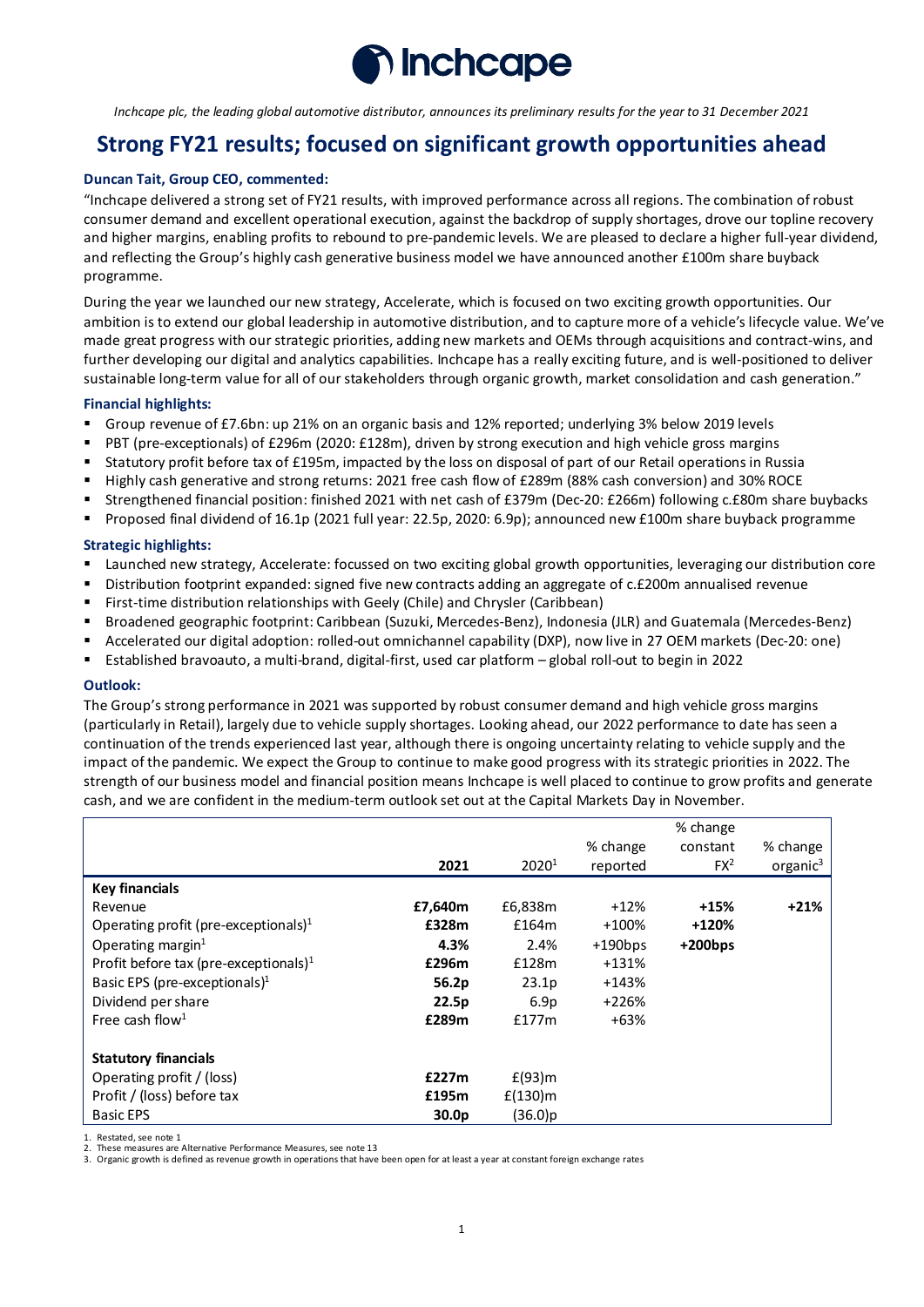## **Market abuse regulation statement**

This announcement contains inside information.

### **Results presentation today**

A virtual presentation for analysts and investors will be held today, Thursday 24th February, at 08:30 (UK time). To register please contact Instinctif Partners at inchcape@instinctif.com. A replay of the presentation will be available via the Company's website, www.inchcape.com later today.

| <b>Financial calendar</b>                |                  |                               |                         |  |
|------------------------------------------|------------------|-------------------------------|-------------------------|--|
| Q1 trading update                        |                  | 28 <sup>th</sup> April 2022   |                         |  |
| Ex-dividend date for 2021 final dividend |                  | 12 <sup>th</sup> May 2022     |                         |  |
| Annual general meeting                   |                  | 19 <sup>th</sup> May 2022     |                         |  |
| Half year results                        |                  | 28 <sup>th</sup> July 2022    |                         |  |
| Q3 trading update                        |                  | 27 <sup>th</sup> October 2022 |                         |  |
|                                          |                  |                               |                         |  |
| <b>Contacts</b><br>Inchcape plc:         |                  |                               |                         |  |
| Raghav Gupta-Chaudhary                   | Investor queries | +44 (0) 7933 395 158          | Investors@inchcape.com  |  |
| Finn Lawrence                            | Media queries    | +44 (0)20 7546 0022           |                         |  |
|                                          |                  |                               |                         |  |
| <b>Media enquiries:</b>                  |                  |                               |                         |  |
| Tim McCall (Instinctif Partners)         |                  | +44 (0)20 7457 2020           | Inchcape@instinctif.com |  |

## **About Inchcape**

Inchcape is the leading independent multi-brand global automotive distributor, operating in over 40 markets and territories with a portfolio of the world's leading automotive brands. Inchcape has diversified multi-channel revenue streams including sale of new and used vehicles, parts, service, finance and insurance. The Company has been listed on the London Stock Exchange (INCH) since 1958, and is classified within the 'Business Support Services' sector. The Group is headquartered in London and employs around 14,500 people globally. www.inchcape.com.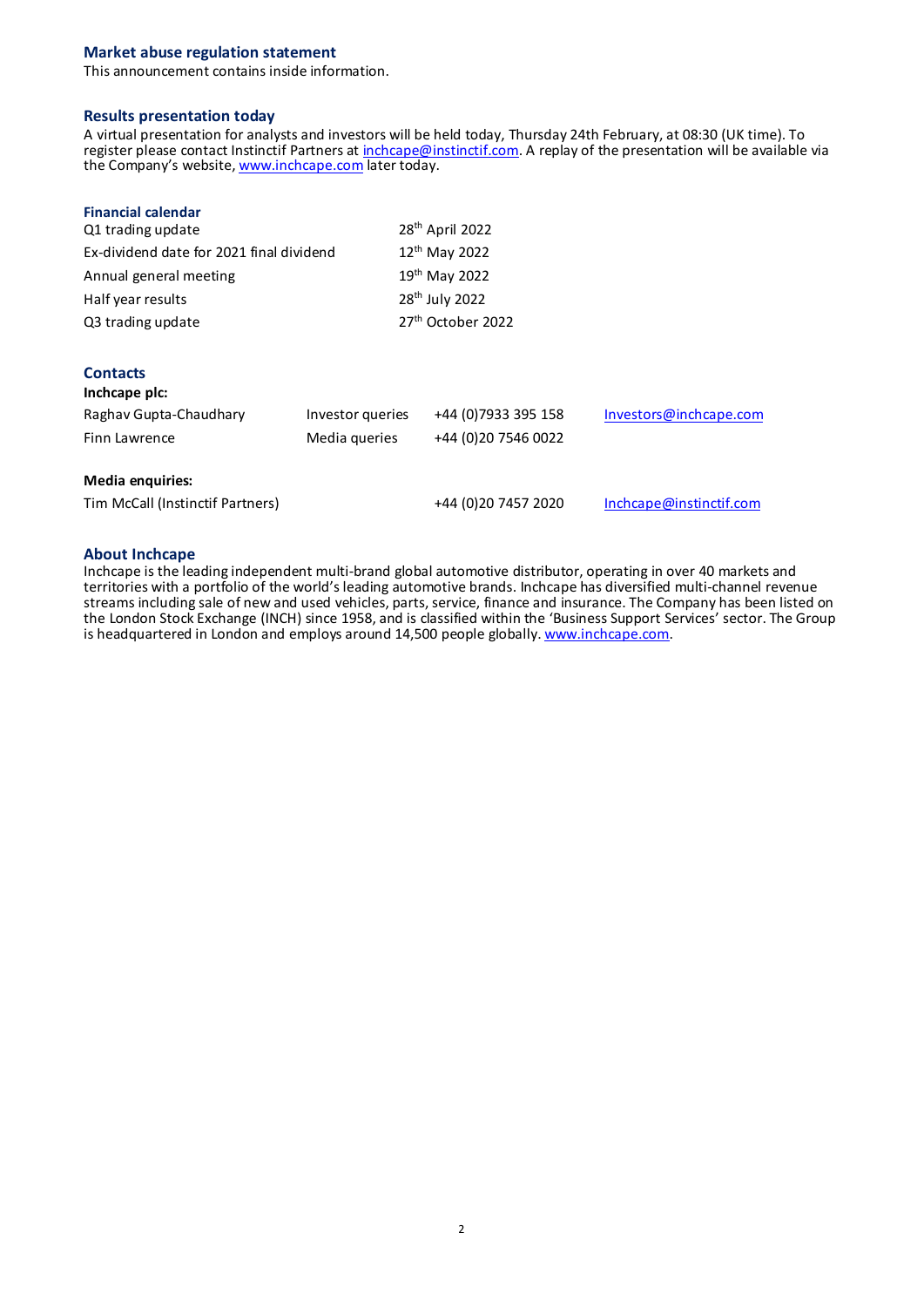Our results are stated at actual exchange rates. However, to enhance comparability we also present year-on-year changes in sales and operating profit preexceptionals in constant currency, thereby isolating the impact of translational exchange rate effects. Unless otherwise stated, changes are expressed in constant currency and figures are stated before exceptional items.

# **Operational review**

## **Key performance indicators**

|                                                      |        |                   | % change   | % change                 | % change             |
|------------------------------------------------------|--------|-------------------|------------|--------------------------|----------------------|
|                                                      | 2021   | 2020 <sup>1</sup> | reported   | constant FX <sup>2</sup> | organic <sup>2</sup> |
| Revenue                                              | £7.6bn | £6.8bn            | $+12%$     | $+15%$                   | $+21%$               |
| Operating profit pre-exceptional items <sup>1</sup>  | £328m  | £164m             | +100%      | +120%                    |                      |
| Operating margin $1$                                 | 4.3%   | 2.4%              | $+190$ bps | $+200$ bps               |                      |
| Profit before tax and exceptional items <sup>1</sup> | £296m  | £128m             | +131%      |                          |                      |
| Free cash flow <sup>1</sup>                          | £289m  | f177m             | $+63%$     |                          |                      |
| Return on capital employed <sup>1</sup>              | 30%    | 12%               |            |                          |                      |

1. Restated

2. See note 13 for definition of Key Performance Indicators and other Alternative Performance Measures.

### **Performance review: full year 2021**

Our performance in the year was strong, with Group revenue almost back to pre-pandemic levels on a comparable basis. While the pandemic continued to cause disruption across the globe, the impact on the Group was less pronounced than in 2020, as we had adapted our business operations to better manage in this environment. The widely reported global supply-chain issues had a more pronounced impact in the second half. The demand for vehicles and aftersales remained strong throughout the period, which created a supply-demand imbalance, and led to higher gross margins and profitability.

Over the course of the year, the Group generated revenue of £7.6bn, operating profit pre-exceptionals of £328m and free cash flow of £289m.

**Group revenue** of £7.6bn rose 12% year-on-year reported and 15% in constant currency. The growth rate is dampened by the disposal of several retail businesses (including sites in St. Petersburg, Russia), which has further reduced our standalone Retail revenue exposure by c.£0.3bn. In terms of M&A, over the past 12 months we have secured **five new distribution agreements** across both the Americas and Asia, gaining entry into **three new markets**. As well as broadening our geographic footprint, we secured our first distribution relationships with **Geely** (Chile) and **Chrysler** (Caribbean).

On an **organic basis**, excluding currency effects and net M&A, revenue increased by 21%. The growth was broad based across all regions, driven by a combination of volume recovery and strong pricing. In 2020, pandemic related restrictions were most pronounced during the second quarter, and weighed significantly on our performance. On a comparable basis (adjusting for currency and portfolio changes), the Group's revenue in 2021 was 3% below 2019.

The Group delivered an **operating profit pre-exceptional items** of £328m, up 100% year-on-year reported and 120% in constant currency. The strong rebound reflects the topline increase and the year-on-year margin improvement. The 2021 outturn includes c.£10m of profit from our St. Petersburg, Russia operations sold towards the end of the first-half.

**Profit before tax and exceptional items** (PBT) of £296m (2020: £128m) reflects the strong improvement in revenue and operating profit. The net interest expense of £32m is £5m lower than prior year primarily as a result of lower inventory levels, which reduced the related interest expense. Adjusting for the impact of currency and changes to our portfolio, profit before tax and exceptional items is back to 2019 pre-pandemic levels (£296m).

During the reporting period, we incurred **exceptional charges** of £101m. The majority of the charge relates to the £72m loss on the disposal of a part of our Retail operations in Russia, where we realised £108m of accumulated foreign exchange losses upon disposal. In addition, we booked £13m of restructuring costs, largely related to the conclusion of our Covid-19 cost restructuring programme, and £20m of accelerated amortisation of software assets (following a change in accounting policy).

The highly cash-generative nature of our business model was evident with **free cash flow** generation of £289m (2020: £177m) – this represents a conversion of operating profit pre-exceptionals of 88% (2020: 108%), exceeding the long-term average of 60-70%. During the period we benefitted from a net working capital inflow of £44m and lower net capital expenditure (£40m) – owing to proceeds from the disposal of surplus capital assets and the reallocation of expenditure on intangible assets to operating costs (due to a change in accounting policy).

Other notable elements of the cash flow bridge include: net acquisitions and disposals, which amounted to an inflow of £56m (proceeds from **Retail disposals** offset by the acquisition of **Daimler Guatemala** and a commercial vehicle business in **Guam**) and dividend payments of £52m. We launched a **£100m share buyback** programme in July, of which c.£80m was complete by the end of the year.

The Group closed the reporting period in a **net cash** position of £379m (excluding lease liabilities), which compares to £266m at the end of December 2020, and £435m as at 30 June 2021. On an IFRS 16 basis (including lease liabilities), we ended the period with net funds of £55m (December 2020: net debt of £67m).

**Return on capital employed** over the period was 30%, compared to 12% for the equivalent period last year, and 22% in 2019. The increase was primarily driven by the recovery in Group profits, and supported by our portfolio shift towards Distribution and asset impairments in 2020 triggered by the pandemic.

### **Fourth quarter 2021**

Group revenue for the fourth quarter was £1.8bn, down 4% reported. On an **organic basis** revenue increased 5%, compared to a 10% increase in Q3 – with the lower growth rate primarily owing to the shortage of vehicles globally, amid low vehicle production levels.

In **Distribution**, revenue increased 8% organically, following a 20% increase in Q3. In addition to lapping a tough comparator, during Q4 most regions were impacted by vehicle supply constraints. Aftersales performance proved resilient.

In **Retail**, while revenue was flat year-on-year on an organic basis (Q3: fell 2%), the comparable period was impacted by pandemic related restrictions. The shortage of vehicle availability (both new and used) had a meaningful impact on topline performance.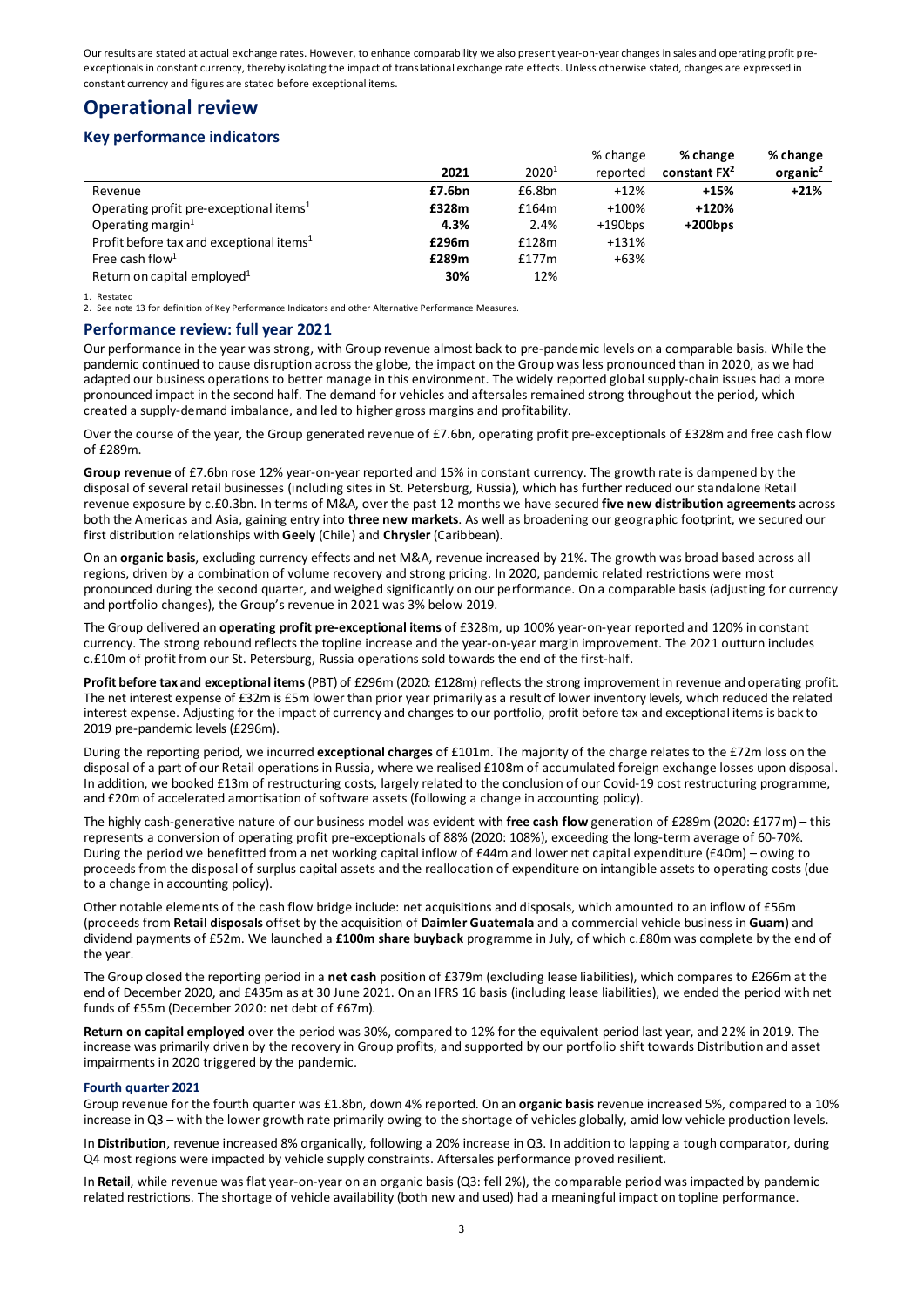## **Strategic priorities**

In 2021 we launched our new strategy, Accelerate, focussing on two growth opportunities: Distribution Excellence and Vehicle Lifecycle Services.

#### **Distribution Excellence:** *extending our leadership in automotive distribution (vehicles and parts)*

In the Group's core operations, we create the vital link between the OEM and the end-customer, with our full-spectrum distribution capability. This includes deciding which vehicle models and parts to order, the pricing structure in a market, arranging the importation of vehicles and parts, the building of the brand including marketing and the provision of financing solutions (F&I), the creation and management of the digital and physical network, in-market distribution of vehicles and parts for the aftermarket, and finally, when we choose to operate dealerships ourselves, we perform retail and aftersales services.

Over the past 12 months we have made excellent progress:

- In 2020 we made **significant investment** in the **Group's digital capability** and formulated a revised strategy, and we have seen this translate into tangible positive results during 2021.
	- o We **accelerated the roll-out** of our **omnichannel (DXP)** capability, which is **now live in 27 OEM markets** (Dec-20: one), across **11 brand partners** (Dec-20: one). We are already seeing the platform drive **better sales conversion** rates.
	- o During 2021 we have built significant internal analytical capability (DAP), to leverage our data and **drive smarter, faster and better business decisions**, resulting in improved performance across lead management, customer retention and pricing.
	- o During 2021 we established **two digital delivery centres** (DDCs) as we embarked on our technological transformation. The DDCs in Colombia and the Philippines provide us with 24x7 solutions and services, covering the Group's global operations. There are already over 500 'Inchcapers' working in the DDCs, which has significantly **increased our internal digital delivery capability**, for the same cost.
- In line with our focus on markets with high growth potential, we continued to **further expand our distribution footprint**, agreeing deals that will **add aggregate annualised revenue of £200m**. In addition to leveraging our existing geographic and brand footprint, the deals give us access to a number of **new markets** and **brand partners**.
	- o In December 2021 we announced the acquisition of a distribution business in the **Caribbean, a new territory** for the Group, where we will distribute vehicles for **Suzuki, Mercedes-Benz, Subaru** and **Chrysler**, a **new OEM brand partner** in our portfolio. Once complete, the business will add c.£120m of annualised revenue.
	- o During 2021 we also signed a global strategic partnership with **Geely** (initially launching in Chile), bolstered our presence in **Guam** with the acquisition of a **distributor of commercial vehicles**, and **entered a number of new markets: Indonesia** with **JLR**, **Guatemala** with **Mercedes-Benz** (becoming their largest partner in South America).

Inchcape is already the **leading global automotive distributor**, and we are extending this leadership with our investment in technological capability (**digital and data analytics**). Our **'plug and play' distribution platform** will help drive both **organic** and **inorganic growth** within our current geographic footprint and even faster expansion in **new markets**, with both **existing** and **new partners**.

**Vehicle Lifecycle Services:** *capturing more lifetime value – of customers and vehicles*

 We are **making progress** with the **opportunities identified** to capture more of a **vehicle's lifecycle value** where we believe there is significant **untapped potential**, that the business has not fully realised in the past. During 2021 we created our new multibrand, digital-first, used car platform bravoauto, which we initially launched in the UK and will begin to scale to other regions during 2022.

In 2021 we made substantial progress with our **ESG strategy (Responsible Business):** establishing global workstreams for each of our pillars (Plant, People, Places and Practices) and fully integrating climate-related issues into our strategy.

## **Capital allocation**

Our **capital allocation policy remains unchanged:** 1) to invest in the business to strongly position it for the future; 2) to make dividend payments; 3) to conduct value-accretive M&A; and, in the absence of any immediate inorganic opportunities, 4) consider share buybacks.

Our dividend policy targets a 40% annual payout ratio of basic adjusted EPS, and as such our **full-year dividend amounts to 22.5p**, compared to 6.9p in 2020. During 2021 we secured a number of new distribution agreements, and we have a **healthy M&A pipeline** with several opportunities being actively pursued. In line with our capital allocation policy, we launched a £100m share buyback programme in July 2021, which recently completed, and are today announcing a **new £100m share buyback** to be completed over the next 12 months.

#### **Investment proposition**

Inchcape is the leading global automotive distributor. Combining our exposure to higher growth markets and diversified revenue streams, with our history of market outperformance, we expect to deliver **strong organic growth**. By leveraging our scale, operational improvements and focus on higher margin activities, we can drive **margin expansion**. The highly fragmented nature of distribution, and our strong financial position, also provides significant **consolidation opportunities**.

In addition to the **attractive growth** prospects, the business is **asset-light** with excellent financial characteristics: **high returns and cash conversion**. Combined with a **disciplined** approach to **capital allocation** we believe these should enable the Group to maintain its long track record of delivering **significant value through organic growth, consolidation and attractive shareholder returns**.

#### **Looking ahead**

The Group's strong performance in 2021 was supported by robust consumer demand and high vehicle gross margins (particularly in Retail), largely due to vehicle supply shortages. Looking ahead, our 2022 performance to date has seen a continuation of the trends experienced last year, although there is ongoing uncertainty relating to vehicle supply and the impact of the pandemic. We expect the Group to continue to make good progress with its strategic priorities in 2022. The strength of our business model and financial position means Inchcape is well placed to continue to grow profits and generate cash, and we are confident in the medium-term outlook set out at the Capital Markets Day in November:

- Distribution Excellence: mid-to-high single digit profit CAGR *plus* M&A
- Vehicle Lifecycle Services: >£50m of incremental profit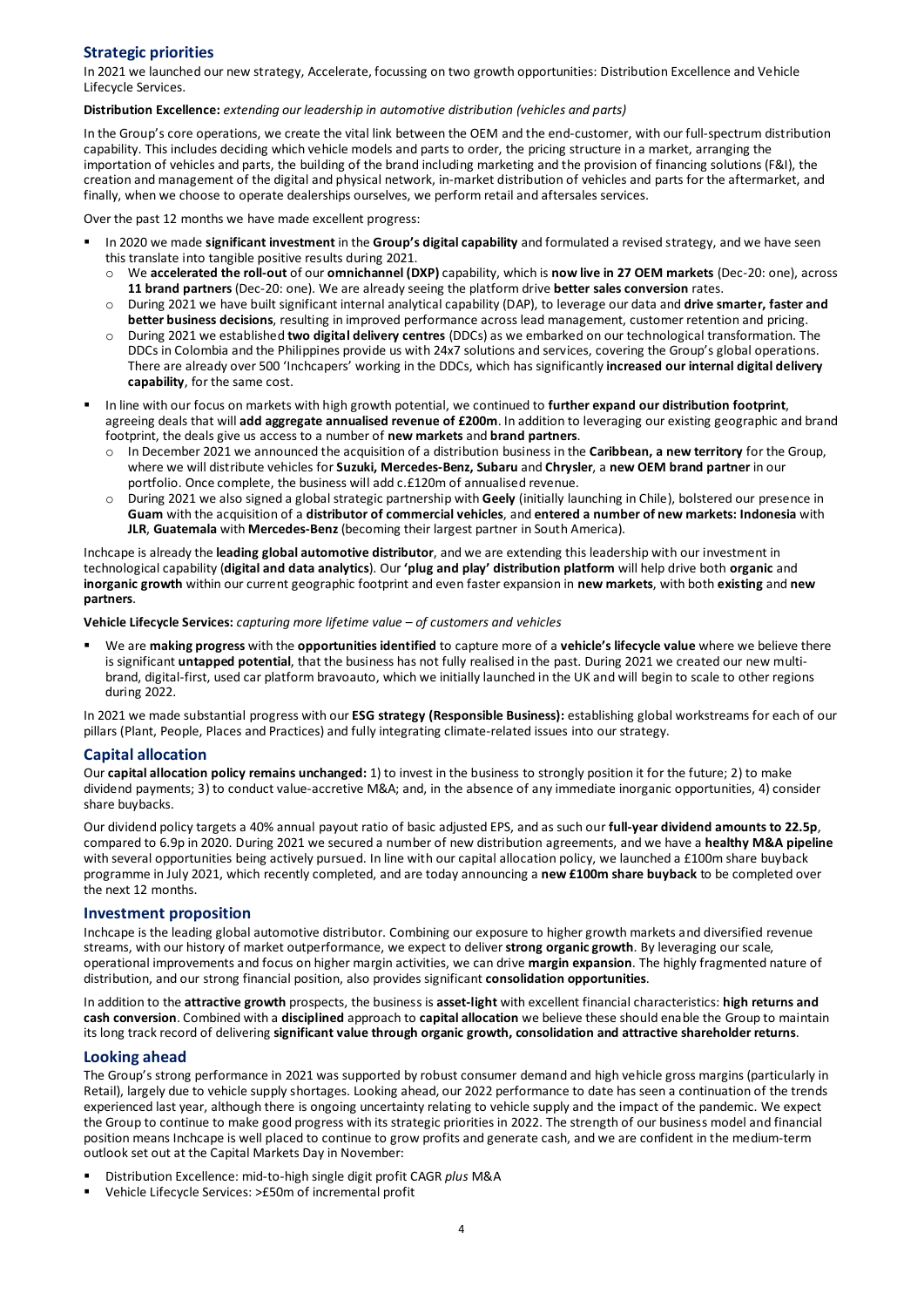# **Operating and financial review**

## **Distribution**

The Distribution segment saw revenue rise 27% year-on-year, with all regions growing versus the prior year. The combination of an encouraging topline and margin improvement resulted in an operating profit<sup>1</sup> of £246m (2020: £140m). The operating margin<sup>1</sup> rose 160bps to 5.3%.

|                           | 2021    | 2020    | % change   | % change    | % change |
|---------------------------|---------|---------|------------|-------------|----------|
|                           | £m      | £m      | reported   | constant FX | organic  |
| Revenue                   |         |         |            |             |          |
| Asia                      | 1,082.7 | 1,026.6 | $+5%$      | $+11%$      | $+11%$   |
| Australasia               | 1,064.2 | 876.0   | $+21%$     | $+19%$      | $+19%$   |
| <b>APAC</b>               | 2,146.9 | 1,902.6 | $+13%$     | $+15%$      | $+15%$   |
| Europe                    | 1,476.4 | 1,120.2 | $+32%$     | +36%        | $+25%$   |
| Americas & Africa         | 1,048.4 | 797.1   | $+32%$     | $+44%$      | +39%     |
| <b>Total Distribution</b> | 4,671.7 | 3,819.9 | $+22%$     | $+27%$      | $+22%$   |
| Operating profit $1$      |         |         |            |             |          |
| Asia                      | 93.1    | 78.6    | $+18%$     | $+25%$      |          |
| Australasia               | 34.7    | 1.7     | $+1,941%$  | $+2,033%$   |          |
| <b>APAC</b>               | 127.8   | 80.3    | +59%       | $+68%$      |          |
| Europe                    | 41.4    | 25.0    | $+66%$     | $+72%$      |          |
| Americas & Africa         | 76.8    | 34.2    | $+125%$    | $+184%$     |          |
| <b>Total Distribution</b> | 246.0   | 139.5   | $+76%$     | $+94%$      |          |
| Operating margin $1$      |         |         |            |             |          |
| Asia                      | 8.6%    | 7.7%    | $+90$ bps  | $+100$ bps  |          |
| Australasia               | 3.3%    | 0.2%    | $+310bps$  | $+310bps$   |          |
| APAC                      | 6.0%    | 4.2%    | $+180$ bps | $+190$ bps  |          |
| Europe                    | 2.8%    | 2.2%    | +60bps     | $+60$ bps   |          |
| Americas & Africa         | 7.3%    | 4.3%    | $+300$ bps | $+360bps$   |          |
| <b>Total Distribution</b> | 5.3%    | 3.7%    | $+160bps$  | $+180bps$   |          |

- Asia revenue grew 11% year-on-year, and operating profit<sup>1</sup> rose 25%. While countries continued to be impacted by pandemicrelated uncertainty, all our markets delivered both topline and profit growth in 2021. However, the region remains significantly below 2019 levels owing to the vehicle licence cycle in Singapore and general softness in Hong Kong. During the first half, Singapore benefitted from greater availability of vehicle licences (the government's phasing of missed licences over 12 months concluded in June 2021), which did not repeat in the second half. In 2022 we expect vehicle volumes in Singapore to be broadly in line with the run-rate observed in the second half of 2021. In Hong Kong, the business grew in 2021, although volumes remain relatively subdued. Performance across the rest of Asia was solid, with an encouraging revenue and profit outturn. Having won the distribution rights for JLR in Indonesia during Q2, towards the end of the year, we acquired a business which dis-tributes commercial vehicles in Guam, further bolstering our presence in the region.
- Australasia revenue grew 19% year-on-year, and operating profit<sup>1</sup> recovered considerably. The revenue performance was supported by the launch of the new Subaru Outback and Forester models. This helped the brand gain market share in the first six months of the year, although this momentum was disrupted by supply shortages in the second half. The combination of supplychain bottlenecks and various pandemic related restrictions held back margin recovery. Nevertheless, following a number of actions, including an adapted pricing strategy, the introduction of innovative financing products and a material reduction of overheads, the business is structurally stronger. We expect these improvements will support margins in the period ahead.
- **Europe** revenue was up 36% year-on-year with operating profit<sup>1</sup> rising 72%. While the pandemic continued to cause uncertainty across markets, demand remained robust. The encouraging demand backdrop supported performance, with revenue and profits recovering towards 2019 levels, in spite of vehicle supply constraints. The topline recovery was in part driven by market share gains in a number of markets, with a solid contribution from new models e.g. Toyota Yaris. Our newly acquired JLR Poland business was adversely impacted by supply constraints, although the launch of the new Range Rover is expected to support performance in 2022.
- Americas & Africa revenue grew 44% year-on-year, and operating profit<sup>1</sup> recovered to pre-pandemic levels as margins rebounded. In the Americas, robust consumer demand enabled us to deliver positive growth across all key markets, despite some pandemic related disruptions. A combination of the strong demand and pricing environment, and our cost-restructuring efforts have supported the region's performance such that both 2021 revenue and profits are above 2019 levels. Over the past 12 months the region has secured a number of new distribution businesses, which in aggregate will add c.£200m of annualised revenue. In Africa, our performance continues to be solid, not least given the backdrop of a challenging environment. Looking further ahead, given the low penetration of vehicles per capita in the Americas & Africa region, we are optimistic about the growth prospects over the medium and long term.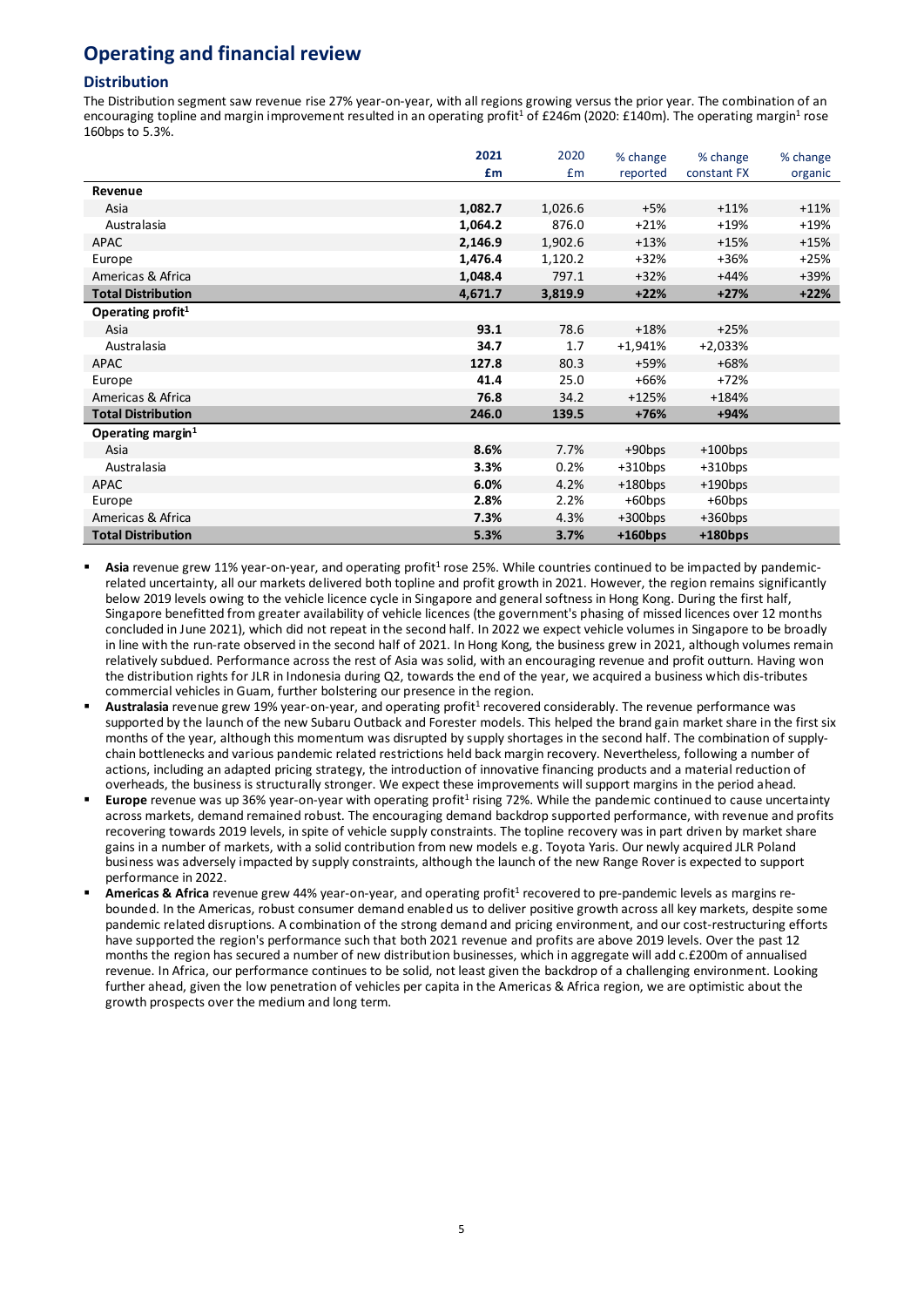## **Retail**

The Retail segment saw revenue rise 1% year-on-year, or 19% on an organic basis when adjusting for the Retail disposals over the period. Supported by strong gross margins and our cost mitigation measures, we delivered operating profit<sup>1</sup> of £82m (2020: £25m). The operating margin<sup>1</sup> was particularly strong at 2.8%.

|                      | 2021    | 2020    | % change   | % change                 | % change                 |
|----------------------|---------|---------|------------|--------------------------|--------------------------|
|                      | £m      | £m      | reported   | constant FX              | organic                  |
| Revenue              |         |         |            |                          |                          |
| Australasia          |         | 9.4     |            |                          |                          |
| <b>APAC</b>          | -       | 9.4     | —          | $\overline{\phantom{m}}$ | $\overline{\phantom{0}}$ |
| UK & Europe          | 2,968.4 | 3,008.5 | $(1)\%$    | $+1\%$                   | $+19%$                   |
| <b>Total Retail</b>  | 2,968.4 | 3,017.9 | $(2)$ %    | $+1%$                    | $+19%$                   |
| Operating profit $1$ |         |         |            |                          |                          |
| Australasia          |         | 0.4     |            | $\qquad \qquad$          |                          |
| <b>APAC</b>          | -       | 0.4     | —          | $\qquad \qquad -$        |                          |
| UK & Europe          | 82.1    | 24.2    | +239%      | +280%                    |                          |
| <b>Total Retail</b>  | 82.1    | 24.6    | $+234%$    | $+272%$                  |                          |
| Operating margin $1$ |         |         |            |                          |                          |
| Australasia          |         | 4.3%    | n/a        | n/a                      |                          |
| APAC                 |         | 4.3%    | n/a        | n/a                      |                          |
| UK & Europe          | 2.8%    | 0.8%    | $+200$ bps | $+200$ bps               |                          |
| <b>Total Retail</b>  | 2.8%    | 0.8%    | $+200bps$  | $+200$ bps               |                          |

UK and Europe delivered organic revenue growth of 19% and operating profit<sup>1</sup> rose significantly, resulting in an operating margin of 2.8%. We experienced solid demand for New and Used Vehicles against a backdrop of supply constraints. This drove gross margins to unprecedented levels across all three of our Retail-only markets in the UK, Russia and Poland. The profit outturn also benefitted from a lower overhead base, following the implementation of our cost-restructuring programme. In the first half of 2021, we disposed of our operations in St. Petersburg which contributed c.£110m of revenue and c.£10m of profit to the year's result. As indicated at our Capital Markets Day, as and when the supply situation normalises we expect margins will trend towards c.1.5%.

 **Australasia:** following a significant disposal programme, which concluded in 2020, we no longer have a Retail segment in Australasia.

1: Operating profit and operating margin stated pre-exceptionals

## **Value drivers**

We provide disclosure on the value drivers behind our gross profit (pre-exceptional). This includes:

- Gross profit attributable to Vehicles: New Vehicles, Used Vehicles and the associated F&I (Finance & Insurance) income; and
- Gross profit attributable to Aftersales: Service and Parts.

|                                        | 2021    | 2020  | % change | % change    |
|----------------------------------------|---------|-------|----------|-------------|
|                                        | £m      | £m    | reported | constant FX |
| <b>Gross Profit</b> (pre-exceptionals) |         |       |          |             |
| <b>Vehicles</b>                        | 749.5   | 516.9 | 45%      | 50%         |
| Aftersales                             | 391.4   | 372.5 | 5%       | 10%         |
| <b>Total</b>                           | 1,140.9 | 889.4 | 28%      | 33%         |

We operate across the automotive value chain, and during the year we generated 34% of gross profit through Aftersales, compared to 42% in 2020. This reflects the rebound in vehicle sales from the prior year, when sales were significantly disrupted as a result of the pandemic.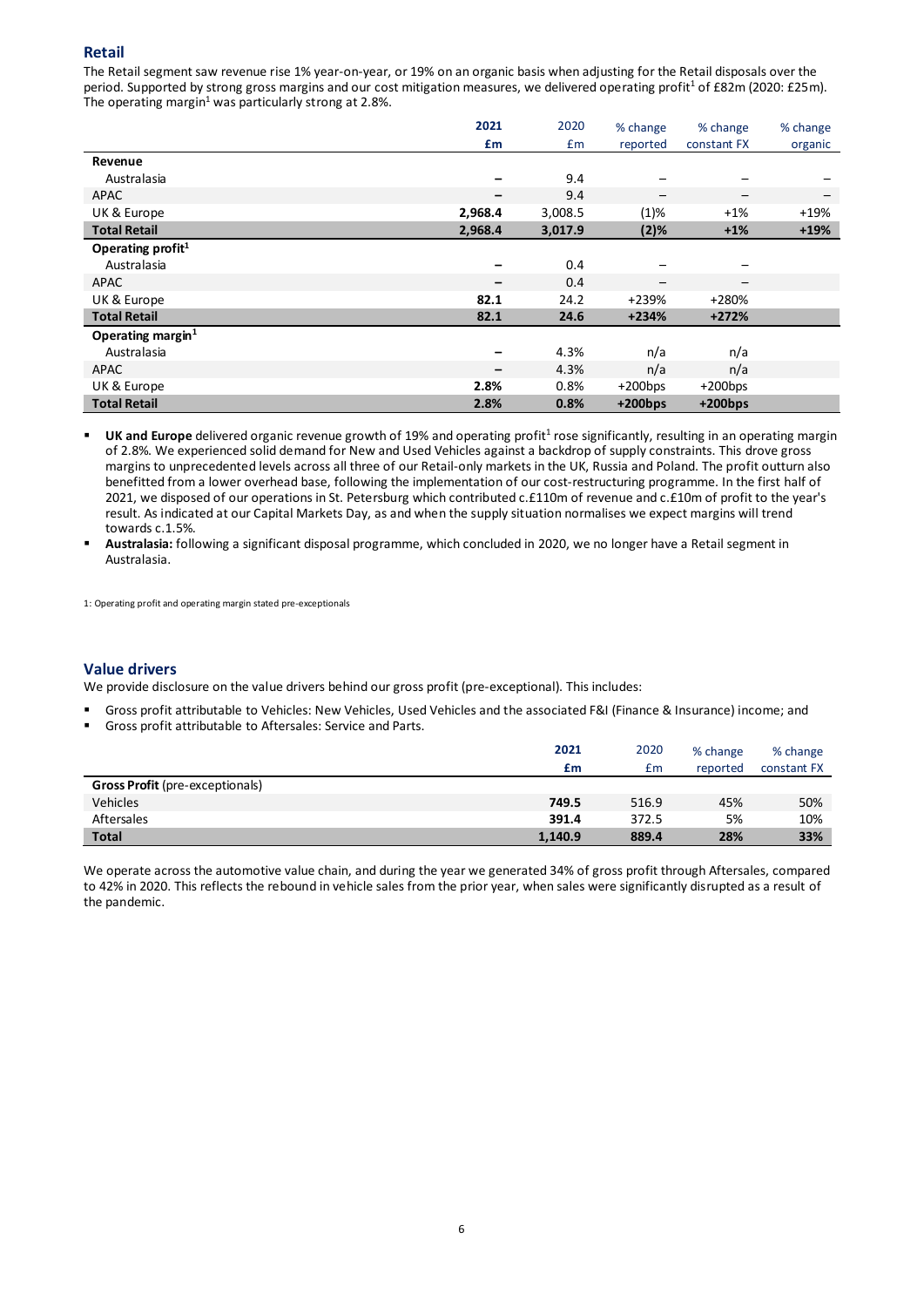## **Other financial items**

**Exceptional items:** During the year, we have incurred exceptional charges of £101m (2020: £257m). The charge arose largely from the recycling of £108m of foreign exchange losses previously recognised in other comprehensive income in relation to the disposal of the Russia Retail business, partially offset by gains on the disposal of other retail businesses in the UK and Europe. Additionally, there were £13m of restructuring costs and £20m of accelerated amortisation on software assets. Further details can be found in note 3.

**Net financing costs:** Net finance costs were £32m (2020: £37m). The decrease is largely due to a reduction in the cost of financing inventory following our retail disposals, and the overall reduction in inventory and associated inventory financing following our S&OP improvements and restrictions in supply globally. The interest charge is stated on an IFRS 16 basis and, excluding interest relating to leases, our net finance charge was £21m compared to £23m in 2020.

**Tax:** The effective tax rate for the year is 24% before exceptional items (2020: 26%). Compared to the prior year, the effective tax rate before exceptional items benefits from improved operational performance reducing the adverse impact of unrecognised losses. The effective rate for the year, after exceptional items, is 37% (2020: negative 7%), and is not comparable to the prior year due to the impact of the pandemic on the Group's performance in the prior period.

**Non-controlling interests:** Profits attributable to our non-controlling interests were £5m (2020: £3m). The Group's non-controlling interests comprise a 40% holding in PT JLM Auto Indonesia, a 33% share in UAB Vitvela in Lithuania, a 30% share in NBT Brunei, a 30% share in Inchcape JLR Europe, a 10% share of Subaru Australia and 6% of the Motor Engineering Company of Ethiopia.

**Dividend:** The Board has declared a final dividend of 16.1p per ordinary share which will be paid on 21 June 2022 to shareholders on the register at close of business on 13 May 2022. This follows an interim dividend of 6.4p, and takes the total dividend in respect of FY21 to 22.5p (2020: 6.9p). The Dividend Reinvestment Plan is available to ordinary shareholders and the final date for receipt of elections to participate is 27 May 2022.

**Cash flow and net debt:** The Group generated free cash flow of £289m (2020: £177m) driven primarily by an improvement in profitability, the level of working capital and continued careful capital allocation. After the proceeds received from our Retail disposals, as well as the acquisition of the Distribution business in Guatemala and Morrico in Guam, the Group had net cash excluding lease liabilities of £379m (2020: £266m). Including lease liabilities (IFRS 16), the Group had net funds of £55m (2020: net debt of £67m).

**Capital expenditure:** During 2021, the Group incurred net capital expenditure of £40m (2020: £35m), consisting of £65m of capital expenditure and £25m of proceeds from the sale of property. In 2022, we continue to expect net capital expenditure of less than 1% of Group sales.

**Financing:** As at 31 December 2021, the committed funding facilities of the Group comprised a syndicated revolving credit facility of £700m (2020: £700m) and sterling Private Placement loan notes totalling £210m (2020: £210m). As at 31 December 2021, none of the £700m syndicated revolving credit facility was drawn (£nil as at 31 December 2020).

**Acquisitions:** In 2021 the Group continued to further expand its distribution footprint, completing four deals during the year. Towards the end of the fourth quarter the Group agreed terms to acquire an additional distribution business: Simpson Motors in the Caribbean. The deal remains subject to customary conditions, and upon completion (anticipated in the first half of 2022) we expect an aggregate cash outflow of c.£60m.

**Pensions:** At 31 December 2021, the IAS 19 net post-retirement surplus was £82m (2020: £20m), with the increase driven largely by a rise in the discount rate used to determine the value of scheme liabilities. In line with the funding programme agreed with the Trustees, the Group made additional cash contributions to the UK pension schemes amounting to £4m (2020: £4m). Discussions with the Trustees of the Inchcape Motors Pension Scheme in respect of the actuarial valuation as at 5 April 2019 were finalised during the first half of the year and the Group has agreed to contribute an additional £3m per annum to the scheme over the next seven years.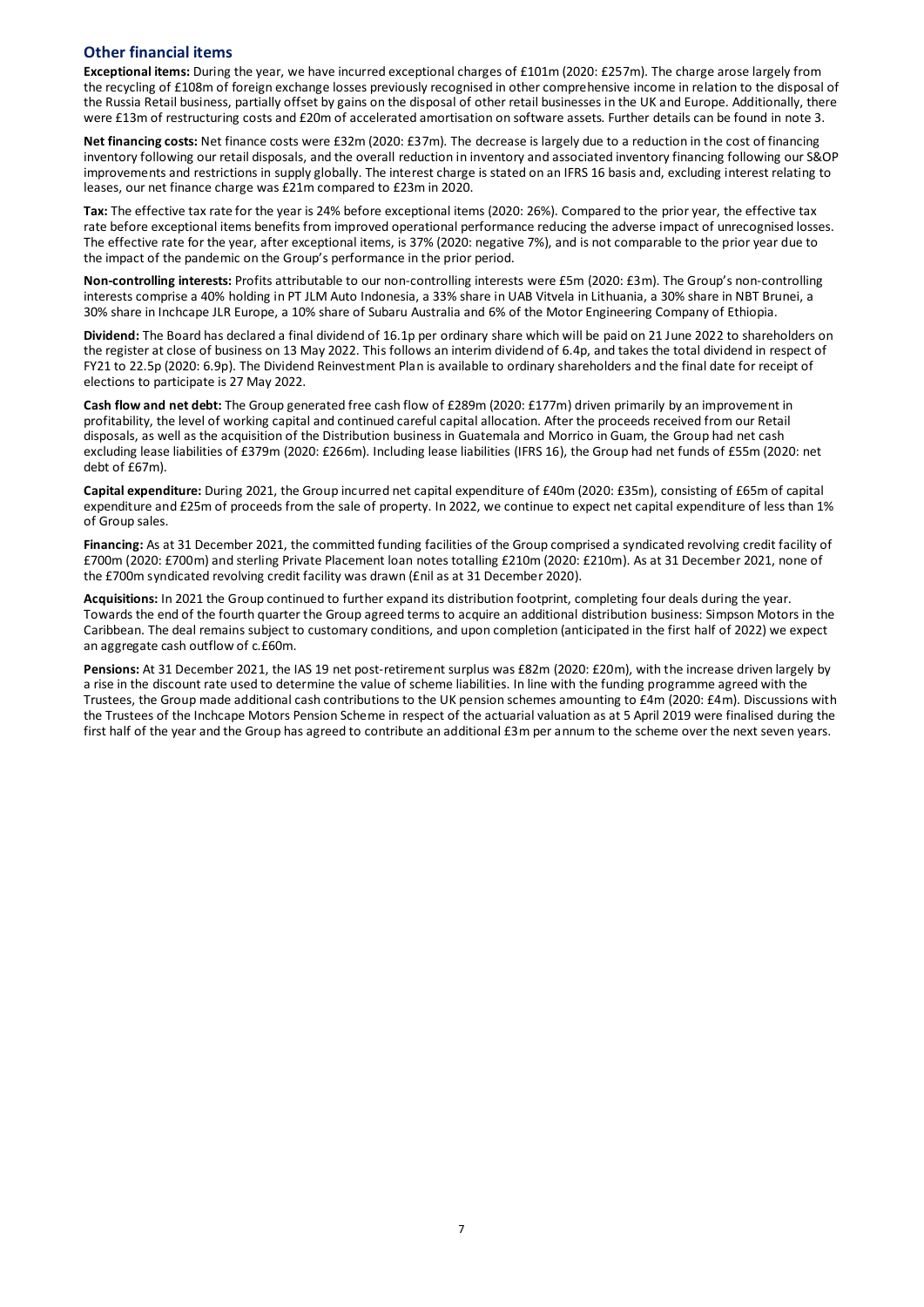## **Our financial metrics**

The following table shows the key profit measures that we use throughout this report to most accurately describe operating performance and how they relate to statutory measures.

|                                                          | Em      | Use of Metric                                                                   |
|----------------------------------------------------------|---------|---------------------------------------------------------------------------------|
| <b>Metric</b>                                            |         |                                                                                 |
| <b>Gross Profit</b>                                      | 1,140.9 | Direct profit contribution from Value Drivers (e.g. Vehicles and<br>Aftersales) |
| Less: Segment operating expenses                         | (812.8) |                                                                                 |
| Operating Profit (before exceptional Items) <sup>1</sup> | 328.1   | Profit generated by the Group                                                   |
| Less: Exceptional items                                  | (101.2) |                                                                                 |
| <b>Operating Profit</b>                                  | 226.9   | Statutory measure of Operating Profit                                           |
| Less: Net Finance Costs                                  | (32.1)  |                                                                                 |
| <b>Profit Before Tax</b>                                 | 194.8   | Statutory measure of profit after the costs of financing the Group              |
| Add back: Exceptional Items                              | 101.2   |                                                                                 |
| Profit Before Tax & Exceptional Items <sup>1</sup>       | 296.0   |                                                                                 |

1. APM (alternative performance measure), see note 13

## **Reconciliation of free cash flow1**

|                                                                        | 2021   | 2021   | 2020   | 2020   |
|------------------------------------------------------------------------|--------|--------|--------|--------|
|                                                                        | £m     | £m     | £m     | £m     |
| Net cash generated from operating activities                           |        | 377.0  |        | 249.2  |
| Add back: Payments in respect of exceptional items                     |        | 12.0   |        | 24.3   |
| Net cash generated from operating activities, before exceptional items |        | 389.0  |        | 273.5  |
| Purchase of property, plant and equipment                              | (48.5) |        | (27.4) |        |
| Purchase of intangible assets                                          | (16.1) |        | (14.5) |        |
| Proceeds from disposal of property, plant and equipment                | 24.6   |        | 6.7    |        |
| Net capital expenditure                                                |        | (40.0) |        | (35.2) |
| Net payment in relation to leases                                      |        | (57.0) |        | (56.7) |
| Dividends paid to non-controlling interests                            |        | (3.0)  |        | (4.3)  |
| Free cash flow                                                         |        | 289.0  |        | 177.3  |
|                                                                        |        |        |        |        |

1. APM (alternative performance measure), see note 13

Included within free cash flow are movements in cash balances where prior approval is required to transfer funds abroad, as described in note 9.

# **Return on capital employed1**

|                                             | 2021<br>£m | 2020<br>£m |
|---------------------------------------------|------------|------------|
| Operating profit (before exceptional items) | 328.1      | 164.1      |
| Net assets                                  | 1,130.5    | 1,061.2    |
| Less (net funds) / add net debt             | (54.7)     | 66.5       |
| Capital employed                            | 1,075.8    | 1,127.7    |
| Effect of averaging                         | 26.0       | 200.0      |
| Average capital employed                    | 1,101.8    | 1,327.7    |
| Return on capital employed                  | 29.8%      | 12.4%      |
|                                             |            |            |

1. APM (alternative performance measure), see note 13

## **Net cash**<sup>1</sup>

|                             | 2021<br>£m | 2020<br>£m |
|-----------------------------|------------|------------|
| Net funds / (net debt)      | 54.7       | (66.5)     |
| Add back: lease liabilities | 324.1      | 332.8      |
| Net cash                    | 378.8      | 266.3      |

1. APM (alternative performance measure), see note 13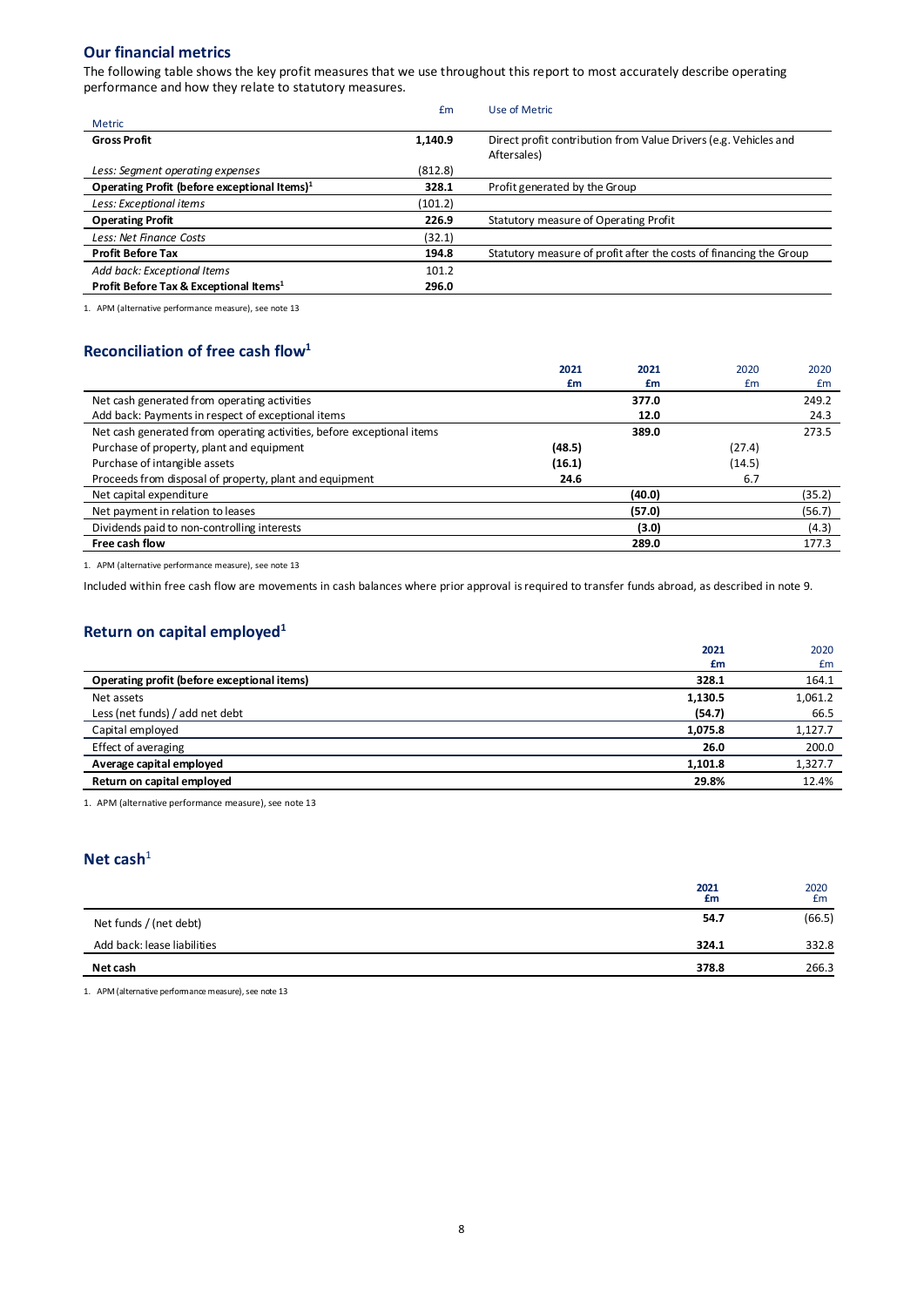# **Risks**

## **Principal business risks**

The Board has reassessed the principal business risks which could impact the performance of the Group. These include:

Strategic risks, including:

- Loss of distribution contract;
- Threats to the Group's role in the value chain, driven by digital technologies and new business models;
- Delivery of business transformation and change programmes;
- The attraction and development of future skill sets;
- Optimising the supply of electric vehicles to meet changing demand; and
- Achieving optimal returns from acquisitions.

Material operational risks, including:

- Covid-19;
- Disruptions to the supply of vehicles and parts;
- A major cyber incident / data breach;
- Loss of technology systems;
- Political risks / social unrest;
- Health, safety and environmental incidents;
- Legal / regulatory compliance;
- Foreign exchange volatility; and
- Risks of fraud or financial mis-statement.

The materialisation of these risks could have an adverse effect on the Group's results or financial condition. If more than one of these risks occur, the combined overall effect of such events may be compounded. The Group faces many other risks which, although important and subject to regular review, have been assessed as less significant and are not listed here. These include, for example, natural catastrophe and business interruption risks and certain financial risks.

The Group has defined and implemented systems of risk management and internal control designed to address these risks. These systems can offer reasonable, but not absolute assurance, regarding the management of these risks to an acceptable level. In particular, the effectiveness of these systems may change over time, for example with acquisitions or disposals or as the business implements major change programmes. The effectiveness of these systems are reviewed annually by the Audit Committee and improvements are made as required.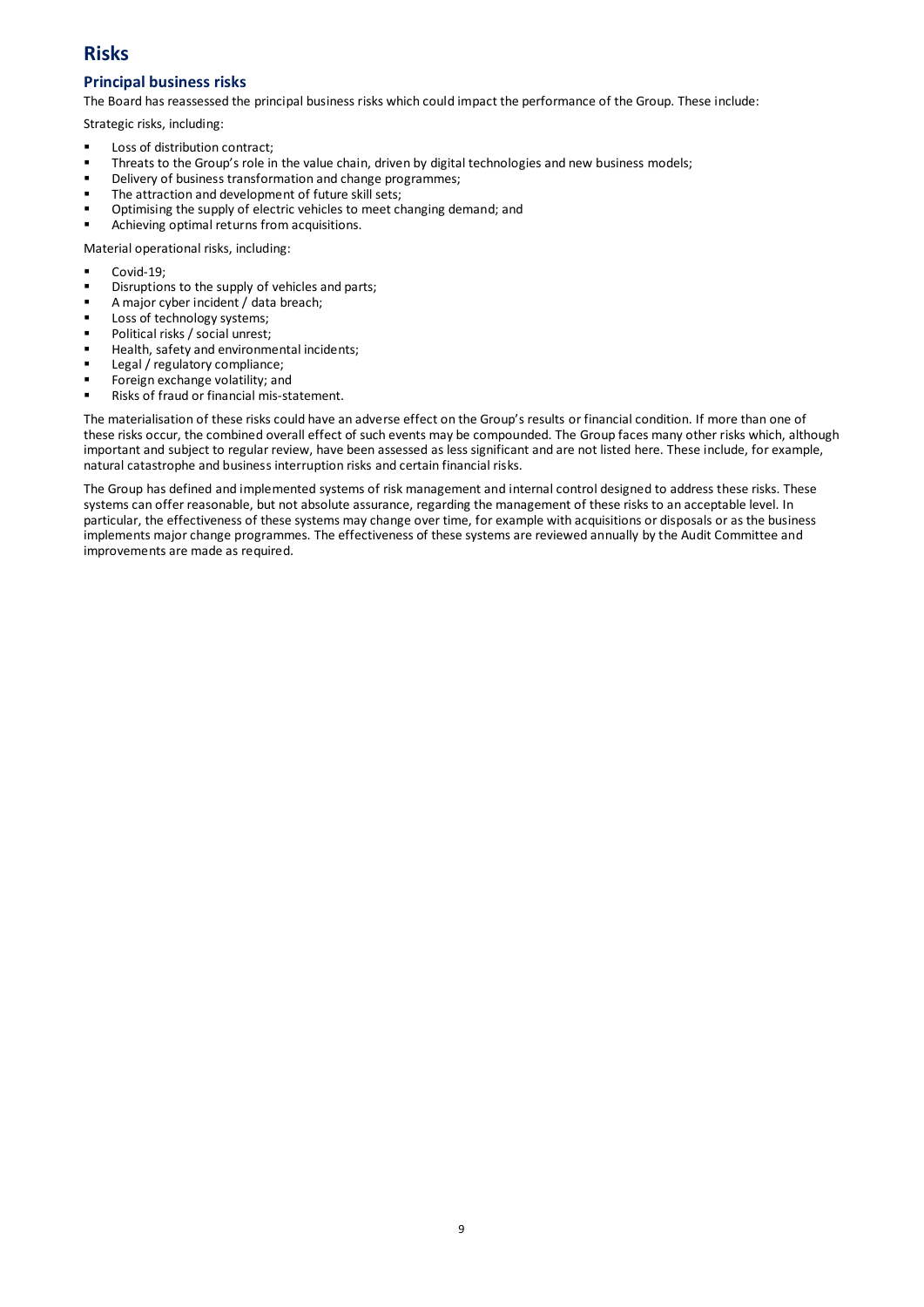# **Appendix – business models**

## **Distribution**

## **Americas & Africa**

| Country      | Brands                                                                                                  |
|--------------|---------------------------------------------------------------------------------------------------------|
| Argentina    | Subaru, Suzuki                                                                                          |
| Barbados (+) | Chrysler, Freightliner, FUSO, Isuzu, JCB, Jeep, John Deere, Mercedes-Benz, Subaru, Suzuki, Western Star |
| Chile        | BMW, BMW Motorrad, DFSK, Geely, Hino, MINI, Rolls Royce, Subaru,                                        |
| Colombia     | DFSK, Dieci, Doosan, Hino, Jaguar, Land Rover, Mack, Mercedes-Benz, Subaru                              |
| Costa Rica   | Changan, JAC, Suzuki                                                                                    |
| Ecuador      | Freightliner, Mercedes-Benz, Western Star                                                               |
| El Salvador  | Freightliner, Mercedes-Benz, Western Star                                                               |
| Guatemala    | Freightliner, Mercedes-Benz, Western Star                                                               |
| Panama       | Suzuki                                                                                                  |
| Peru         | BMW, BMW Motorrad, BYD, DFSK, MINI, Subaru                                                              |
| Uruguay      | Freightliner, Fuso, Mercedes-Benz                                                                       |
| Djibouti     | BMW, Komatsu, Toyota                                                                                    |
| Ethiopia     | BMW, Hino, Komatsu, New Holland, Suzuki, Toyota                                                         |
| Kenya        | BMW, BMW Motorrad, Jaguar, Land Rover                                                                   |

## **APAC**

| Country     | <b>Brands</b>                                                             |  |
|-------------|---------------------------------------------------------------------------|--|
| Brunei      | Lexus, Toyota                                                             |  |
| Guam $(+)$  | BMW, Chevrolet, Freightliner, Hyundai, Kohler, Lexus, New Holland, Toyota |  |
| Hong Kong   | Daihatsu, Ford, Hino, Jaguar, Land Rover, Lexus, Maxus, Toyota            |  |
| Indonesia   | Jaguar, Land Rover                                                        |  |
| Macau       | Daihatsu, Ford, Hino, Jaguar, Land Rover, Lexus, Maxus, Toyota            |  |
| Saipan      | Tovota                                                                    |  |
| Singapore   | Hino, Lexus, Suzuki, Toyota                                               |  |
| Thailand    | Jaguar, Land Rover                                                        |  |
| Australia   | Citroen, Peugeot, Subaru                                                  |  |
| New Zealand | Subaru                                                                    |  |

# **Europe**

| Country         | <b>Brands</b>                                                                  |
|-----------------|--------------------------------------------------------------------------------|
| Belgium         | Lexus, Toyota                                                                  |
| <b>Bulgaria</b> | Lexus, Toyota                                                                  |
| Estonia         | BMW, BMW Motorrad, Ford, Jaguar, Land Rover, Mazda, MINI                       |
| Finland         | Jaguar, Land Rover, Mazda                                                      |
| Greece          | Lexus, Toyota                                                                  |
| Latvia          | BMW, BMW Motorrad, Ford, Jaguar, Land Rover, Mazda, MINI                       |
| Lithuania       | BMW, BMW Motorrad, Ford, Hyundai, Jaguar, Land Rover, Mazda, MINI, Rolls-Royce |
| Luxembourg      | Lexus, Toyota                                                                  |
| North Macedonia | Lexus, Toyota                                                                  |
| Poland          | Jaguar, Land Rover                                                             |
| Romania         | Lexus, Toyota                                                                  |

## **Retail**

| Country                                                                                                                   | <b>Brands</b>                                                                                 |  |  |  |  |
|---------------------------------------------------------------------------------------------------------------------------|-----------------------------------------------------------------------------------------------|--|--|--|--|
| Australia <sup>1</sup>                                                                                                    | Isuzu Ute, Jeep, Kia, Mitsubishi, VW                                                          |  |  |  |  |
| Poland                                                                                                                    | <b>BMW. BMW Motorrad. MINI</b>                                                                |  |  |  |  |
| Russia                                                                                                                    | Audi, BMW, Jaguar, Land Rover, Lexus, MINI, Rolls Royce, Toyota, Volvo                        |  |  |  |  |
| UK                                                                                                                        | Audi, BMW, Jaguar, Land Rover, Lexus, Mercedes-Benz, MINI, Porsche, Smart, Toyota, Volkswagen |  |  |  |  |
| 1: Following scale disposal of retail businesses in Australia, Retail is no longer reported as a separate segment in APAC |                                                                                               |  |  |  |  |

(+): indicates the base of the core distribution operations which also serves other neighbouring islands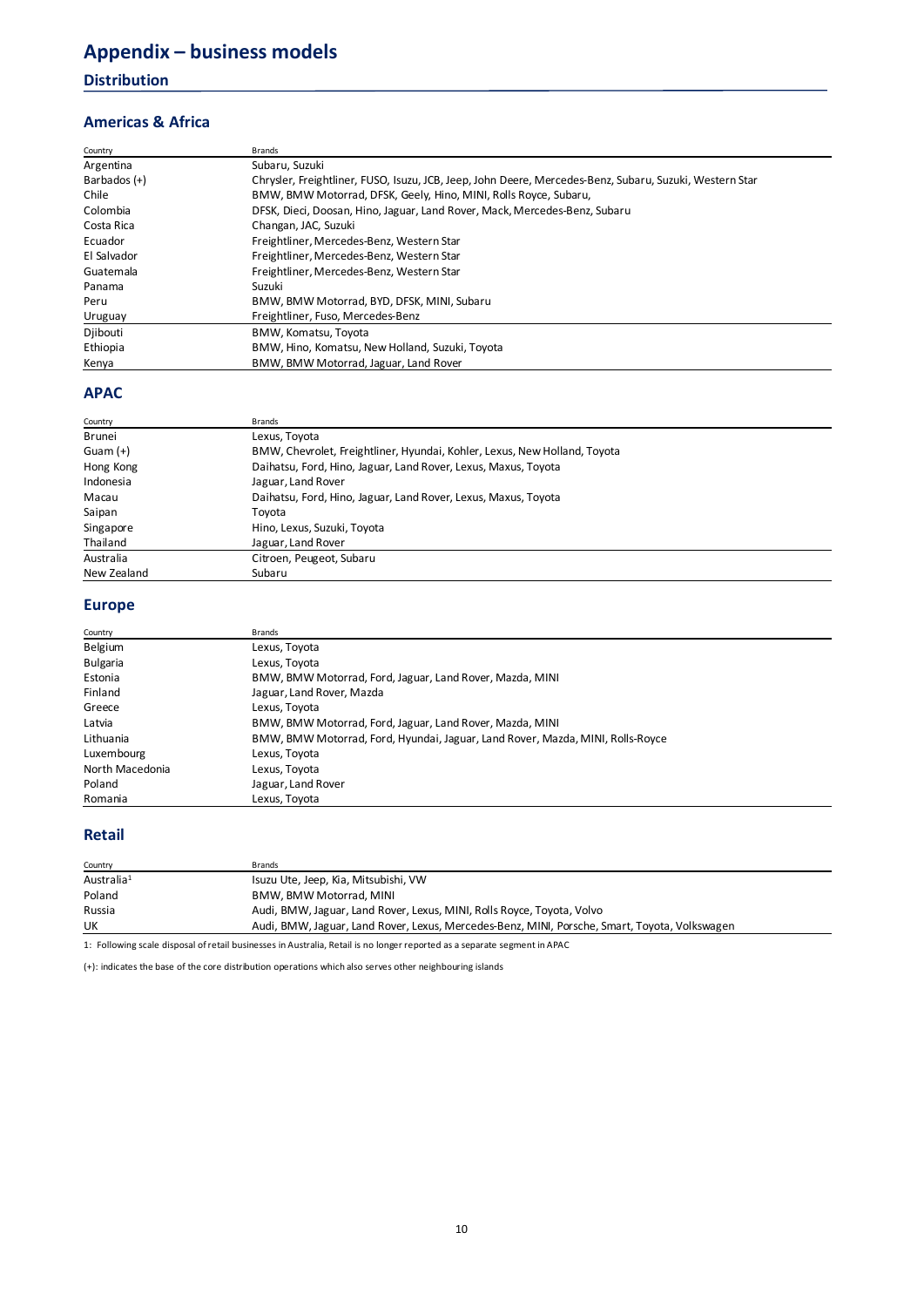# **Consolidated income statement**

for the year ended 31 December 2021

|                                                 |                |               |             |            | Before                | Exceptional           |                       |
|-------------------------------------------------|----------------|---------------|-------------|------------|-----------------------|-----------------------|-----------------------|
|                                                 |                | <b>Before</b> | Exceptional |            | exceptional           | items                 |                       |
|                                                 |                | exceptional   | items       |            | items                 | (note 3)              | Total                 |
|                                                 |                | items         | (note 3)    | Total      | 2020                  | 2020                  | 2020                  |
|                                                 |                | 2021          | 2021        | 2021       | (rested) <sup>1</sup> | (rested) <sup>1</sup> | (rested) <sup>1</sup> |
|                                                 | <b>Notes</b>   | £m            | £m          | £m         | £m                    | £m                    | £m                    |
| Revenue                                         | $\overline{2}$ | 7,640.1       | -           | 7,640.1    | 6,837.8               | -                     | 6,837.8               |
| Cost of sales                                   |                | (6,499.2)     | -           | (6, 499.2) | (5,948.4)             | (11.6)                | (5,960.0)             |
| <b>Gross profit</b>                             |                | 1,140.9       |             | 1,140.9    | 889.4                 | (11.6)                | 877.8                 |
| Net operating expenses                          |                | (812.8)       | (101.2)     | (914.0)    | (725.3)               | (245.5)               | (970.8)               |
| Operating profit / (loss)                       | 2,3            | 328.1         | (101.2)     | 226.9      | 164.1                 | (257.1)               | (93.0)                |
| Share of profit after tax of joint ventures and |                |               |             |            |                       |                       |                       |
| associates                                      |                |               |             |            |                       |                       |                       |
| Profit / (loss) before finance and tax          |                | 328.1         | (101.2)     | 226.9      | 164.1                 | (257.1)               | (93.0)                |
| Finance income                                  | 4              | 12.5          |             | 12.5       | 14.4                  |                       | 14.4                  |
| Finance costs                                   | 5              | (44.6)        |             | (44.6)     | (51.0)                |                       | (51.0)                |
| Profit / (loss) before tax                      |                | 296.0         | (101.2)     | 194.8      | 127.5                 | (257.1)               | (129.6)               |
| Tax                                             | 6              | (71.6)        | (1.3)       | (72.9)     | (33.7)                | 24.2                  | (9.5)                 |
| Profit / (loss) for the year                    |                | 224.4         | (102.5)     | 121.9      | 93.8                  | (232.9)               | (139.1)               |
|                                                 |                |               |             |            |                       |                       |                       |
| Profit / (loss) attributable to:                |                |               |             |            |                       |                       |                       |
| - Owners of the parent                          |                |               |             | 117.0      |                       |                       | (142.0)               |
| - Non-controlling interests                     |                |               |             | 4.9        |                       |                       | 2.9                   |
|                                                 |                |               |             | 121.9      |                       |                       | (139.1)               |
| Basic earnings / (loss) per share (pence)       | 7              |               |             | 30.0p      |                       |                       | (36.0)p               |
| Diluted earnings / (loss) per share (pence)     |                |               |             | 29.6p      |                       |                       | (36.0)p               |
|                                                 |                |               |             |            |                       |                       |                       |

1. See note 1.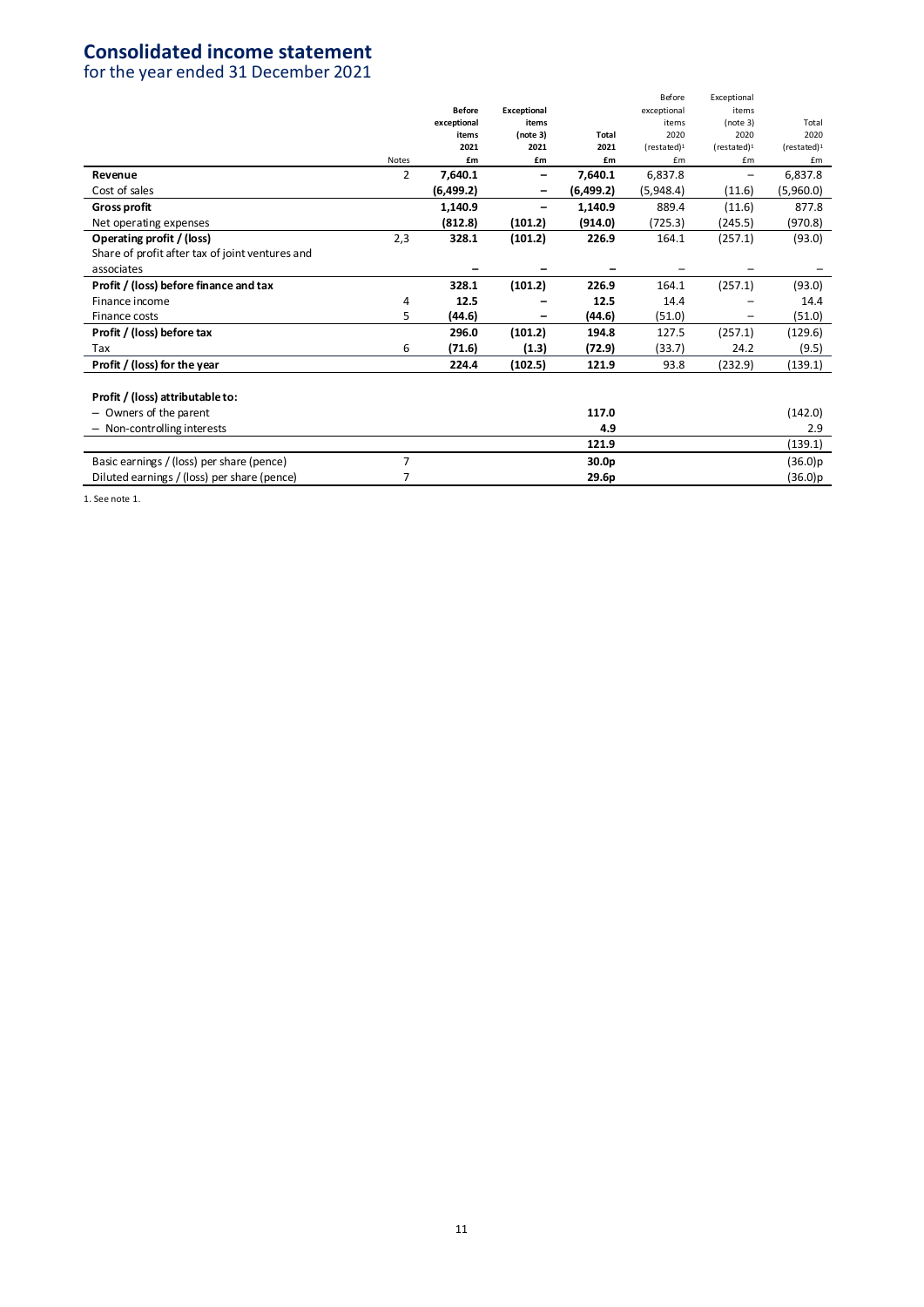# **Consolidated statement of comprehensive income**

for the year ended 31 December 2021

|                                                                                                  |              |         | 2020                  |
|--------------------------------------------------------------------------------------------------|--------------|---------|-----------------------|
|                                                                                                  |              | 2021    | (rested) <sup>1</sup> |
|                                                                                                  | <b>Notes</b> | £m      | £m                    |
| Profit / (loss) for the year                                                                     |              | 121.9   | (139.1)               |
| Other comprehensive income / (loss):                                                             |              |         |                       |
| Items that will not be reclassified to the consolidated income statement                         |              |         |                       |
| Changes in the fair value of equity investments at fair value through other comprehensive income |              | 1.6     | (2.7)                 |
| Defined benefit pension scheme remeasurements                                                    |              | 58.2    | 14.8                  |
| Deferred tax recognised in consolidated statement of comprehensive income                        |              | (0.4)   | (2.5)                 |
|                                                                                                  |              | 59.4    | 9.6                   |
| Items that may be or have been reclassified subsequently to the consolidated income statement    |              |         |                       |
| Cash flow hedges                                                                                 |              |         |                       |
| - Fair value movements                                                                           |              | 18.5    | (4.7)                 |
| Exchange differences on translation of foreign operations                                        |              | (104.3) | (42.8)                |
| Recycling of foreign currency reserve                                                            |              | 108.2   | (8.4)                 |
| Current tax recognised in consolidated statement of comprehensive income                         |              | (2.3)   | 0.3                   |
| Deferred tax recognised in consolidated statement of comprehensive income                        |              | (0.5)   | (0.9)                 |
|                                                                                                  |              | 19.6    | (56.5)                |
| Other comprehensive income / (loss) for the year, net of tax                                     |              | 79.0    | (46.9)                |
| Total comprehensive income / (loss) for the year                                                 |              | 200.9   | (186.0)               |
|                                                                                                  |              |         |                       |
| Total comprehensive income / (loss) attributable to:                                             |              |         |                       |
| - Owners of the parent                                                                           |              | 196.8   | (189.3)               |
| - Non-controlling interests                                                                      |              | 4.1     | 3.3                   |
|                                                                                                  |              | 200.9   | (186.0)               |

1. See note 1.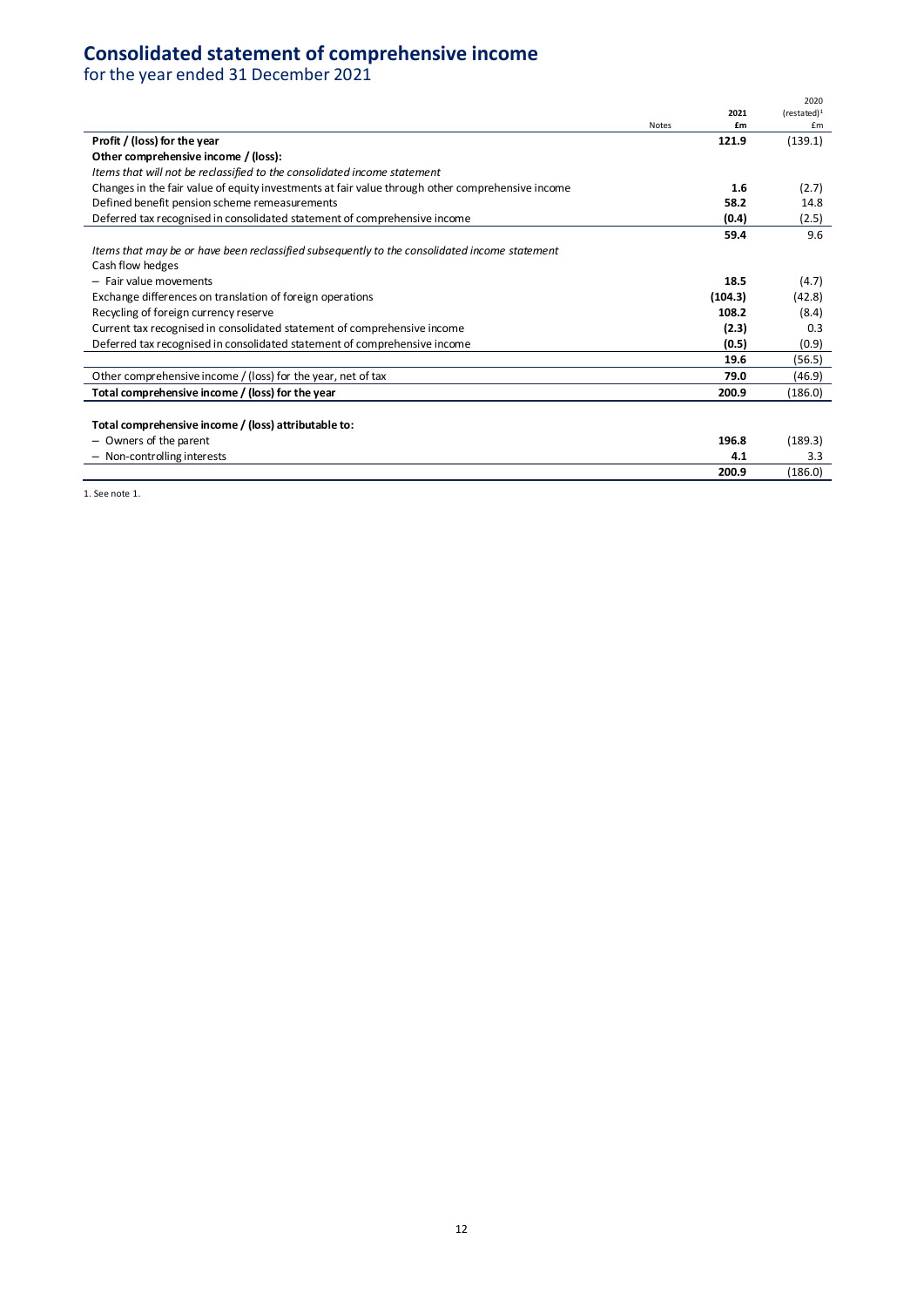# **Consolidated statement of financial position**

as at 31 December 2021

|                                                                   |       |            | 2020                        | 1 January 2020        |
|-------------------------------------------------------------------|-------|------------|-----------------------------|-----------------------|
|                                                                   | Notes | 2021<br>£m | (rested) <sup>1</sup><br>£m | (rested) <sup>1</sup> |
| Non-current assets                                                |       |            |                             | £m                    |
| Intangible assets                                                 |       | 394.1      | 425.8                       | 554.4                 |
| Property, plant and equipment                                     |       | 548.0      | 569.8                       | 695.1                 |
| Right-of-use assets                                               |       | 261.4      | 257.3                       | 313.3                 |
| Investments in joint ventures and associates                      |       | 4.9        | 2.4                         | 4.3                   |
| Financial assets at fair value through other comprehensive income |       | 4.8        | 3.6                         | 6.9                   |
| Derivative financial instruments                                  |       | 3.0        |                             |                       |
| Trade and other receivables                                       |       | 45.4       | 49.2                        | 38.7                  |
| Deferred tax assets                                               |       | 67.4       | 70.5                        | 60.9                  |
| Retirement benefit asset                                          |       | 135.3      | 101.0                       | 78.7                  |
|                                                                   |       | 1,464.3    | 1,479.6                     | 1,752.3               |
| <b>Current assets</b>                                             |       |            |                             |                       |
| Inventories                                                       |       | 1,134.7    | 1,216.2                     | 1,566.9               |
| Trade and other receivables                                       |       | 324.1      | 369.6                       | 512.3                 |
| Financial assets at fair value through other comprehensive income |       | 0.2        | 0.2                         | 0.2                   |
| Derivative financial instruments                                  |       | 24.6       | 13.3                        | 16.2                  |
| Current tax assets                                                |       | 9.0        | 20.6                        | 21.6                  |
| Cash and cash equivalents                                         | 9     | 596.4      | 481.2                       | 423.0                 |
|                                                                   |       | 2,089.0    | 2,101.1                     | 2,540.2               |
| Assets held for sale and disposal group                           |       | 4.8        | 31.2                        | 149.4                 |
|                                                                   |       | 2,093.8    | 2,132.3                     | 2,689.6               |
| <b>Total assets</b>                                               |       | 3,558.1    | 3,611.9                     | 4,441.9               |
| <b>Current liabilities</b>                                        |       |            |                             |                       |
| Trade and other payables                                          |       | (1, 548.3) | (1,610.3)                   | (1,996.4)             |
| Derivative financial instruments                                  |       | (31.9)     | (42.4)                      | (27.4)                |
| <b>Current tax liabilities</b>                                    |       | (63.0)     | (65.0)                      | (82.4)                |
| Provisions                                                        |       | (34.9)     | (26.8)                      | (23.0)                |
| Lease liabilities                                                 |       | (56.5)     | (58.5)                      | (56.8)                |
| <b>Borrowings</b>                                                 |       | (7.6)      | (6.1)                       | (50.1)                |
|                                                                   |       | (1,742.2)  | (1,809.1)                   | (2, 236.1)            |
| Liabilities directly associated with the disposal group           |       |            | (7.7)                       | (106.1)               |
|                                                                   |       | (1,742.2)  | (1,816.8)                   | (2, 342.2)            |
| <b>Non-current liabilities</b>                                    |       |            |                             |                       |
| Trade and other payables                                          |       | (63.2)     | (69.3)                      | (77.2)                |
| Provisions                                                        |       | (23.4)     | (19.8)                      | (12.9)                |
| Deferred tax liabilities                                          |       | (68.1)     | (79.1)                      | (96.7)                |
| Lease liabilities                                                 |       | (267.6)    | (274.3)                     | (296.0)               |
| <b>Borrowings</b>                                                 |       | (210.0)    | (210.0)                     | (270.0)               |
| Retirement benefit liability                                      |       | (53.1)     | (81.4)                      | (69.2)                |
|                                                                   |       | (685.4)    | (733.9)                     | (822.0)               |
| <b>Total liabilities</b>                                          |       | (2,427.6)  | (2,550.7)                   | (3, 164.2)            |
| Net assets                                                        |       | 1,130.5    | 1,061.2                     | 1.277.7               |
| <b>Equity</b>                                                     |       |            |                             |                       |
| Share capital                                                     |       | 38.5       | 39.4                        | 40.0                  |
| Share premium                                                     |       | 146.7      | 146.7                       | 146.7                 |
| Capital redemption reserve                                        |       | 142.1      | 141.2                       | 140.6                 |
| Other reserves                                                    |       | (227.1)    | (248.2)                     | (190.4)               |
| Retained earnings                                                 |       | 1,008.7    | 962.8                       | 1,120.5               |
| Equity attributable to owners of the parent                       |       | 1,108.9    | 1,041.9                     | 1,257.4               |
| Non-controlling interests                                         |       | 21.6       | 19.3                        | 20.3                  |
| <b>Total equity</b>                                               |       | 1,130.5    | 1,061.2                     | 1,277.7               |

1. See note 1.

**Duncan Tait**, GROUP CHIEF EXECUTIVE **Gijsbert de Zoeten**, CHIEF FINANCIAL OFFICER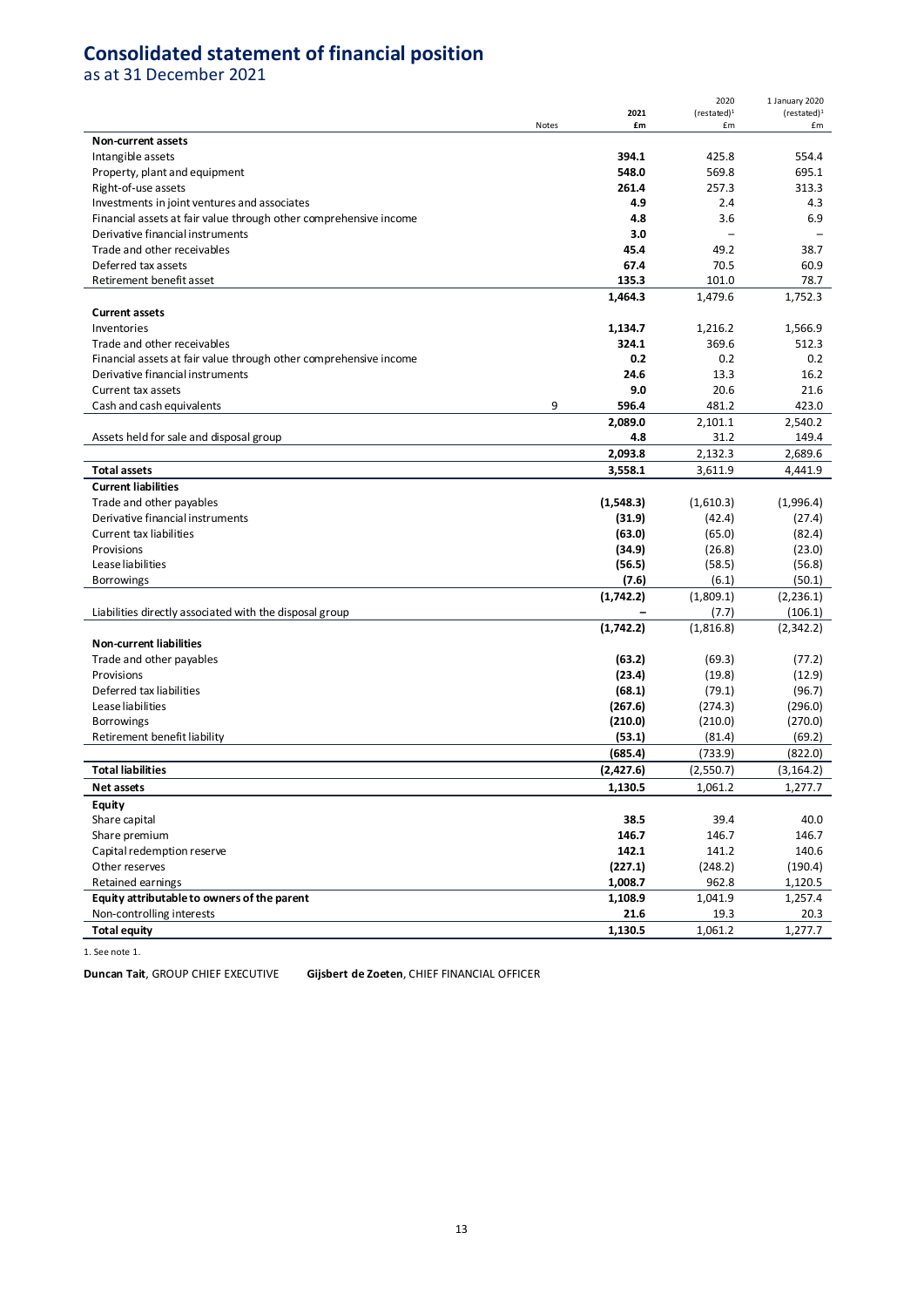# **Consolidated statement of changes in equity**

for the year ended 31 December 2021

|                                             |       |                   |         |                          |                          |                          | Total equity                 |                          | Total         |
|---------------------------------------------|-------|-------------------|---------|--------------------------|--------------------------|--------------------------|------------------------------|--------------------------|---------------|
|                                             |       | Share             | Share   | Capital<br>redemption    | Other                    | Retained                 | attributable<br>to owners of | Non-<br>controlling      | shareholders' |
|                                             |       | capital           | premium | reserve                  | reserves                 | earnings                 | the parent                   | interests                | equity        |
|                                             | Notes | £m                | £m      | £m                       | £m                       | £m                       | £m                           | £m                       | £m            |
| At 1 January 2020                           |       | 40.0              | 146.7   | 140.6                    | (190.4)                  | 1,141.4                  | 1,278.3                      | 20.3                     | 1,298.6       |
| Adjustment for IFRIC ("SaaS")               |       | $\qquad \qquad -$ |         | $\qquad \qquad -$        | $\qquad \qquad -$        | (20.9)                   | (20.9)                       | -                        | (20.9)        |
| At 1 January 2020 (restated) <sup>1</sup>   |       | 40.0              | 146.7   | 140.6                    | (190.4)                  | 1,120.5                  | 1,257.4                      | 20.3                     | 1,277.7       |
| (Loss) / profit for the year (restated) $1$ |       |                   |         |                          |                          | (142.0)                  | (142.0)                      | 2.9                      | (139.1)       |
| Other comprehensive loss for the year       |       |                   |         |                          |                          |                          |                              |                          |               |
| $(re stated)^1$                             |       |                   |         | $\qquad \qquad -$        | (59.3)                   | 12.0                     | (47.3)                       | 0.4                      | (46.9)        |
| Total comprehensive loss for the year       |       |                   |         |                          |                          |                          |                              |                          |               |
| $(rested)^1$                                |       |                   |         |                          | (59.3)                   | (130.0)                  | (189.3)                      | 3.3                      | (186.0)       |
| Hedging gains and losses transferred to     |       |                   |         |                          |                          |                          |                              |                          |               |
| inventory                                   |       |                   |         | $\overline{\phantom{0}}$ | 1.5                      |                          | 1.5                          |                          | 1.5           |
| Share-based payments, net of tax            |       |                   |         |                          | $\overline{a}$           | 3.7                      | 3.7                          |                          | 3.7           |
| Share buyback programme                     |       | (0.6)             |         | 0.6                      | $\overline{\phantom{0}}$ | (31.4)                   | (31.4)                       |                          | (31.4)        |
| Dividends:                                  |       |                   |         |                          |                          |                          |                              |                          |               |
| - Owners of the parent                      | 8     |                   |         |                          |                          |                          |                              |                          |               |
| - Non-controlling interests                 |       |                   |         |                          |                          | $\overline{\phantom{0}}$ | -                            | (4.3)                    | (4.3)         |
| At 1 January 2021 (restated) <sup>1</sup>   |       | 39.4              | 146.7   | 141.2                    | (248.2)                  | 962.8                    | 1,041.9                      | 19.3                     | 1,061.2       |
|                                             |       |                   |         |                          |                          |                          |                              |                          |               |
| Profit for the year                         |       |                   |         |                          |                          | 117.0                    | 117.0                        | 4.9                      | 121.9         |
| Other comprehensive income                  |       |                   |         |                          |                          |                          |                              |                          |               |
| for the year                                |       |                   |         |                          | 22.0                     | 57.8                     | 79.8                         | (0.8)                    | 79.0          |
| Total comprehensive income                  |       |                   |         |                          |                          |                          |                              |                          |               |
| for the year                                |       |                   |         |                          | 22.0                     | 174.8                    | 196.8                        | 4.1                      | 200.9         |
| Hedging gains and losses transferred to     |       |                   |         |                          |                          |                          |                              |                          |               |
| inventory                                   |       |                   |         |                          | (0.9)                    |                          | (0.9)                        |                          | (0.9)         |
| Share-based payments, net of tax            |       |                   |         |                          | $\overline{\phantom{0}}$ | 10.0                     | 10.0                         |                          | 10.0          |
| Share buyback programme                     |       | (0.9)             |         | 0.9                      | $\overline{\phantom{0}}$ | (80.5)                   | (80.5)                       | $\overline{\phantom{0}}$ | (80.5)        |
| Purchase of own shares by the Inchcape      |       |                   |         |                          |                          |                          |                              |                          |               |
| <b>Employee Trust</b>                       |       |                   |         |                          |                          | (6.2)                    | (6.2)                        |                          | (6.2)         |
| Transactions with non-controlling           |       |                   |         |                          |                          |                          |                              |                          |               |
| interests                                   |       |                   |         |                          |                          |                          |                              | $1.2$                    | 1.2           |
| Dividends:                                  |       |                   |         |                          |                          |                          |                              |                          |               |
| - Owners of the parent                      | 8     |                   |         |                          |                          | (52.2)                   | (52.2)                       | -                        | (52.2)        |
| - Non-controlling interests                 |       |                   |         |                          |                          |                          |                              | (3.0)                    | (3.0)         |
| At 31 December 2021                         |       | 38.5              | 146.7   | 142.1                    | (227.1)                  | 1,008.7                  | 1,108.9                      | 21.6                     | 1,130.5       |

1. See note 1.

Share-based payments include a net tax credit of £1.6m (current tax charge of £nil and a deferred tax credit of £1.6m) (2020 – net tax credit of £0.4m (current tax charge of £nil and a deferred tax credit of £0.4m)).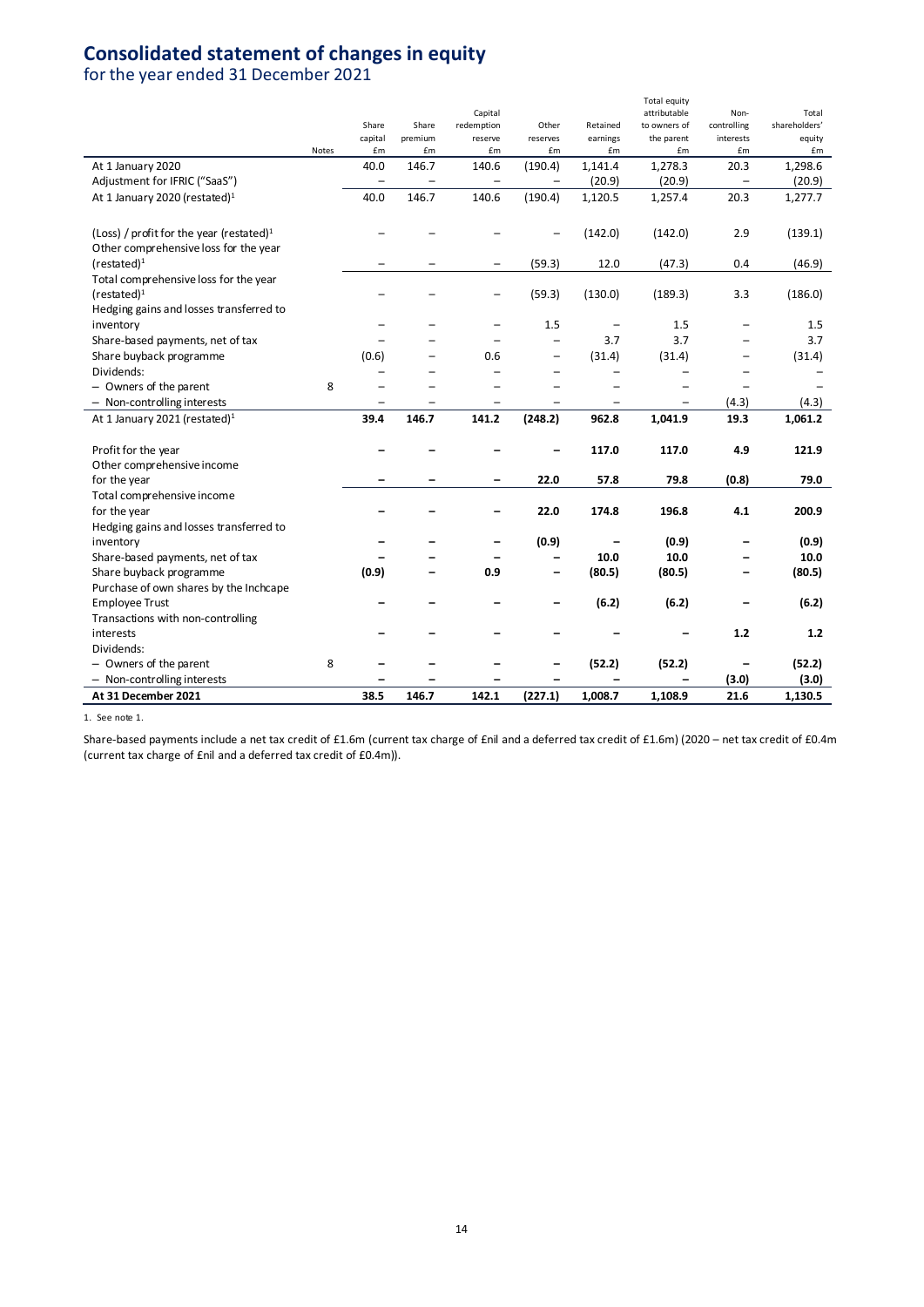# **Consolidated statement of cash flows**

for the year ended 31 December 2021

|                                                                               |              | 2021    | 2020<br>(rested) <sup>1</sup> |
|-------------------------------------------------------------------------------|--------------|---------|-------------------------------|
|                                                                               | <b>Notes</b> | £m      | £m                            |
| Cash generated from operating activities                                      |              |         |                               |
| Cash generated from operations                                                | 9            | 469.2   | 333.2                         |
| Tax paid                                                                      |              | (63.8)  | (51.8)                        |
| Interest received                                                             |              | 12.2    | 13.9                          |
| Interest paid                                                                 |              | (40.6)  | (46.1)                        |
| Net cash generated from operating activities                                  |              | 377.0   | 249.2                         |
|                                                                               |              |         |                               |
| Cash flows from investing activities                                          |              |         |                               |
| Acquisition of businesses, net of cash and overdrafts acquired                | 10           | (20.2)  | (31.5)                        |
| Net cash inflow from sale of businesses                                       | 10           | 76.2    | 71.8                          |
| Net cash inflow from disposal of investments in joint ventures and associates |              |         | 2.0                           |
| Purchase of investment in joint ventures and associates                       |              | (2.6)   |                               |
| Purchase of property, plant and equipment                                     |              | (48.5)  | (27.4)                        |
| Purchase of intangible assets                                                 |              | (16.1)  | (14.5)                        |
| Proceeds from disposal of property, plant and equipment                       |              | 24.6    | 6.7                           |
| Proceeds from disposal of intangible assets                                   |              |         | 0.2                           |
| Payments made before the commencement date of a lease                         |              | (2.5)   |                               |
| Receipt from finance sub-lease receivables                                    |              | 2.3     | 0.7                           |
| Net cash generated from investing activities                                  |              | 13.2    | 8.0                           |
|                                                                               |              |         |                               |
| Cash flows from financing activities                                          |              |         |                               |
| Share buyback programme                                                       |              | (80.5)  | (32.1)                        |
| Purchase of own shares by the Inchcape Employee Trust                         |              | (6.2)   |                               |
| Cash inflow from Covid Corporate Financing Facility                           |              |         | 99.6                          |
| Repayment of Covid Corporate Financing Facility                               |              |         | (99.6)                        |
| Cash outflow from other borrowings                                            |              | (12.7)  | (66.1)                        |
| Payment of capital element of lease liabilities                               |              | (59.3)  | (57.4)                        |
| Transactions with non-controlling interests                                   |              | 1.2     |                               |
| Equity dividends paid                                                         | 8            | (52.2)  |                               |
| Dividends paid to non-controlling interests                                   |              | (3.0)   | (4.3)                         |
| Net cash used in financing activities                                         |              | (212.7) | (159.9)                       |
|                                                                               |              |         |                               |
| Net increase in cash and cash equivalents                                     |              | 177.5   | 97.3                          |
| Cash and cash equivalents at beginning of the period                          |              | 476.3   | 379.2                         |
| Effect of foreign exchange rate changes                                       |              | (65.0)  | (0.2)                         |
| Cash and cash equivalents at the end of the year                              |              | 588.8   | 476.3                         |
|                                                                               |              |         |                               |
| Cash and cash equivalents consist of:                                         |              |         |                               |
| - Cashat bank and cash equivalents                                            | 9            | 501.8   | 378.5                         |
| - Short-term deposits                                                         | 9            | 94.6    | 102.7                         |
| - Bank overdrafts                                                             |              | (7.6)   | (6.1)                         |
| - Cashat bank and cash equivalents included in disposal groups held for sale  |              |         | 1.2                           |
|                                                                               |              | 588.8   | 476.3                         |

1. See note 1.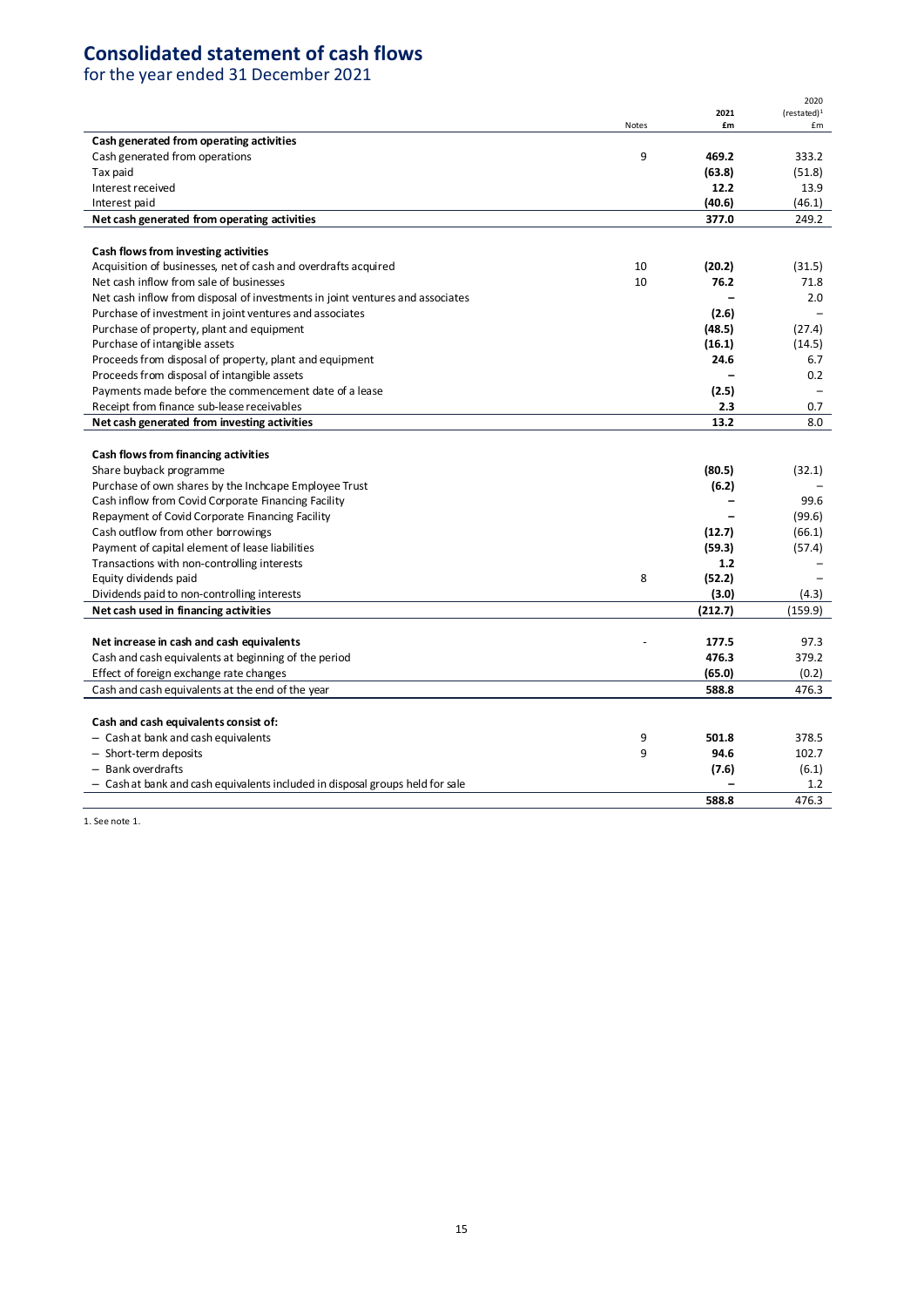## **Notes to the financial statements**

#### **1 Basis of preparation and accounting policies**

The consolidated financial statements have been prepared in accordance with International Financial Reporting Standards (IFRS) as adopted by the United Kingdom and International Financial Reporting Interpretation Committee (IFRIC) interpretations and with those parts of the Companies Act 2006 applicable to companies reporting under IFRS.

The condensed set of financial information presented for the years ended 31 December 2020 and 2021 do not constitute statutory accounts within the meaning of Section 434 of the Companies Act 2006. The financial information for the year ended 31 December 2020 is derived from the statutory accounts for that year which have been delivered to the Registrar of Companies. The report of the auditors on those accounts was unqualified, did not draw attention to any matters by way of emphasis and did not contain a statement under s498(2) or (3) of the Companies Act 2006. The financial information presented for the year ended 31 December 2021 is unaudited as the audit of the statutory accounts for that year is not yet complete. The audited statutory financial information will be published in the Inchcape Annual Report and Accounts.

### **Accounting policies**

The condensed set of consolidated financial information have been prepared using accounting policies consistent with those in the Group's Annual Report and Accounts 2020 with the exception of the following standards, amendments and interpretations which have been newly adopted from 1 January 2021:

### **Newly adopted accounting policies**

From 1 January 2021, the following standards became effective in the Group's consolidated financial statements:

- Amendments to IFRS 9, IAS 39, IFRS 7, IFRS 4 and IFRS 16 Interest rate benchmark reform Phase 2; and
- Amendments to IFRS 16 Covid-19 Related Rent Concessions beyond 30 June 2021.

The impact of adopting the amendments to IFRS 9, IAS39, IFRS7, IFRS4 and IFRS16 as a result of interest rate benchmark reform is described below. The adoption of the amendments due to IFRS 16 COVID-19 Related Rent Concessions beyond 30 June 2021 has not led to any changes to the Group's accounting policies or had any other material impact on the financial position or performance of the Group.

Additionally, due to an IFRS Interpretations Committee's agenda decision on 'Software as a Service' ('SaaS') arrangements, the Group's accounting policy has changed relating to the capitalisation of software costs. The impact on the Group's accounting policy is further discussed below.

All other accounting policies have been applied consistently throughout the reporting period. The Group has not early adopted other standards, amendments to standards or interpretations that have been issued but are not yet effective.

### **Interest rate benchmark reform**

The Group has adopted the 'interest rate benchmark reform' amendments to IFRS 9, IAS 39, IFRS 7, IFRS 4 and IFRS 16 in the current financial year.

The Group had a number of contracts in the UK with OEM's that make reference to LIBOR. At the end of the reporting period all contracts in scope for amendment had been renegotiated to use the Sterling Overnight Index Average (SONIA) based rate. We will continue to monitor the renegotiation of vehicle funding arrangements throughout the Group that make reference to other Interbank Offered Rates (IBOR) based rates which did not expire during the reporting period.

Our syndicated rolling credit facility incurred interest charged upon a LIBOR based rate. This was renegotiated during 2021 to SONIA. The Group have a total of £nil drawdown on the facility as at 31 December 2021.

## **Software as a service – accounting for configuration and customisation costs**

The Group has changed its accounting policy related to the capitalisation of certain software costs. This change follows the IFRS Interpretations Committee's agenda decisions published in April 2021 and relates to the capitalisation of costs of configuring or customising application software under 'Software as a Service' ('SaaS') arrangements.

The Group's accounting policy has historically been to capitalise costs directly attributable to the configuration and customisation of such arrangements as intangible assets on the balance sheet. Following the adoption of the IFRIC agenda guidance, current SaaS arrangements were identified and assessed to determine if the Group had control of the software. For those arrangements where it was determined that the Group did not have control of the developed software, to the extent that the services were considered distinct from the access to the software, the Group derecognised the intangible asset previously capitalised. Amounts paid to the supplier for implementation and customisation services that cannot be performed by third parties, are amortised over the underlying contract period.

The change in accounting policy has resulted in a reduction in the value of the intangible assets recognised as at 1 January 2020 and 31 December 2020 by £23.5m and £24.4m respectively. The comprehensive income reported for the year ended 31 December 2020 has reduced by £1.9m on account of a corresponding increase in operating expenses within administrative expenses. A third balance sheet as at 1 January 2020 has been presented in accordance with IAS 1 to disclose the impact of the change.

## **Going concern**

Based on the Group's cash flow forecasts and projections, the Board is satisfied that the Group will operate within the level of its committed facilities for the foreseeable future. For this reason, the Board continues to adopt the going concern basis in preparing its financial statements. In assessing whether the Group is a going concern, the ongoing implications of Covid-19 have been considered together with measures taken to mitigate its impact on the Group. In making this assessment, the Group has considered available liquidity in relation to net debt and committed facilities, the Group's latest forecasts for 2022 and 2023 cash flows, together with adjusted scenarios. The forecasts used reflect the latest view on the economic impact of Covid-19 on the markets in which the Group operates, with a key emphasis on the latest Group forecasts for 2022 and 2023.

Committed bank facilities and Private Placement borrowings totalling £910m, of which £210m was drawn at 31 December 2022, are subject to the same interest cover covenant based on an adjusted EBITA measure to interest on consolidated borrowings measured on a trailing 12-month basis at June and December.

The latest Group forecasts for 2022 and 2023 indicate that the Group is expected to be compliant with this covenant throughout the forecast period and have sufficient liquidity to continue operating throughout that period.

A range of sensitivities has been applied to the forecasts to assess the Group's compliance with its covenant requirements over the forecast period. These sensitivities included: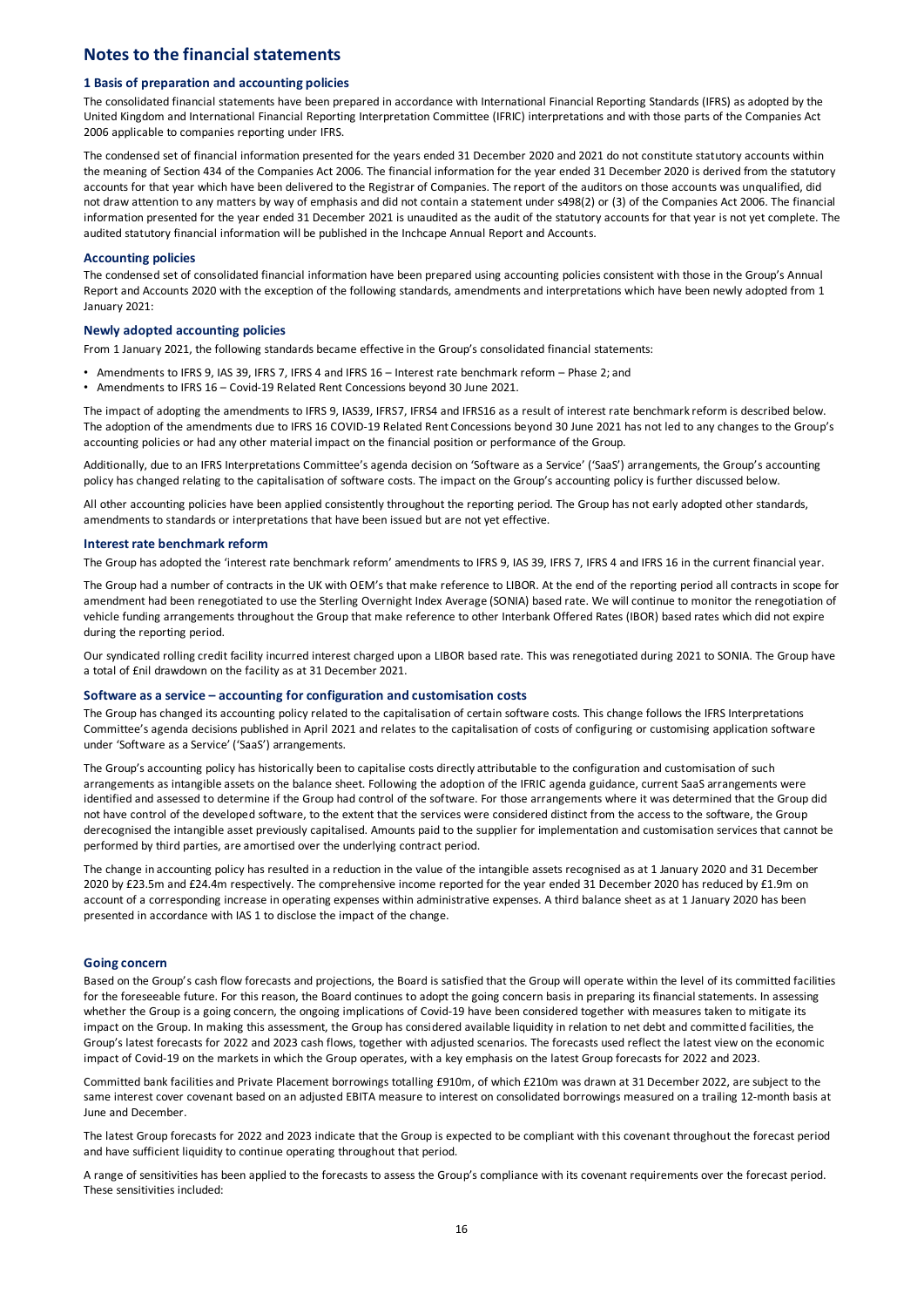- further periods of Covid-19 restrictions similar in nature and impact to those seen both in the second half of 2020 and the first half of 2021, impacting half of the Group's markets simultaneously for a period of time in 2022;
- a reduction in New and Used vehicle sales due to a short-term shortage of semi-conductor chips, reducing gross profit in the second half of 2022 and the first half of 2023;
- an appreciation in sterling against the Group's main trading companies; combined with
- **•** working capital sensitivities.

In a scenario where all of the above sensitivities occur at the same time, the Group has modelled the possibility of the interest cover covenant being breached in 2022 and 2023. With the interest cover covenant measured on a trailing 12-month basis, the sensitised forecasts indicate that the Group is not expected to breach any covenants and would be compliant with the interest cover requirements at June 2022 and throughout the forecast period. Additionally, under these circumstances, the Group expects to have sufficient funds to meet cash flow requirements. In a scenario where such restrictions impacted half of the group markets simultaneously for a period of 24 months, the Group is forecasted to be compliant with the interest cover covenant.

Additionally, reverse stress test scenario analysis has been conducted to assess the scenarios in which the Group would breach its covenant or have insufficient funds to meet cash flow requirements. One such scenario was to model more severe trading restrictions in all markets simultaneously with the impact comparable to those experienced in the Group's markets in the first half of 2020, which amounts to a material cessation in operations and revenue. Under this scenario, the Group could sustain such restrictions for a period of approximately four months before breaching the interest cover covenant, but even in this circumstance, would still have sufficient liquidity. We deem this circumstance to be highly unlikely due to the geographic diversity of the Group's operations and our increased ability to trade digitally.

Therefore, the board concluded that the group will be able to operate within the level of its committed facilities for the foreseeable future. The directors consider it appropriate to adopt the going concern basis of accounting in preparing the financial statements for the year ending 31 December 2021.

#### **Sources of estimation uncertainty**

The key assumptions about the future, and other key sources of estimation uncertainties at the reporting period end that may have a significant risk of causing a material adjustment to the carrying amount of assets and liabilities within in the next period are discussed below:

#### **Impairment of goodwill and indefinite life intangible assets**

In the year, an impairment charge of £12.9m against goodwill has been recognised in the income statement, offset by a reversal of £12.9m against indefinite life intangible assets. The most significant judgement that could materially impact the charge is in relation to the sensitivity of the assumptions applied to the value in use calculations performed over the Americas – Suzuki CGU groups.

Goodwill and other indefinite life intangible assets are tested at least annually for impairment. When an impairment review is carried out, the recoverable value is determined based on value in use calculations which require the use of estimates, including projected future cash flows (see note 11).

The value in use calculations mainly use cash flow projections based on five-year financial forecasts prepared by management. The key assumptions for these forecasts are those relating to volumes, revenue, gross margins, the level of working capital required to support trading, discount rates, long-term growth rate and capital expenditure. For CGU groups in the Americas & Africa reporting segment, cash flows after the five-year period are extrapolated for a further five years using declining growth rates which reduces the year five growth rate down to the long-term growth rate appropriate for each CGU or CGU group, to better reflect the medium-term growth expectations for those markets. A terminal value calculation is used to estimate the cash flows after year 10 using these long-term growth rates. For all other markets, a terminal value calculation is used to estimate the cash flows after year five.

The assumptions used in the value in use calculations are based on past experience, recent trading and forecasts of operational performance in the relevant markets including the impact of Covid-19 and the UK trading arrangements with the European Union. They also reflect expectations about continuing relationships with key brand partners and the impact climate change may have on its operations. Whilst at this stage there is significant uncertainty regarding what the long-term impact of climate change initiatives may be on the markets in which we operate, the forecasts reflect our best estimate.

#### **Goodwill and distribution agreements**

Goodwill acquired in a business combination has been allocated to the cash generating units (CGUs) or group of CGUs (hereafter collectively referred to as 'CGU groups') that are expected to benefit from the synergies associated with that business combination.

Indefinite-life intangible assets, principally distribution agreements acquired in a business combination, are also allocated to the CGUs or CGU groups that are expected to benefit from the cash flows associated with the relevant agreements.

These CGUs or CGU groups represent the lowest level within the Group at which the associated goodwill or indefinite-life intangible asset is monitored for management purposes. The carrying amount of goodwill and indefinite-life intangible assets has been allocated to CGU groups within the following reporting segments:

|                                |                        |          | <b>Distribution</b> |       |          | Distribution             |       |
|--------------------------------|------------------------|----------|---------------------|-------|----------|--------------------------|-------|
|                                |                        | Goodwill | agreements          | Total | Goodwill | agreements               | Total |
|                                |                        | 2021     | 2021                | 2021  | 2020     | 2020                     | 2020  |
| Reporting segment              | CGU group              | £m       | £m                  | £m    | £m       | £m                       | £m    |
| UK & Europe Distribution       | Baltics - BMW          | 5.8      | 27.2                | 33.0  | 6.2      | 28.9                     | 35.1  |
|                                | Americas - Daimler     | 5.8      | 29.7                | 35.5  | 4.4      | 27.7                     | 32.1  |
| Americas & Africa Distribution | Americas - Hino/Subaru | 39.8     | 116.3               | 156.1 | 47.2     | 137.8                    | 185.0 |
|                                | Americas - Suzuki      | 24.8     | 65.8                | 90.6  | 37.6     | 52.2                     | 89.8  |
|                                | Kenya                  | 1.1      |                     | 1.1   | 1.1      |                          | 1.1   |
| <b>APAC Distribution</b>       | Singapore              | 22.3     | -                   | 22.3  | 22.5     | $\overline{\phantom{0}}$ | 22.5  |
|                                | Guam                   | 16.7     | -                   | 16.7  |          |                          |       |
|                                |                        | 116.3    | 239.0               | 355.3 | 119.0    | 246.6                    | 365.6 |

In accordance with the Group's accounting policy, goodwill and other indefinite-life intangible assets are tested at least annually for impairment and whenever events or circumstances indicate that the carrying amount may not be recoverable. Impairment tests were performed for all CGU groups during the year ended 31 December 2021.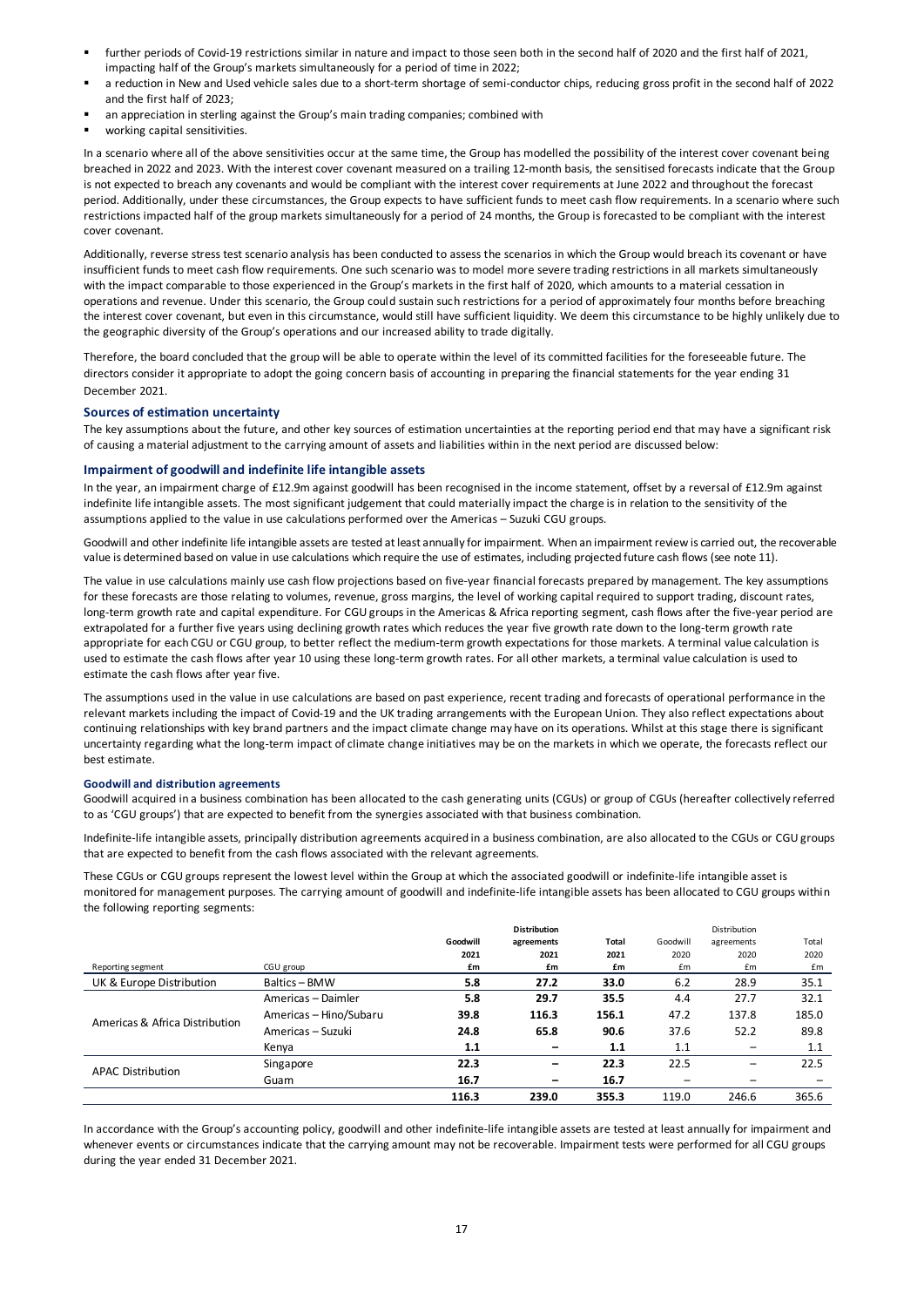The recoverable amounts of all CGU groups were determined based on the higher of the fair value less costs to sell and value in use calculations. The recoverable amount is determined firstly through value in use calculations. Where this is insufficient to cover the carrying value of the relevant asset being tested, fair value less costs to sell is also determined.

If the carrying amount of a CGU or CGU group exceeds its recoverable amount, an impairment loss is recognised and allocated between the assets of the unit to reduce the carrying amount. This allocation is initially applied to any site-based assets within a CGU based on the results of impairment testing performed over individual site CGUs and then to any indefinite-life intangible assets. If a further impairment charge still remains, then to the carrying amount of any goodwill allocated to the CGU or CGU group.

The value in use calculations mainly use cash flow projections based on five-year financial projections prepared by management. The key assumptions for these projections are those relating to volumes, revenue, gross margins, overheads, the level of working capital required to support trading and capital expenditure.

Forecast revenue is based on past experience and expectations for near-term growth in the relevant markets. Key assumptions used to determine revenue are expectations of market size, represented by Total Industry Volume ("TIV"), Units in Operation ("UIO") and market share. Operating profits are forecast based on historical experience of gross and operating margins, adjusted for the impact of changes to product mix and cost-saving initiatives that had been implemented at the reporting date. Cash flows are forecast based on operating profit adjusted for the level of working capital required to support trading and capital expenditure.

The assumptions used in the value in use calculations are based on past experience, recent trading and forecasts of operational performance in the relevant markets including the impact of Covid-19 and the UK trading arrangements with the European Union and expectations about continuing relationships with key brand partners. The calculations also incorporate the expected impact of climate change. Several climate-related risks have been identified and assessed as to their relevance and potential impact on the Group. Transition risks, as outlined by the TCFD, are considered to be of greater risk in the medium to long-term, particularly in those markets where the Group acts as a distributor and the potential future actions of an OEM partner are not aligned with that of the market.

An estimate of the impact of the transition to electric vehicles across our CGUs has been factored into the testing performed. Using key data inputs available such as electric vehicle penetration forecasts and market maturity for such vehicles in the markets in which we operate. These possible impacts are reflected in the impairment models through adjustments to both market share and aftersales margin. Considering climate change is not expected to have a significant impact on short-term forecasts, these adjustments have been applied to the outer years in the impairment models. Whilst at this stage there is significant uncertainty regarding what the long-term impact of climate change initiatives may be on the markets in which we operate, the forecasts reflect our best estimate.

For CGU groups in the Americas & Africa reporting segment, cash flows after the five-year period are extrapolated for a further five years using declining growth rates which reduces the year five growth rate down to the long-term growth rate appropriate for each CGU or CGU group, to better reflect the medium-term growth expectations for those markets. A terminal value calculation is used to estimate the cash flows after year 10 using these long-term growth rates. For all other markets, a terminal value calculation is used to estimate the cash flows after year five.

Cash flows are discounted back to present value using a discount rate specific to each CGU. The discount rates used are calculated using the capital asset pricing model to derive a cost of equity which is then weighted with an estimated cost of debt and lease liabilities based on an optimal market gearing structure. The Group uses several inputs to calculate a range for each discount rate from which an absolute measure is determined for use in the value in use calculations. Key inputs include benchmark risk free rates, inflation differentials, equity risk premium, country risk premium and a risk adjustment (beta) calculated by reference to comparable companies with similar retail and distribution operations. Each CGU's weighted average cost of capital is then adjusted to reflect the impact of tax in order to calculate an equivalent pre-tax discount rate.

#### **Key assumptions used**

Pre-tax discount rates and long-term discount rates used in the value in use calculations for each of the Group's CGUs are shown below:

Goodwill:

|                           |                          |                |                |             |           |       |           |           | .         |
|---------------------------|--------------------------|----------------|----------------|-------------|-----------|-------|-----------|-----------|-----------|
|                           |                          |                | Americas-      | Americas-   | Americas- |       |           | Australia | Citroën   |
| 2021                      | <b>UK Retail</b>         | <b>Baltics</b> | <b>Daimler</b> | Hino/Subaru | Suzuki    | Kenya | Singapore | Retail    | Australia |
| Pre-tax discount rate (%) | $\qquad \qquad$          | 6.9            | 12.9           | 10.6        | 11.7      | 14.7  | 6.8       |           | -         |
| Long-term growth rate (%) | $\overline{\phantom{a}}$ | 2.1            | 2.3            | 2.9         | 2.5       | 5.1   | 1.5       |           | -         |
|                           |                          |                |                |             |           |       |           |           |           |
|                           |                          |                |                |             |           |       |           |           | Peugeot   |
|                           |                          |                | Americas-      | Americas-   | Americas- |       |           | Australia | Citroën   |
| 2020                      | UK Retail                | <b>Baltics</b> | Daimler        | Subaru/Hino | Suzuki    | Kenya | Singapore | Retail    | Australia |
| Pre-tax discount rate (%) | 7.8                      | 6.4            | 12.8           | 9.8         | 12.2      | 13.5  | 7.2       | 10.3      | 10.3      |
| Long-term growth rate (%) | 2.0                      | 2.1            | 2.7            | 2.7         | 2.6       | 5.0   | 1.5       | 2.0       | 2.0       |

**Peugeot** 

Indefinite-life intangible assets:

|                           | Baltics-   |                    |                 |                   |                   |
|---------------------------|------------|--------------------|-----------------|-------------------|-------------------|
| 2021                      | <b>BMW</b> | Americas - Daimler | Americas - Hino | Americas - Subaru | Americas - Suzuki |
| Pre-tax discount rate (%) | 6.9        | 12.9               | 11.9            | 11.0              | 11.7              |
| Long-term growth rate (%) | 2.1        | 2.3                | 3.1             | 3.1               | 2.5               |
|                           |            |                    |                 |                   |                   |
|                           | Baltics-   |                    |                 |                   |                   |
| 2020                      | <b>BMW</b> | Americas - Daimler | Americas - Hino | Americas - Subaru | Americas - Suzuki |
| Pre-tax discount rate (%) | 6.3        | 12.8               | 12.1            | 9.7               | 12.2              |
| Long-term growth rate (%) | 2.1        | 2.7                | 2.9             | 2.7               | 2.6               |

#### **Impairment**

Americas – Suzuki

In 2020, the region was heavily affected by the impact of Covid-19, the resulting financial forecasts triggering an impairment charge of £6.2m against goodwill and £31.2m against the Suzuki distribution agreement.

In 2021, trading momentum has been above management expectations with revenue tracking above 2020 levels and profitability exceeding original projections as the region recovered from the pandemic. Based on the impairment assessment carried out, forecast assumptions continue to expect the business to grow and improve its profitability over the next five years. The forecasts applied in the model considered the historical performance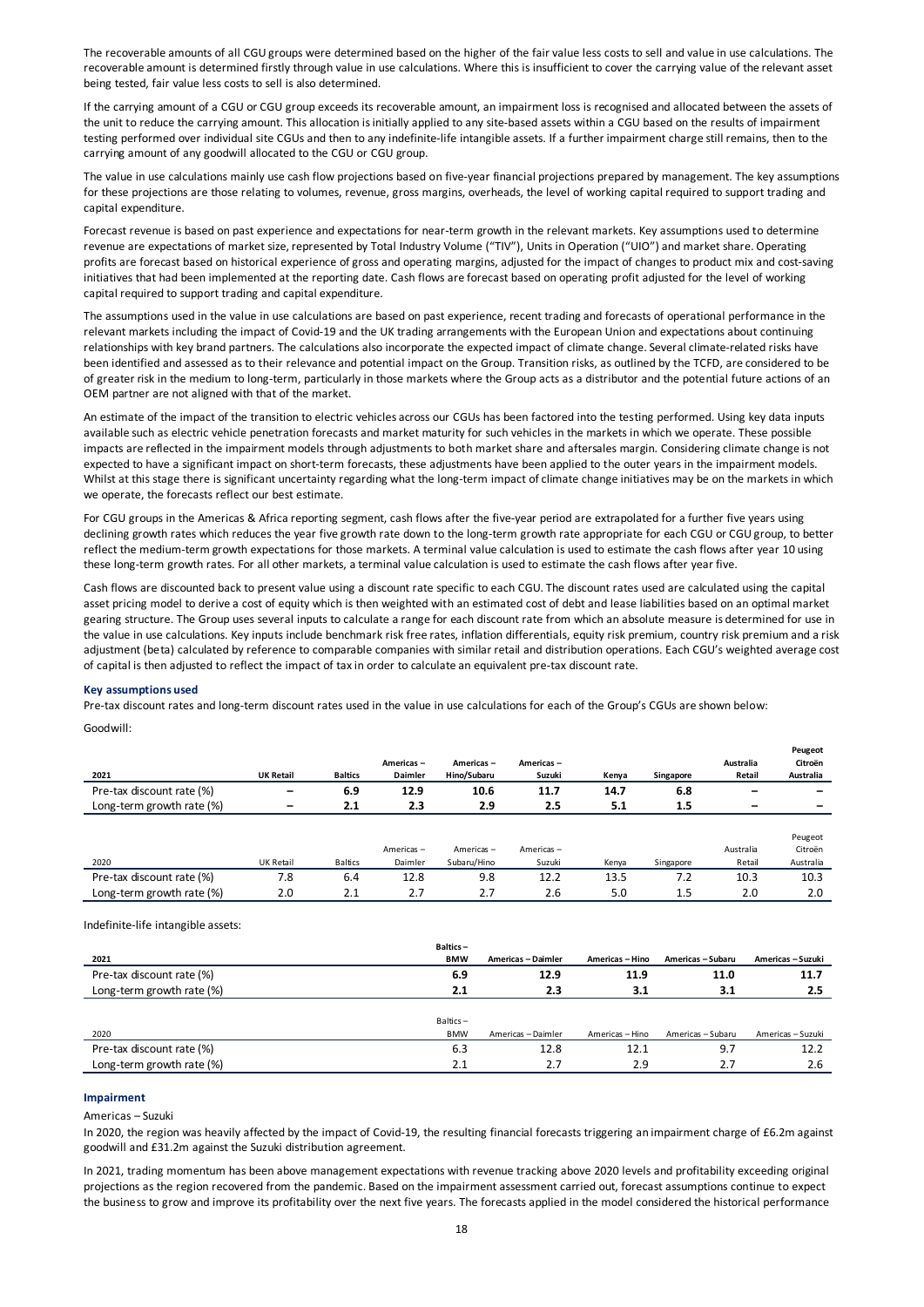achieved by the business, the expected short-term impact of the semi-conductor chip shortage affecting the global automotive industry and the potential impact of climate change on the market.

The impairment models for the Americas – Suzuki CGU have two contrasting outcomes. The assessment performed over the Suzuki distribution agreement indicates an amount of headroom of £12.9m and therefore a partial reversal of the charge taken in 2020 is required. Conversely, the goodwill model indicates a further impairment of goodwill is required of £12.9m. This re-classification of impairment charges / reversals on the balance sheet is due to the forecast performance of the Suzuki brand in the market relative to the other brands represented which form only a small component of the CGU.

The recoverable value of the CGU was determined based on value-in-use calculations, consistent with the approach used as at 31 December 2020. Cash flows were discounted back to present value using a pre-tax discount rate of 11.7% (2020 – 12.2%) and resulted in the impairment of the goodwill balance of £12.9m and a partial reversal of the impairment of the distribution agreement recognised in 2020 of £12.9m.

As at 31 December 2021, the recoverable amount of the CGU was £117.6m. The cash flows used within the impairment models are based on assumptions which are sources of estimation uncertainty and small movements in these assumptions could lead to a further impairment. Management have performed sensitivity analysis on the key assumptions in the indefinite-life intangible asset impairment model using reasonably possible changes in these key assumptions.

|                           | Increase /        | impairment | Impairment |
|---------------------------|-------------------|------------|------------|
|                           | (decrease) in     | charge     | credit     |
|                           | assumption        | £m         | £m         |
| Revenue CAGR (%)          | $(1.0\%) / 1.0\%$ | (17.5)     | 20.3       |
| Pre-tax discount rate (%) | $1.0\%$ / (1.0%)  | (14.3)     | 18.6       |
| Average gross margin (%)  | $(0.5\%) / 0.5\%$ | (9.1)      | 9.1        |
| Long-term growth rate (%) | $(0.5\%) / 0.5\%$ | (5.3)      | 7.1        |

Other CGUs

The Group's value in use calculations are sensitive to a change in the key assumptions used. However, a reasonably possible change in a key assumption will not cause a material impairment of goodwill or indefinite-life intangible assets in any of the CGU groups.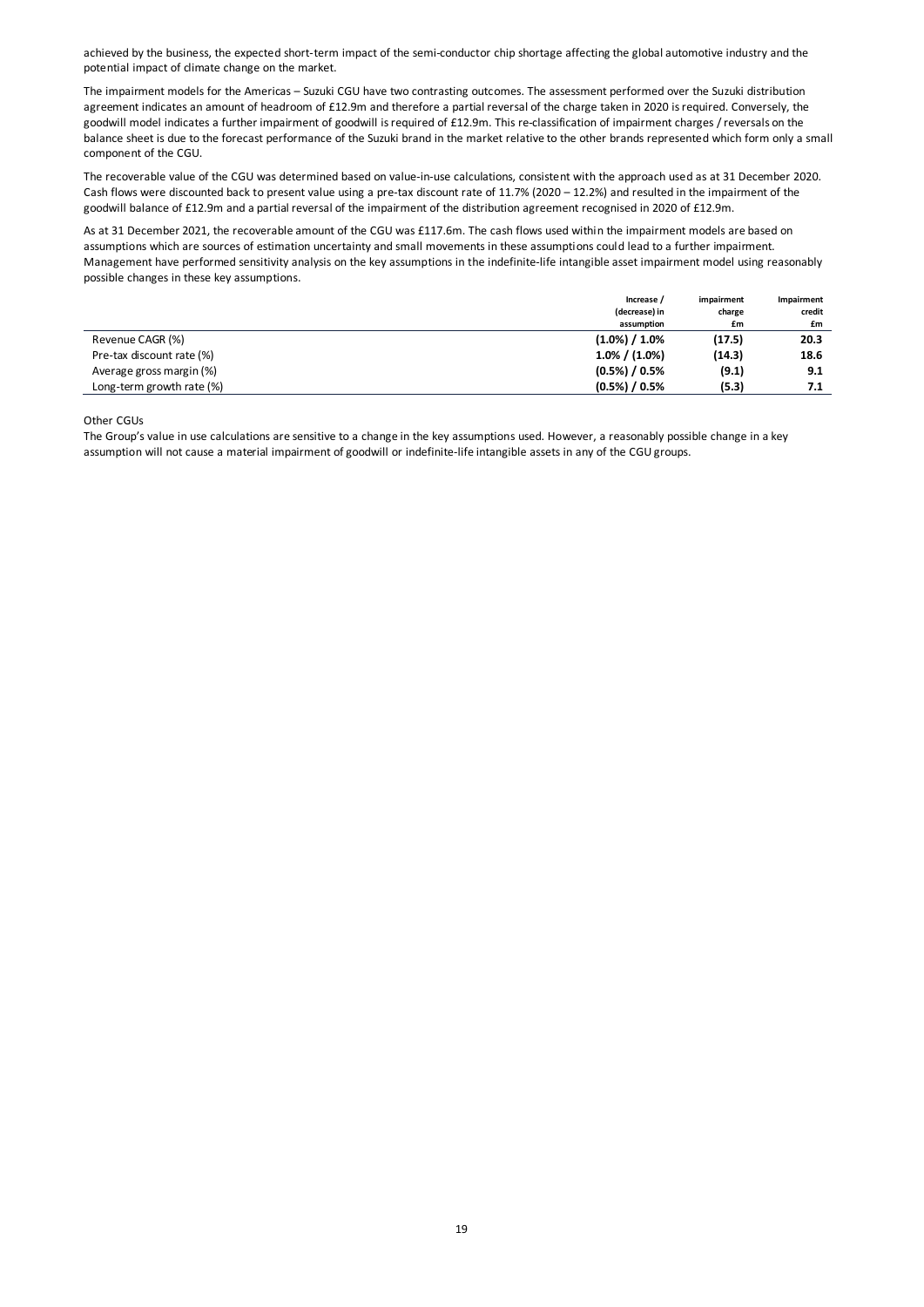#### **2 Segmental analysis**

The Group has five reportable segments which have been identified based on the operating segments of the Group that are regularly reviewed by the chief operating decision-maker, which has been determined to be the Executive Committee, in order to assess performance and allocate resources. Operating segments are then aggregated into reporting segments to combine those with similar economic characteristics.

In 2020, following the disposal of the Group's business in China and the Retail disposals in Australia in 2019, the management and reporting of the previous Asia and Australasia regions changed to encompass the combination of these to form an Asia Pacific (APAC) region. The Retail businesses in the APAC region which were disposed of in 2019 and 2020 were maintained as a separate reportable segment. In 2020, this segment solely represents the disposed of businesses in Australia.

The Group reports the performance of its reporting segments after the allocation of central costs. These represent costs of Group functions.

The following summary describes the operations of each of the Group's reportable segments:

| Distribution | APAC.<br>UK & Europe,<br>Americas & Africa | Exclusive distribution, sales and marketing activities of New Vehicles and Parts.                                                                                                                                   |  |  |  |  |
|--------------|--------------------------------------------|---------------------------------------------------------------------------------------------------------------------------------------------------------------------------------------------------------------------|--|--|--|--|
|              |                                            | Sale of New and Used Vehicles together with logistics services where the Group may also be the<br>exclusive distributor, alongside associated Aftersales activities of service, bodyshop repairs and<br>parts sales |  |  |  |  |
| Retail       | APAC.<br>UK & Europe                       | Sale of New and Used Vehicles, together with associated Aftersales activities of service, bodyshop<br>repairs and parts sales                                                                                       |  |  |  |  |

|                                    |             | <b>Distribution</b> |            |                     |             | Retail  |         |              |
|------------------------------------|-------------|---------------------|------------|---------------------|-------------|---------|---------|--------------|
|                                    |             | UK &                | Americas & | <b>Total</b>        |             | UK&     | Total   |              |
|                                    | <b>APAC</b> | Europe              | Africa     | <b>Distribution</b> | <b>APAC</b> | Europe  | Retail  | <b>Total</b> |
| 2021                               | £m          | £m                  | £m         | £m                  | £m          | £m      | £m      | £m           |
| Revenue                            |             |                     |            |                     |             |         |         |              |
| Total revenue                      | 2,146.9     | 1,476.4             | 1,048.4    | 4,671.7             | -           | 2,968.4 | 2,968.4 | 7,640.1      |
| <b>Results</b>                     |             |                     |            |                     |             |         |         |              |
| Operating profit before            |             |                     |            |                     |             |         |         |              |
| exceptional items                  | 127.8       | 41.4                | 76.8       | 246.0               | -           | 82.1    | 82.1    | 328.1        |
| Operating exceptional items        |             |                     |            |                     |             |         |         | (101.2)      |
| Operating profit after             |             |                     |            |                     |             |         |         |              |
| exceptional items                  |             |                     |            |                     |             |         |         | 226.9        |
| Share of profit after tax of joint |             |                     |            |                     |             |         |         |              |
| ventures and associates            |             |                     |            |                     |             |         |         |              |
| Profit before finance and tax      |             |                     |            |                     |             |         |         | 226.9        |
| Finance income                     |             |                     |            |                     |             |         |         | 12.5         |
| Finance costs                      |             |                     |            |                     |             |         |         | (44.6)       |
| Profit before tax                  |             |                     |            |                     |             |         |         | 194.8        |
| Tax                                |             |                     |            |                     |             |         |         | (72.9)       |
| Profit for the year                |             |                     |            |                     |             |         |         | 121.9        |

The Group's reported segments are based on the location of the Group's assets. Revenue earned from sales is disclosed by origin and is not materially different from revenue by destination. Revenue is further analysed as follows:

| 2021                           |             |                     |            |                     |             |         |         | £m           |
|--------------------------------|-------------|---------------------|------------|---------------------|-------------|---------|---------|--------------|
| UK                             |             |                     |            |                     |             |         |         | 1,894.3      |
| Australia                      |             |                     |            |                     |             |         |         | 1,003.6      |
| Russia                         |             |                     |            |                     |             |         |         | 852.8        |
| Rest of the world              |             |                     |            |                     |             |         |         | 3,889.4      |
| Group                          |             |                     |            |                     |             |         |         | 7,640.1      |
|                                |             |                     |            |                     |             |         |         |              |
|                                |             | <b>Distribution</b> |            |                     |             | Retail  |         |              |
|                                |             | UK &                | Americas & | Total               |             | UK&     | Total   |              |
|                                | <b>APAC</b> | Europe              | Africa     | <b>Distribution</b> | <b>APAC</b> | Europe  | Retail  | <b>Total</b> |
| 2021                           | £m          | £m                  | £m         | £m                  | £m          | £m      | £m      | £m           |
| Segment assets and liabilities |             |                     |            |                     |             |         |         |              |
| Segment assets                 | 428.9       | 256.4               | 336.1      | 1,021.4             | $\sim$      | 489.9   | 489.9   | 1,511.3      |
| Other current assets           |             |                     |            |                     |             |         |         | 629.8        |
| Other non-current assets       |             |                     |            |                     |             |         |         | 1,417.0      |
| Segment liabilities            | (633.9)     | (261.1)             | (318.6)    | (1,213.6)           | ۰.          | (407.6) | (407.6) | (1,621.2)    |
| Other liabilities              |             |                     |            |                     |             |         |         | (806.4)      |
| Net assets                     |             |                     |            |                     |             |         |         | 1,130.5      |

Segment assets include net inventory, receivables and derivative assets. Segment liabilities include payables, provisions and derivative liabilities.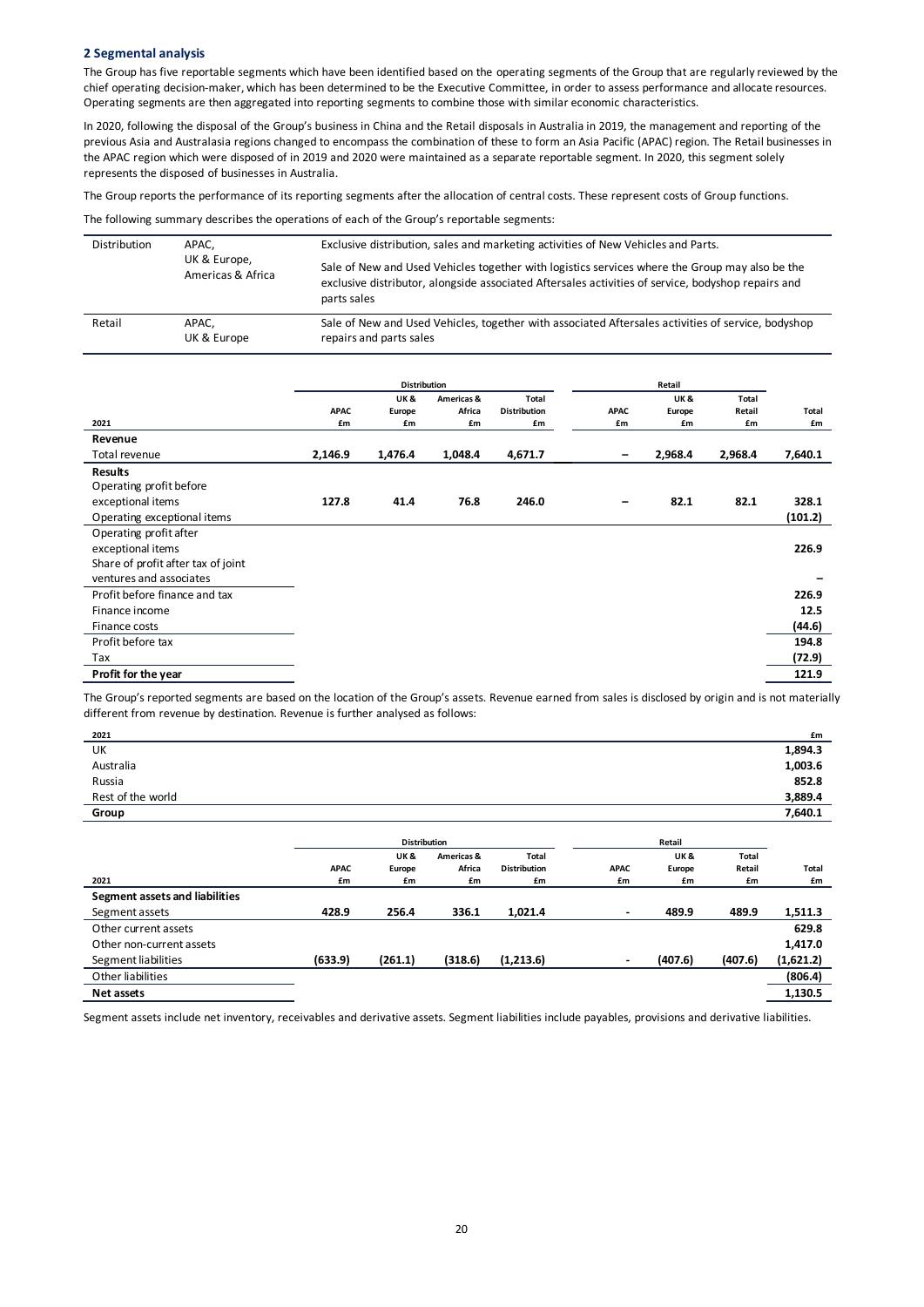|                                        |                          | <b>Distribution</b>      |            |                     |             | Retail |                          |        |
|----------------------------------------|--------------------------|--------------------------|------------|---------------------|-------------|--------|--------------------------|--------|
|                                        |                          | UK&                      | Americas & | <b>Total</b>        |             | UK&    | Total                    |        |
|                                        | <b>APAC</b>              | Europe                   | Africa     | <b>Distribution</b> | <b>APAC</b> | Europe | Retail                   | Total  |
| 2021                                   | £m                       | £m                       | £m         | £m                  | £m          | £m     | £m                       | £m     |
| Other segment items                    |                          |                          |            |                     |             |        |                          |        |
| Capital expenditure:                   |                          |                          |            |                     |             |        |                          |        |
| - Property, plant and equipment        | 10.7                     | 5.1                      | 12.4       | 28.2                |             | 21.2   | 21.2                     | 49.4   |
| - Interest in leased vehicles          | 1.8                      | 2.0                      | 0.1        | 3.9                 |             |        |                          | 3.9    |
| - Right-of-use assets                  | 29.1                     | 1.6                      | 7.8        | 38.5                |             | 6.2    | 6.2                      | 44.7   |
| $-$ Intangible assets                  | 4.1                      | 4.6                      | 2.8        | 11.5                |             | 4.3    | 4.3                      | 15.8   |
| Depreciation:                          |                          |                          |            |                     |             |        |                          |        |
| - Property, plant and equipment        | 7.7                      | 3.7                      | 7.2        | 18.6                |             | 11.4   | 11.4                     | 30.0   |
| - Interest in leased vehicles          | 2.0                      | 0.2                      | 0.3        | 2.5                 |             |        |                          | 2.5    |
| - Right-of-use assets                  | 25.3                     | 4.7                      | 9.3        | 39.3                |             | 10.6   | 10.6                     | 49.9   |
| Amortisation of intangible assets      | 11.5                     | 13.2                     | 3.4        | 28.1                |             | 4.9    | 4.9                      | 33.0   |
| Impairment of goodwill                 | $\overline{\phantom{0}}$ |                          | 12.9       | 12.9                |             |        | $\overline{\phantom{0}}$ | 12.9   |
| Impairment of distribution agreements  | $\overline{\phantom{0}}$ | $\overline{\phantom{m}}$ | (12.9)     | (12.9)              |             |        | $\overline{\phantom{0}}$ | (12.9) |
| Impairment of other intangible assets  | 0.1                      |                          | 0.1        | 0.2                 |             |        |                          | 0.2    |
| Impairment of property, plant          |                          |                          |            |                     |             |        |                          |        |
| and equipment                          |                          | 0.4                      | 0.3        | 0.7                 |             | (2.6)  | (2.6)                    | (1.9)  |
| Impairment of right-of-use assets      | 0.3                      |                          | 0.6        | 0.9                 |             | 0.2    | 0.2                      | 1.1    |
| Impairment of assets held for sale     |                          |                          | 1.5        | 1.5                 |             |        |                          | 1.5    |
| Net provisions charged / (credited) to |                          |                          |            |                     |             |        |                          |        |
| the consolidated income statement      | 10.7                     | 3.0                      | 8.0        | 21.7                |             | 5.7    | 5.7                      | 27.4   |

Net provisions include inventory, trade receivables impairment and other liability provisions.

|                                        |         | Distribution   |          |              |      | Retail  |         |         |
|----------------------------------------|---------|----------------|----------|--------------|------|---------|---------|---------|
|                                        |         | <b>UK&amp;</b> | Americas | Total        |      | UK&     | Total   |         |
|                                        | APAC    | Europe         | & Africa | Distribution | APAC | Europe  | Retail  | Total   |
| 2020 (restated) <sup>1</sup>           | £m      | £m             | £m       | £m           | £m   | £m      | £m      | £m      |
| Revenue                                |         |                |          |              |      |         |         |         |
| Total revenue                          | 1,902.6 | 1,120.2        | 797.1    | 3,819.9      | 9.4  | 3,008.5 | 3,017.9 | 6,837.8 |
| <b>Results</b>                         |         |                |          |              |      |         |         |         |
| Operating profit before exceptional    |         |                |          |              |      |         |         |         |
| items                                  | 80.3    | 25.0           | 34.2     | 139.5        | 0.4  | 24.2    | 24.6    | 164.1   |
| Operating exceptional items            |         |                |          |              |      |         |         | (257.1) |
| Operating loss after exceptional items |         |                |          |              |      |         |         | (93.0)  |
| Share of profit after tax of joint     |         |                |          |              |      |         |         |         |
| ventures and associates                |         |                |          |              |      |         |         |         |
| Loss before finance and tax            |         |                |          |              |      |         |         | (93.0)  |
| Finance income                         |         |                |          |              |      |         |         | 14.4    |
| Finance costs                          |         |                |          |              |      |         |         | (51.0)  |
| Loss before tax                        |         |                |          |              |      |         |         | (129.6) |
| Tax                                    |         |                |          |              |      |         |         | (9.5)   |
| Loss for the year                      |         |                |          |              |      |         |         | (139.1) |
| $1 - 0$                                |         |                |          |              |      |         |         |         |

1. See note 1.

The Group's reported segments are based on the location of the Group's assets. Revenue earned from sales is disclosed by origin and is not materially different from revenue by destination. Revenue is further analysed as follows:

| 2020              | £m      |
|-------------------|---------|
| UK                | 1,978.9 |
| Australia         | 838.7   |
| Russia            | 835.6   |
| Rest of the world | 3,184.6 |
| Group             | 6,837.8 |

|                                |         | Distribution |          |              |      | Retail         |         |           |
|--------------------------------|---------|--------------|----------|--------------|------|----------------|---------|-----------|
|                                |         | UK &         | Americas | Total        |      | <b>UK&amp;</b> | Total   |           |
|                                | APAC    | Europe       | & Africa | Distribution | APAC | Europe         | Retail  | Total     |
| 2020 (restated) <sup>1</sup>   | £m      | £m           | £m       | £m           | £m   | £m             | £m      | £m        |
| Segment assets and liabilities |         |              |          |              |      |                |         |           |
| Segment assets                 | 402.7   | 281.6        | 361.7    | 1,046.0      | -    | 618.4          | 618.4   | 1,664.4   |
| Other current assets           |         |              |          |              |      |                |         | 515.3     |
| Other non-current assets       |         |              |          |              |      |                |         | 1,432.2   |
| Segment liabilities            | (602.1) | (295.8)      | (299.3)  | (1, 197.2)   |      | (566.4)        | (566.4) | (1,763.6) |
| Other liabilities              |         |              |          |              |      |                |         | (787.1)   |
| Net assets                     |         |              |          |              |      |                |         | 1,061.2   |

1. See note 1.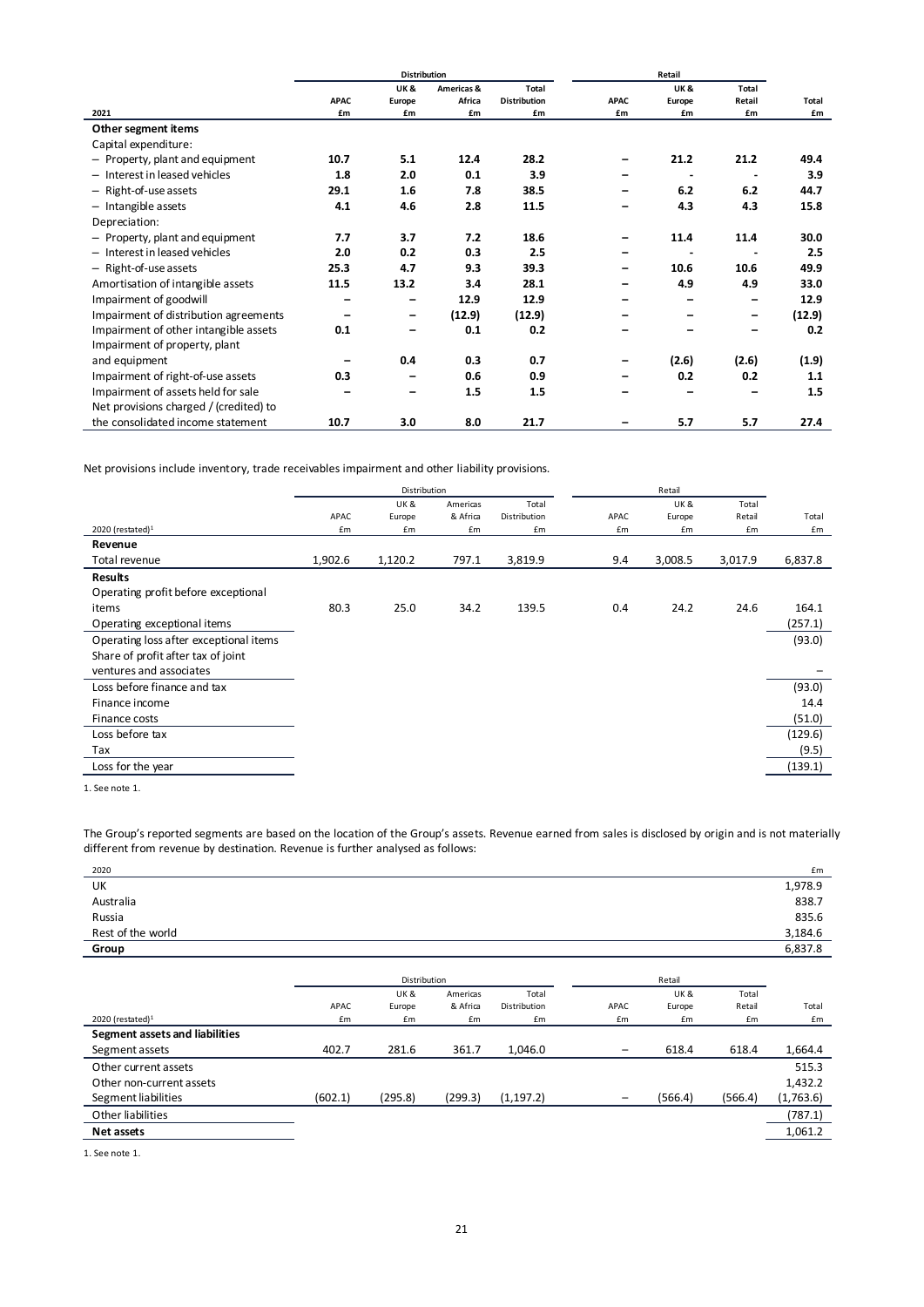Segment assets include net inventory, receivables and derivative assets. Segment liabilities include payables, provisions and derivative liabilities.

|                                        |      | Distribution      |          |              |      | Retail                   |                          |       |
|----------------------------------------|------|-------------------|----------|--------------|------|--------------------------|--------------------------|-------|
|                                        |      | <b>UK&amp;</b>    | Americas | Total        |      | <b>UK&amp;</b>           | Total                    |       |
|                                        | APAC | Europe            | & Africa | Distribution | APAC | Europe                   | Retail                   | Total |
| 2020 (restated) <sup>1</sup>           | £m   | £m                | £m       | £m           | £m   | £m                       | £m                       | £m    |
| Other segment items                    |      |                   |          |              |      |                          |                          |       |
| Capital expenditure:                   |      |                   |          |              |      |                          |                          |       |
| - Property, plant and equipment        | 6.0  | 2.4               | 9.2      | 17.6         |      | 9.9                      | 9.9                      | 27.5  |
| - Interest in leased vehicles          | 2.3  | 0.7               | 0.1      | 3.1          |      | $\overline{\phantom{0}}$ | $\overline{\phantom{0}}$ | 3.1   |
| - Right-of-use assets                  | 10.4 | 3.4               | 3.5      | 17.3         |      | 5.3                      | 5.3                      | 22.6  |
| $-$ Intangible assets                  | 6.1  | 2.6               | 2.0      | 10.7         |      | 4.2                      | 4.2                      | 14.9  |
| Depreciation:                          |      |                   |          |              |      |                          |                          |       |
| - Property, plant and equipment        | 9.5  | 4.0               | 9.3      | 22.8         |      | 13.1                     | 13.1                     | 35.9  |
| - Interest in leased vehicles          | 3.1  | 0.1               | 0.8      | 4.0          |      | 0.1                      | 0.1                      | 4.1   |
| - Right-of-use assets                  | 28.5 | 4.7               | 10.6     | 43.8         |      | 10.4                     | 10.4                     | 54.2  |
| Amortisation of intangible assets      | 6.3  | 3.2               | 2.1      | 11.6         |      | 3.0                      | 3.0                      | 14.6  |
| Impairment of goodwill                 | 11.1 | $\qquad \qquad -$ | 6.2      | 17.3         | -    | 80.2                     | 80.2                     | 97.5  |
| Impairment of distribution agreements  |      | $\qquad \qquad -$ | 31.2     | 31.2         |      |                          |                          | 31.2  |
| Impairment of other intangible assets  | 5.7  | 1.2               | 1.5      | 8.4          |      | 9.4                      | 9.4                      | 17.8  |
| Impairment of property, plant          |      |                   |          |              |      |                          |                          |       |
| and equipment                          | 9.7  | 1.2               | 1.4      | 12.3         |      | 30.4                     | 30.4                     | 42.7  |
| Impairment of right-of-use assets      | 24.7 |                   | 0.2      | 24.9         |      | 8.4                      | 8.4                      | 33.3  |
| Net provisions charged / (credited) to |      |                   |          |              |      |                          |                          |       |
| the consolidated income statement      | 15.9 | 4.7               | 11.8     | 32.4         |      | (3.4)                    | (3.4)                    | 29.0  |

1. See note 1.

Net provisions include inventory, trade receivables impairment and other liability provisions.

#### **3 Exceptional items**

|                                                  | £m      | £m      |
|--------------------------------------------------|---------|---------|
| Goodwill and distribution agreement impairments  |         | (128.7) |
| Other asset write-offs and impairments           | 2.9     | (94.3)  |
| Inventory and other provisions                   |         | (11.9)  |
| Disposal of businesses                           | (67.3)  | 1.9     |
| Restructuring costs                              | (13.3)  | (28.4)  |
| Acquisition of businesses                        | (3.4)   | (4.1)   |
| Accelerated amortisation                         | (20.1)  |         |
| Other operating exceptional items                |         | 8.4     |
| Total exceptional operating items before tax     | (101.2) | (257.1) |
| Exceptional tax (see note 6)                     | (1.3)   | 24.2    |
| Total exceptional items                          | (102.5) | (232.9) |
|                                                  |         |         |
| Total exceptional items are analysed as follows: |         |         |
| Exceptional cost of sales                        |         | (11.6)  |
| Exceptional net operating expenses               | (101.2) | (245.5) |
| Exceptional tax (see note 6)                     | (1.3)   | 24.2    |
| Total exceptional items                          | (102.5) | (232.9) |

**2021** 

2020

During the year, the Group disposed of businesses in the UK, Belgium & Luxembourg and Russia. The loss on disposal in Russia relates to the sale of Toyota and Audi retail operations in St. Petersburg. The reported loss includes a loss of £108.0m relating to the recycling of cumulative exchange differences previously recognised in other comprehensive income, as required under IFRS. The disposal of retail sites in the UK and Belgium & Luxembourg have also been reported as exceptional items as they form part of the Group-wide disposal of retail operations referred to above.

In 2020, due to the impact of Covid-19 on the Group's operations a review of the Group's cost base was initiated to identify savings and plan longerterm changes to the way in which the Group operates. A proposal was approved by the Board for a planned restructuring activity under which the Group incurred restructuring costs of £28.4m during 2020. These costs were principally in relation to redundancy, consultancy and occupancy costs. In 2021, a further £13.3m of restructuring costs have been recognised, mainly in relation to Group-wide transformation projects impacting both Finance and IT, encompassing the potential for sharing back-office services and review of organisational structures and costs. These costs have been reported as exceptional costs in line with the Group's policy to report significant Group-wide restructuring impacting multiple geographies and functions as an exceptional item.

In 2021, the Group started to migrate the Group's existing ERP applications to a cloud-based solution. This was a strategic decision to consolidate and upgrade the systems, improve speed and performance and facilitate centralised support following the transformation of the Information Technology organisational structure. The new solution has been determined to be Software as a Service (see note 1) and therefore the existing software assets no longer fall to be treated as an asset under IAS 38 once the migration to the new solution has occurred. Consequently, the useful life of the existing assets has been reassessed and the impact has been accounted for prospectively as a change in an estimate. This change resulted in a significant increase in the amortisation recognised for software costs. Accordingly, the incremental amortisation of £20.1m has been disclosed as an exceptional item in accordance with the Group's policy.

During the year exceptional operating costs of £3.4m have been incurred in connection with the acquisition and integration of businesses.

In 2020, due to Covid-19 and the temporary closure of operations across the Group's many markets, impairment assessments were carried out using cash flow forecasts updated for latest available market data and estimates of fair value less costs of disposal. As a result of these reviews, the Group recognised goodwill impairment charges of £80.2m and £11.1m in the UK and Australia respectively. Additionally, further impairment charges were recognised against the Americas – Suzuki CGU of £6.2m and £31.2m against goodwill and distribution agreement assets respectively. Exceptional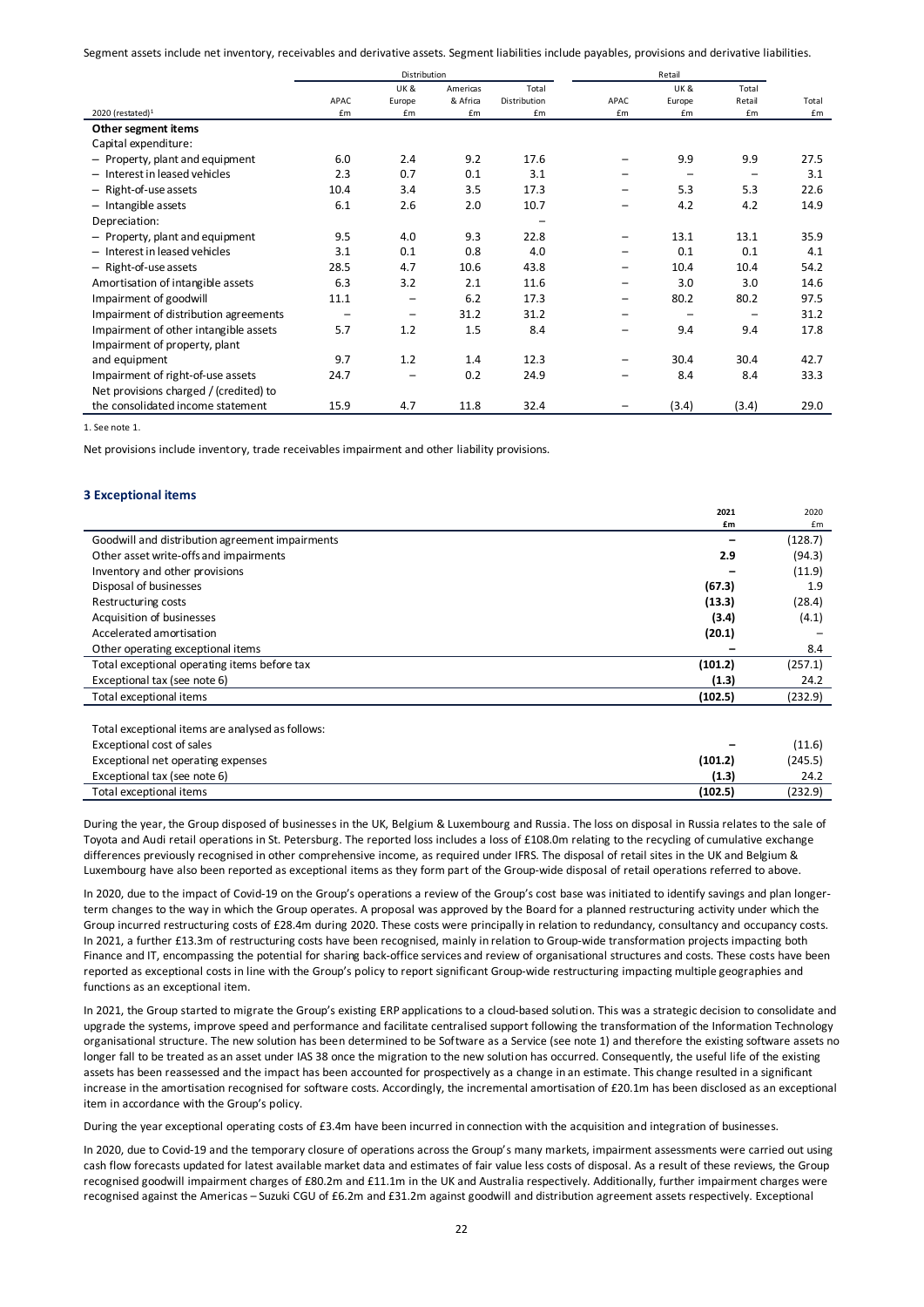items also include asset impairments and write-offs of £94.3m following an impairment review of certain site-based assets across the Group, primarily in the UK, Australia and Russia.

In 2020, the Group also

- recognised additional inventory and other provisions of £11.9m, which were determined to be directly attributable to the Covid-19 pandemic and therefore disclosed as an exceptional charge;
- continued to optimise its retail market portfolio and recognised an exceptional operating profit of £1.9m related to the disposal of retail sites in the UK and Australia;
- incurred exceptional operating costs of £4.1m in connection with the acquisition and integration of businesses. These primarily related to the Daimler businesses acquired in South America; and
- recognised exceptional other operating items of £8.4m including the recycling of a cumulative gain previously recorded in OCI which arose due to the reorganisation of the ownership structure of the Group's operations in the APAC region.

#### **4 Finance income**

|                                                                    | 2021 | 2020 |
|--------------------------------------------------------------------|------|------|
|                                                                    | £m   | £m   |
| Bank and other interest receivable                                 | 11.5 | 11.6 |
| Net interest income on post-retirement plan assets and liabilities | 0.3  | 0.4  |
| Sub-lease finance income                                           | 0.6  | 0.5  |
| Other finance income                                               | 0.1  | 1.9  |
| Total finance income                                               | 12.5 | 14.4 |
|                                                                    |      |      |

#### **5 Finance costs**

|                                       | 2021 | 2020 |
|---------------------------------------|------|------|
|                                       | £m   | £m   |
| Interest payable on bank borrowings   | 7.8  | 6.5  |
| Interest payable on Private Placement | 6.3  | 6.6  |
| Finance costs on lease liabilities    | 10.6 | 13.9 |
| Stock holding interest                | 14.1 | 18.5 |
| Other finance costs                   | 5.8  | 5.5  |
| Total finance costs                   | 44.6 | 51.0 |

The Group capitalisation rate used for general borrowing costs in accordance with IAS 23 was a weighted average rate for the year of 2.0% (2020 – 2.0%).

#### **6 Tax**

|                                                 |       | 2020        |
|-------------------------------------------------|-------|-------------|
|                                                 | 2021  | (restated)! |
|                                                 | £m    | £m          |
| Current tax:                                    |       |             |
| $-$ UK corporation tax                          | 0.1   | (0.7)       |
| - Overseas tax                                  | 83.0  | 47.9        |
|                                                 | 83.1  | 47.2        |
| Adjustments to prior year liabilities:          |       |             |
| $-$ UK                                          |       | (4.8)       |
| - Overseas                                      | (4.8) | (2.7)       |
| Current tax                                     | 78.3  | 39.7        |
| Deferred tax                                    | (5.4) | (30.2)      |
| Total tax charge                                | 72.9  | 9.5         |
|                                                 |       |             |
| The total tax charge is analysed as follows:    |       |             |
| - Tax charge on profit before exceptional items | 71.6  | 33.7        |
| $-$ Tax charge / (credit) on exceptional items  | 1.3   | (24.2)      |

Total tax charge **72.9** 9.5

1. See note 1.

Details of the exceptional items for the year can be found in note 3. Not all of the exceptional items will be taxable/allowable for tax purposes. Therefore, the tax charge on exceptional items represents the total of the current and deferred tax on only those elements that are assessed as taxable/allowable.

#### **Factors affecting the tax expense for the year**

The effective tax rate for the year after exceptional items is 37.4% (2020 – -7.3% restated). The effective tax rate before the impact of exceptional items is 24.2% (2020 – 26.4% restated). The weighted average tax rate is 25.4% (2020 – 25.8% restated). The weighted average tax rate comprises the average statutory rates across the Group, weighted in proportion to accounting profits and losses.

During the period, there was a net loss generated by the legal entities within the UK tax group. Given current forecasts, no net deferred tax asset is recognised for the losses within the UK and this results in a higher overall tax expense than expected.

In addition, tax audits in several overseas markets were successfully closed and so provisions in respect of these audits have been released to offset the final assessed tax. The net result is a credit to the current tax charge, thus reducing the tax expense for the period.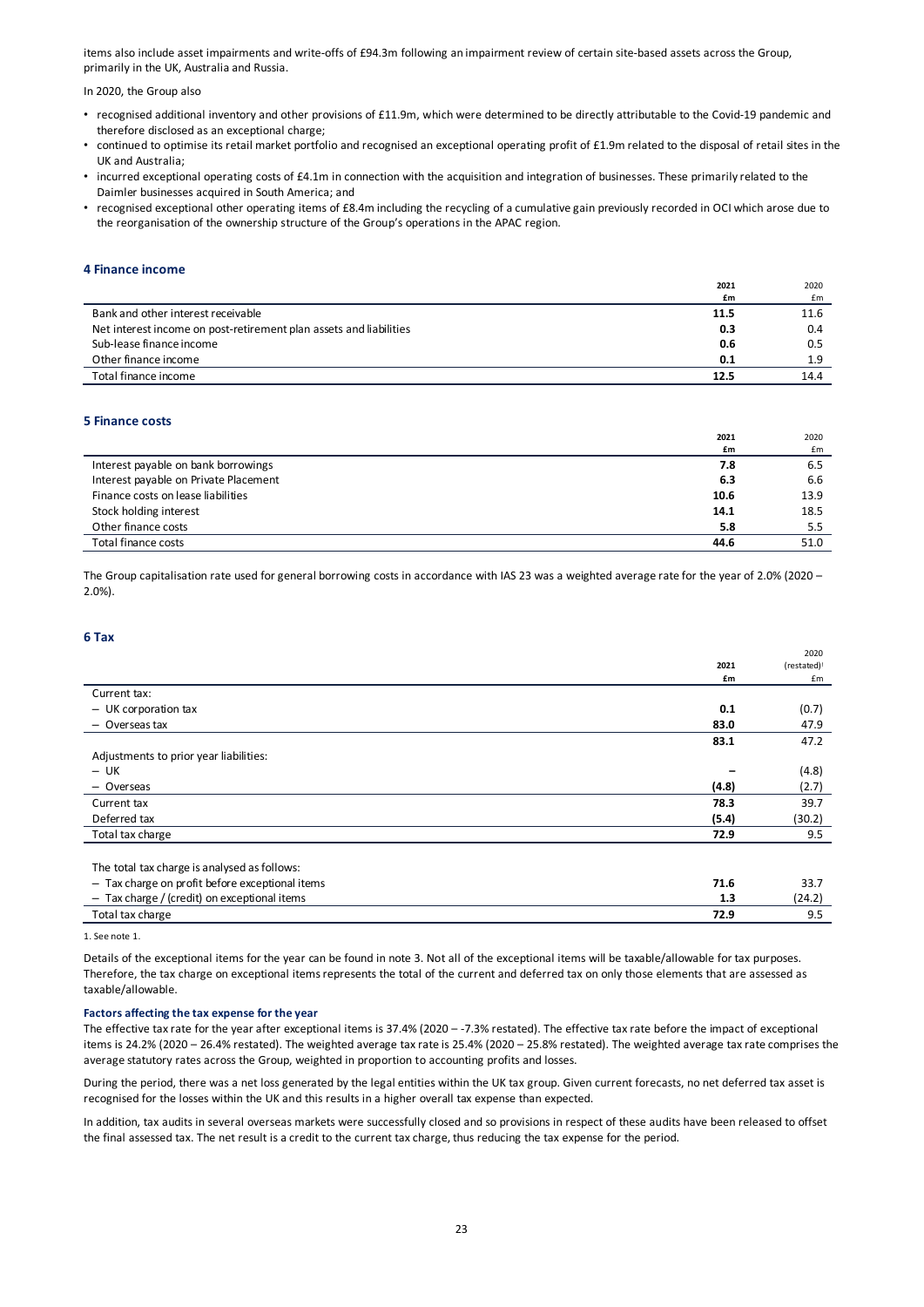The table below explains the differences between the expected tax expense at the weighted average tax rate and the Group's total tax expense.

|                                                                                                |       | 2020        |
|------------------------------------------------------------------------------------------------|-------|-------------|
|                                                                                                | 2021  | (restated)! |
|                                                                                                | £m    | £m          |
| Profit / (loss) before tax                                                                     | 194.8 | (129.6)     |
| Profit / (loss) before tax multiplied by the weighted average tax rate of 25.4% (2020 - 25.8%) | 49.5  | (33.4)      |
|                                                                                                |       |             |
| - Permanent differences                                                                        | 9.0   | 8.1         |
| - Non-taxable income                                                                           | (3.0) | (2.4)       |
| - Prior year items                                                                             | (0.8) | (5.1)       |
| - Derecognition / (recognition) of deferred tax assets                                         | 7.9   | 27.6        |
| $-$ Tax audits and settlements                                                                 | (3.3) | (4.8)       |
| - Taxes on undistributed earnings                                                              | 1.6   | 1.6         |
| - Other items (including tax rate differentials and changes)                                   | (0.6) | (0.6)       |
| - Goodwill impairment                                                                          | 3.8   | 20.5        |
| - Acquisition and disposals of businesses                                                      | 8.9   | (1.8)       |
| Other asset write-offs and impairment                                                          | (0.1) | (0.2)       |
|                                                                                                |       |             |
| Total tax charge                                                                               | 72.9  | 9.5         |

1. See note 1.

#### **Factors affecting the tax expense of future years**

The Group's future tax expense, and effective tax rate, could be affected by several factors including; the resolution of audits and disputes, changes in tax laws or tax rates, the ability to utilise brought forward losses and business acquisitions and disposals. In addition, a change in profit mix between low and high taxed jurisdictions will impact the Group's future tax expense.

The utilisation of brought forward tax losses or the recognition of deferred tax assets associated with such losses may also give rise to tax charges or credits. The recognition of deferred tax assets, particularly in respect of tax losses, is based upon an assessment of whether it is probable that there will be sufficient and suitable taxable profits in the relevant legal entity or tax group against which to utilise the assets in the future. Judgement is required when determining probable future taxable profits. In the event that actual taxable profits are different to those forecast, the Group's future tax expense and effective tax rate could be affected.

The Group has published its approach to tax on www.inchcape.com covering its tax strategy and governance framework.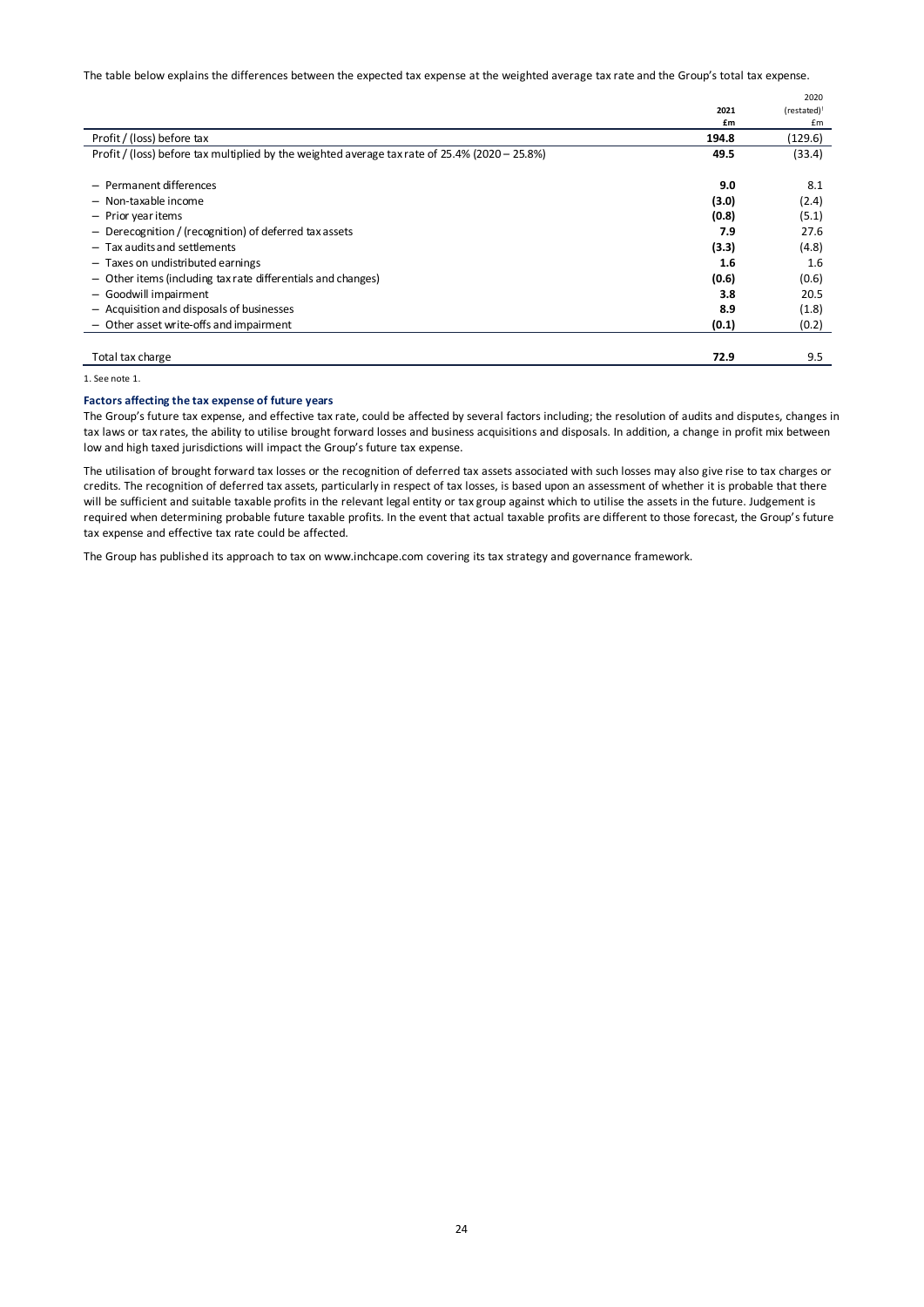|                                                                                             |                   | 2020        |
|---------------------------------------------------------------------------------------------|-------------------|-------------|
|                                                                                             | 2021              | (restated)! |
|                                                                                             | £m                | £m          |
| Profit / (loss) for the year                                                                | 121.9             | (139.1)     |
| Non-controlling interests                                                                   | (4.9)             | (2.9)       |
| Basic earnings / (loss)                                                                     | 117.0             | (142.0)     |
| Exceptional items                                                                           | 102.5             | 232.9       |
| <b>Adjusted earnings</b>                                                                    | 219.5             | 90.9        |
| Basic earnings / (loss) per share                                                           | 30.0 <sub>p</sub> | (36.0)p     |
| Diluted earnings / (loss) per share                                                         | 29.6p             | (36.0)p     |
| Basic Adjusted earnings per share                                                           | 56.2p             | 23.1p       |
| Diluted Adjusted earnings per share                                                         | 55.6p             | 22.9p       |
|                                                                                             |                   |             |
|                                                                                             | 2021              | 2020        |
|                                                                                             | number            | number      |
| Weighted average number of fully paid ordinary shares in issue during the year              | 391,136,363       | 394,448,982 |
| Weighted average number of fully paid ordinary shares in issue during the year:             |                   |             |
| - Held by the Inchcape Employee Trust                                                       | (553,006)         | (535,394)   |
| Weighted average number of fully paid ordinary shares for the purposes of basic EPS         | 390,583,357       | 393,913,588 |
| Dilutive effect of potential ordinary shares                                                | 4,506,362         | 2,616,104   |
| Adjusted weighted average number of fully paid ordinary shares in issue during the year for |                   |             |
| the purposes of diluted EPS                                                                 | 395,089,719       | 396,529,692 |

1. See note 1.

Basic earnings / (loss) per share is calculated by dividing the Basic earnings / (loss) for the year by the weighted average number of fully paid ordinary shares in issue during the year, less those shares held by the Inchcape Employee Trust and repurchased as part of the share buyback programme.

Diluted earnings / (loss) per share is calculated on the same basis as Basic earnings / (loss) per share with a further adjustment to the weighted average number of fully paid ordinary shares to reflect the effect of all dilutive potential ordinary shares. Dilutive potential ordinary shares comprise share options and other share-based awards.

Basic Adjusted earnings (which excludes exceptional items) is adopted to assist the reader in providing an additional performance measure of the Group. Basic Adjusted earnings per share is calculated by dividing the Adjusted earnings for the year by the weighted average number of fully paid ordinary shares in issue during the year, less those shares held by the Inchcape Employee Trust and repurchased as part of the share buyback programme.

Diluted Adjusted earnings per share is calculated on the same basis as the Basic Adjusted earnings per share with a further adjustment to the weighted average number of fully paid ordinary shares to reflect the effect of all dilutive potential ordinary shares. Dilutive potential ordinary shares comprise share options and other share-based awards.

Information presented for diluted and diluted adjusted earnings per ordinary share uses the weighted average number of shares as adjusted for potentially dilutive ordinary shares as the denominator, unless it has the effect of increasing the profit or decreasing the loss attributable to each share.

#### **8 Dividends**

The following dividends were paid by the Group:

|                                                                          | 2021 | 2020 |
|--------------------------------------------------------------------------|------|------|
|                                                                          | £m   | £m   |
| Interim dividend for the six months ended 30 June 2021 of 6.4p per share |      |      |
| (30 June 2020 of nil per share)                                          | 25.1 |      |
| Final dividend for the year ended 31 December 2020 of 6.9p per share     |      |      |
| (31 December 2019 of nil per share)                                      | 27.1 |      |
|                                                                          | 52.2 |      |
|                                                                          |      |      |

A final proposed dividend for the year ended 31 December 2021 of 16.1p per share is subject to approval by shareholders at the Annual General Meeting and has not been included as a liability as at 31 December 2021.

The Group has sufficient distributable reserves to pay dividends to its ultimate shareholders. Distributable reserves are calculated on an individual legal entity basis and the ultimate parent company, Inchcape plc, currently has adequate levels of realised profits within its retained earnings to support dividend payments. At 31 December 2021, Inchcape plc's company-only distributable reserves were £308.4m. On an annual basis, the distributable reserve levels of the Group's subsidiary undertakings are reviewed and dividends paid up to Inchcape plc where it is appropriate to do so.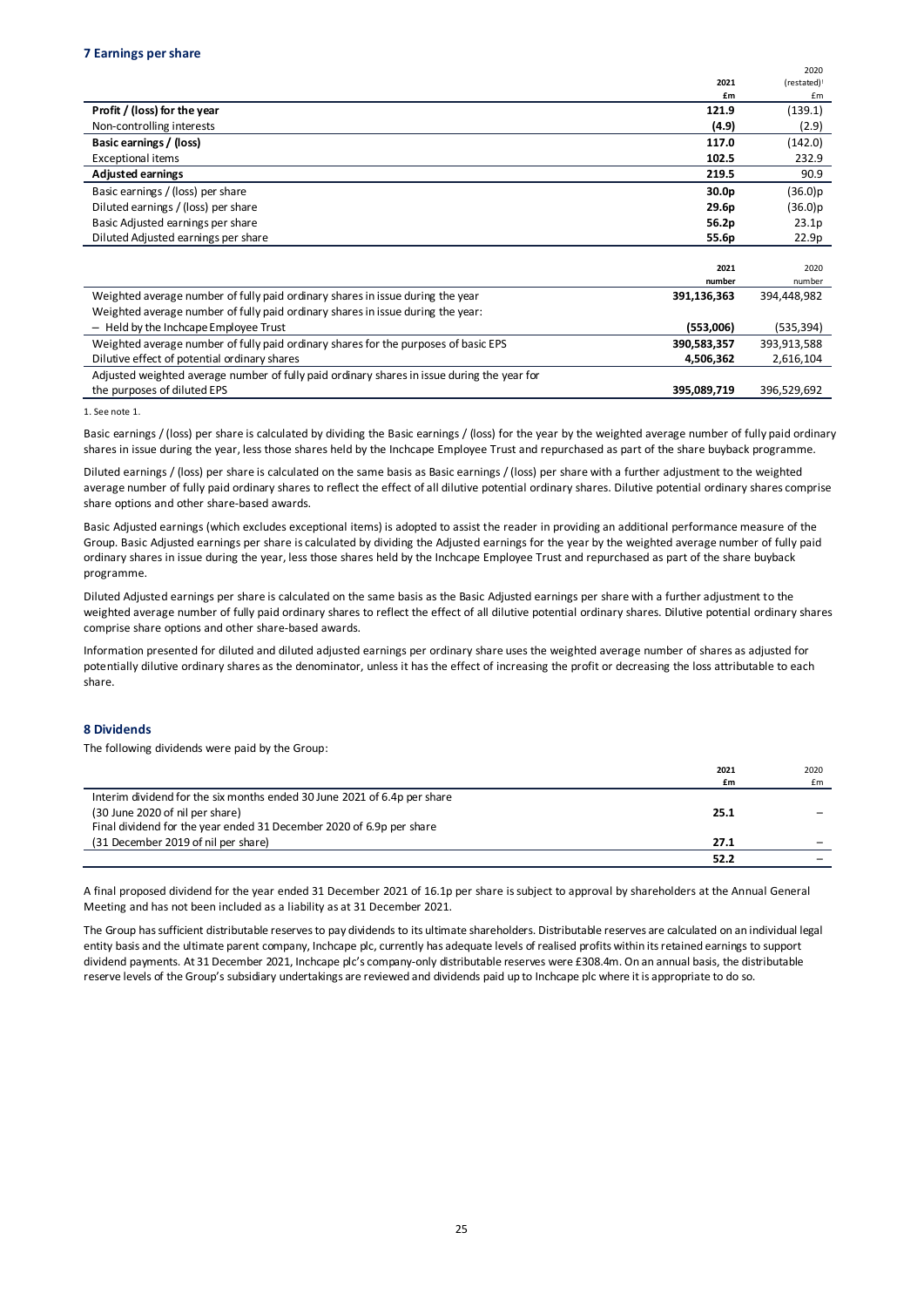### **9 Notes to the consolidated statement of cash flows**

#### **a. Reconciliation of cash generated from operations**

|                                                                                              | 2021   | 2020    |
|----------------------------------------------------------------------------------------------|--------|---------|
|                                                                                              | £m     | £m      |
| Cash flows from operating activities                                                         |        |         |
| Operating profit / (loss)                                                                    | 226.9  | (93.0)  |
| Exceptional items (see note 3)                                                               | 101.2  | 257.1   |
| Amortisation of intangible assets (including non-exceptional impairment charges)             | 13.1   | 14.2    |
| Depreciation of property, plant and equipment (including non-exceptional impairment charges) | 30.9   | 35.3    |
| Depreciation of right-of-use assets (including non-exceptional impairment charges)           | 51.0   | 54.0    |
| Profit on disposal of property, plant and equipment                                          | (4.8)  |         |
| Impairment of held for sale assets                                                           | 1.5    |         |
| Gain on disposal of right-of-use assets                                                      | (0.9)  | (1.6)   |
| Share-based payments charge                                                                  | 8.4    | 3.3     |
| Decrease in inventories                                                                      | 36.3   | 351.0   |
| Decrease in trade and other receivables                                                      | 29.7   | 124.4   |
| Decrease in trade and other payables                                                         | (22.3) | (413.0) |
| Increase in provisions                                                                       | 10.5   | 5.1     |
| Pension contributions (more) / less than the pension charge for the year <sup>1</sup>        | (5.5)  | 3.3     |
| Decrease in interest in leased vehicles                                                      | 3.9    | 15.9    |
| Payments in respect of operating exceptional items                                           | (12.0) | (24.3)  |
| Other non-cash items                                                                         | 1.3    | 1.5     |
| Cash generated from operations                                                               | 469.2  | 333.2   |

1. Includes additional payments of £3.7m (2020 – £3.7m).

#### **b. Net debt reconciliation**

|                                          | Liabilities from financing activities |         |           | <b>Assets</b> |          |
|------------------------------------------|---------------------------------------|---------|-----------|---------------|----------|
|                                          |                                       |         |           | Cash / bank   | Total    |
|                                          | <b>Borrowings</b>                     | Leases  | Sub-total | overdrafts    | net debt |
|                                          | £m                                    | £m      | £m        | £m            | £m       |
| Net debt at 1 January 2020               | (276.3)                               | (352.8) | (629.1)   | 379.2         | (249.9)  |
| Cash flows                               | 66.1                                  | 57.4    | 123.5     | 55.3          | 178.8    |
| Acquisitions                             | -                                     | (1.1)   | (1.1)     | (31.5)        | (32.6)   |
| <b>Disposals</b>                         |                                       |         |           | 73.5          | 73.5     |
| New lease liabilities                    |                                       | (35.7)  | (35.7)    |               | (35.7)   |
| Transferred to liabilities held for sale |                                       | 1.0     | 1.0       |               | 1.0      |
| Foreign exchange adjustments             | 0.2                                   | (1.6)   | (1.4)     | (0.2)         | (1.6)    |
| Net debt at 1 January 2021               | (210.0)                               | (332.8) | (542.8)   | 476.3         | (66.5)   |
| Cash flows                               | 12.7                                  | 59.3    | 72.0      | 121.5         | 193.5    |
| Acquisitions                             | (12.7)                                | (1.9)   | (14.6)    | (20.2)        | (34.8)   |
| <b>Disposals</b>                         |                                       | 10.1    | 10.1      | 76.2          | 86.3     |
| New lease liabilities                    |                                       | (68.3)  | (68.3)    |               | (68.3)   |
| Transferred to liabilities held for sale |                                       | (1.3)   | (1.3)     |               | (1.3)    |
| Foreign exchange adjustments             |                                       | 10.8    | 10.8      | (65.0)        | (54.2)   |
| Net funds at 31 December 2021            | (210.0)                               | (324.1) | (534.1)   | 588.8         | 54.7     |

Net debt is analysed as follows:

|                                                                                         | 2021    | 2020    |
|-----------------------------------------------------------------------------------------|---------|---------|
|                                                                                         | £m      | £m      |
| Cash and cash equivalents as per the statement of financial position                    | 596.4   | 481.2   |
| Cash and cash equivalents included in disposal groups held for sale                     |         | 1.2     |
| Borrowings - disclosed as current liabilities                                           | (7.6)   | (6.1)   |
| Add back: amounts treated as debt financing (see below)                                 |         |         |
| Cash and cash equivalents as per the statement of cash flows                            | 588.8   | 476.3   |
| Debt financing                                                                          |         |         |
| Borrowings – disclosed as current liabilities and treated as debt financing (see above) |         |         |
| Borrowings - disclosed as non-current liabilities                                       | (210.0) | (210.0) |
| Lease liabilities                                                                       | (324.1) | (332.8) |
| Debt financing                                                                          | (534.1) | (542.8) |
| Net funds / (debt)                                                                      | 54.7    | (66.5)  |
| Add back: lease liabilities                                                             | 324.1   | 332.8   |
| Net cash                                                                                | 378.8   | 266.3   |

Cash and cash equivalents are analysed as follows:

|                                   | 2021<br>£m | 2020<br>£m |
|-----------------------------------|------------|------------|
| Cash at bank and cash equivalents | 501.8      | 378.5      |
| Short-term deposits               | 94.6       | 102.7      |
|                                   | 596.4      | 481.2      |

£71.8m (2020 – £81.2m) of cash and cash equivalents is held in Ethiopia where prior approval is required to transfer funds abroad, and currency may not be available locally to effect such transfers.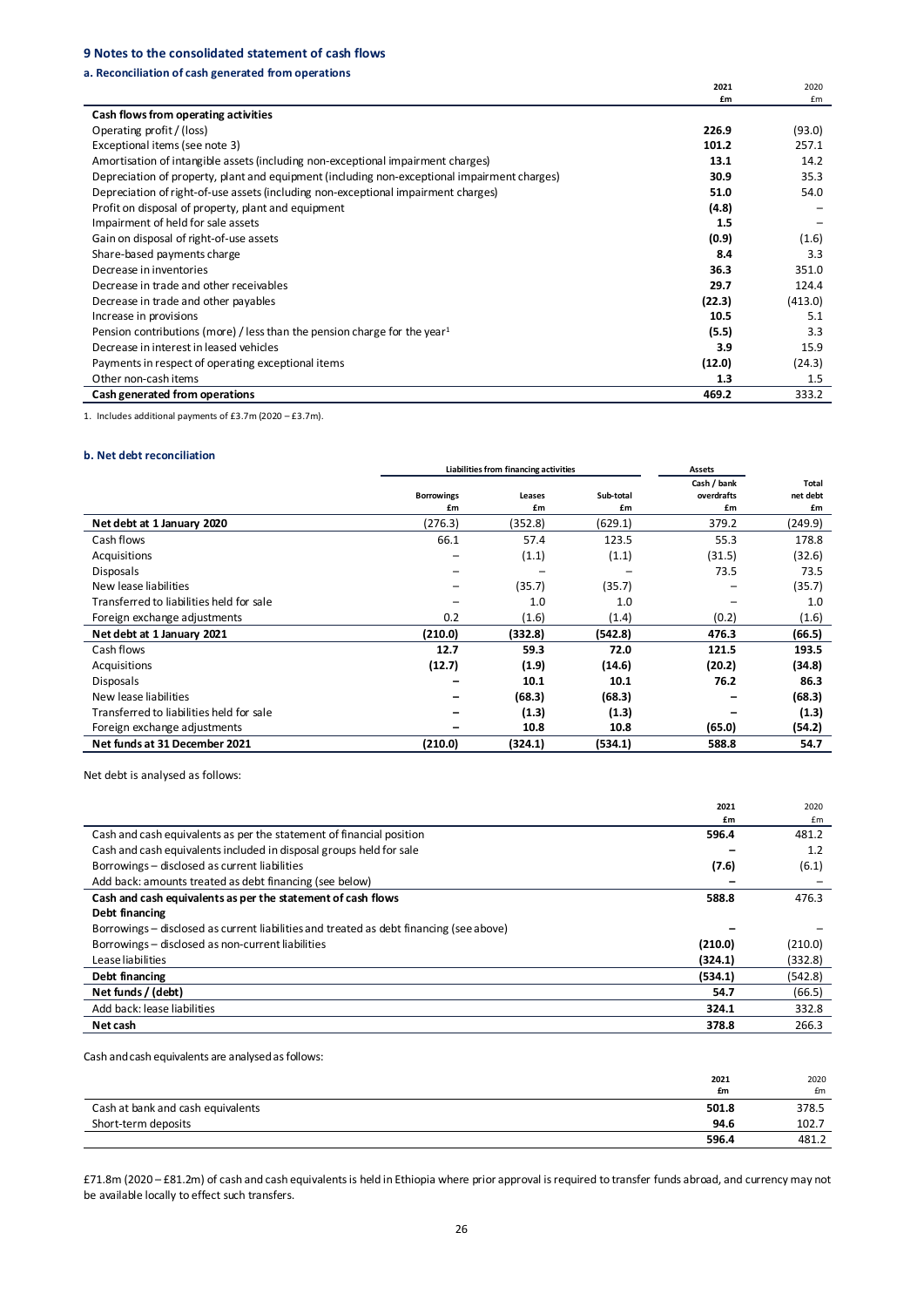#### **10 Acquisitions and disposals**

#### **a. Acquisitions**

On 1 March 2021, the Group acquired the Mercedes-Benz passenger and commercial vehicles distribution operations in Guatemala, and the distribution and retail of Freightliner Trucks in Guatemala and El Salvador, from Grupo Q, for a total cash consideration of £5.5m. A distribution agreement with a fair value of £2.8m has been recognised at the date of acquisition. The business was acquired to strengthen and further expand the Group's partnership with Daimler-Mercedes-Benz in Central and South America. Goodwill of £1.0m arose on the acquisition. None of the goodwill is expected to be deductible for tax purposes.

On 1 December 2021, the Group acquired the full share capital of Morrico Equipment Holdings Inc, a distributor of new and used heavy equipment vehicles, including Freightliner, Mercedes-Benz and Hyundai, in Guam and Micronesia for a total cash consideration of £26.8m, including the settlement of £12.7m of debt acquired. The business was acquired to expand the Group's footprint into commercial vehicles in the region. Provisional goodwill of £16.5m arose on the acquisition. The goodwill is expected to be deductible for tax purposes.

#### **Revenue and profit contribution**

|                                                                                    | <b>Total</b> |
|------------------------------------------------------------------------------------|--------------|
| Income statement items                                                             | £m           |
| Revenue recognised since the acquisition date in the consolidated income statement | 13.5         |
| Profit after tax since the acquisition date in the consolidated income statement   |              |

Other acquisitions

During the period, the Group acquired inventory assets from Star Motors SA de CV, a company registered in El Salvador, as well as the Daimler Trucks North America distribution rights in Ecuador and the distribution rights to Daimler vans in Colombia. The total cost of these acquisitions was £2.3m.

|                                                                         | 2021  | 2020                     |
|-------------------------------------------------------------------------|-------|--------------------------|
|                                                                         | £m    | £m                       |
| Cash outflow to acquire businesses, net of cash and overdrafts acquired |       |                          |
| Cash consideration                                                      | 21.9  | 31.5                     |
| Less: Cash acquired                                                     | (1.7) | $\overline{\phantom{0}}$ |
| Net cash outflow                                                        | 20.2  | 31.5                     |

In December 2021, the Group announced an agreement to acquire Interamericana Trading Corporation and Simpson Motors, a business based in the Caribbean. The deal will expand Inchcape's global footprint with entry into the Caribbean, and will also strengthen the Group's geographic reach with Suzuki, Mercedes-Benz and Subaru. The transaction remains subject to customary conditions, including receipt of local regulatory approvals, with completion anticipated in H1 2022.

#### Measurement period adjustments

During the year, no adjustments have been made to the fair value of assets and liabilities acquired in business combinations in 2020 (2020 – £0.7m).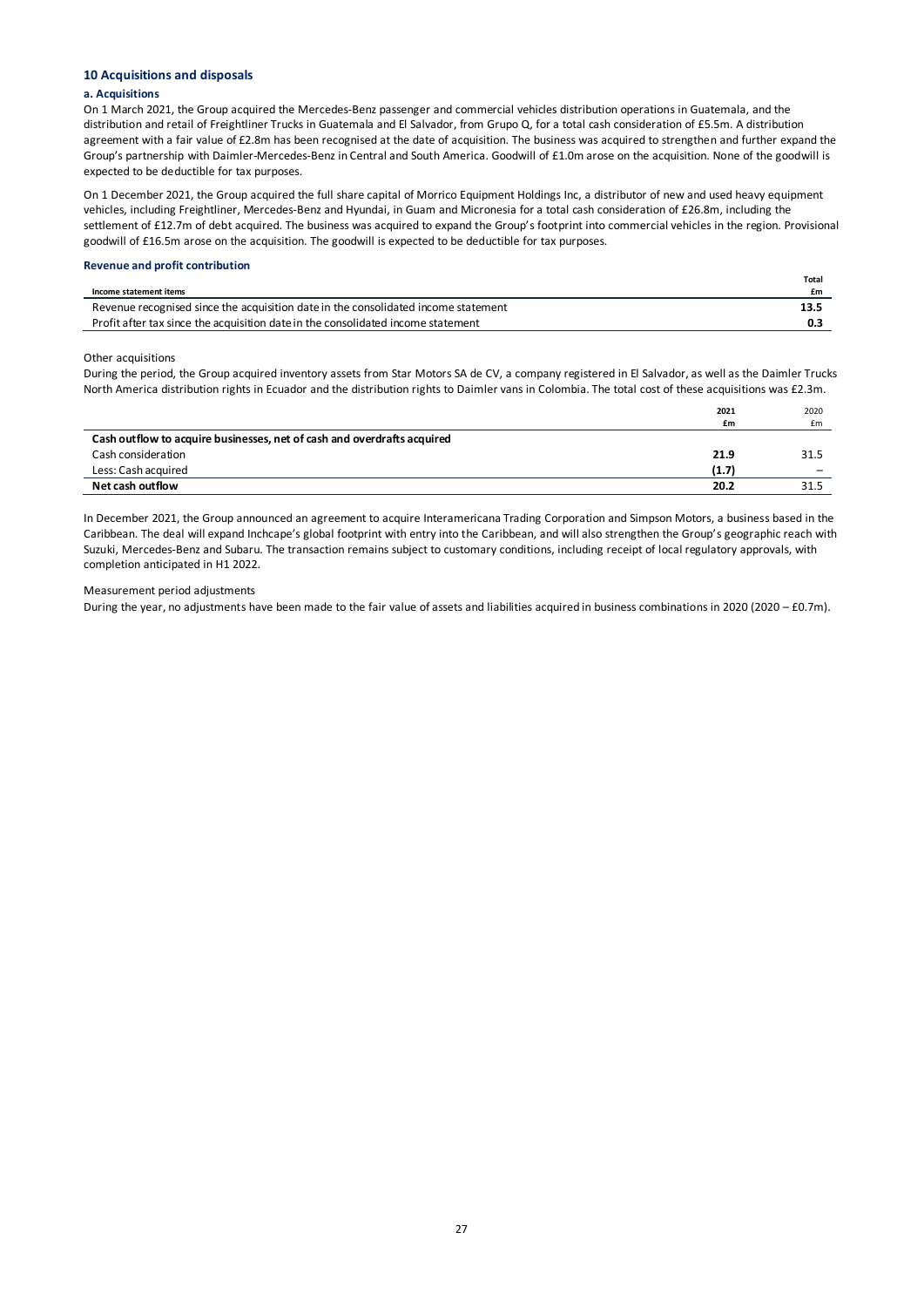#### **b. Disposals**

During the year the Group continued to reduce its retail operations and disposed of its Toyota and Audi retail business in St Petersburg, Russia, generating disposal proceeds of £109.6m. In Belgium, the Group disposed of three retail sites, generating disposal proceeds of £1.9m and two sites in the UK, generating disposal proceeds of £10.1m. The Group also disposed of its Retail business in Luxembourg in January 2021 for £4.5m.

|                                                                                  |                      |                  | Belgium &  |              |
|----------------------------------------------------------------------------------|----------------------|------------------|------------|--------------|
|                                                                                  | <b>Russia Retail</b> | <b>UK Retail</b> | Luxembourg | <b>Total</b> |
|                                                                                  | £m                   | £m               | £m         | £m           |
| Disposal proceeds, net of disposal costs                                         | 107.5                | 9.4              | 6.4        | 123.3        |
| Net assets disposed of                                                           | (71.3)               | (8.1)            | (3.3)      | (82.7)       |
| Gain on disposal before reclassification of foreign currency translation reserve | 36.2                 | 1.3              | 3.1        | 40.6         |
| Recycling of foreign currency translation reserve                                | (108.0)              |                  | 0.1        | (107.9)      |
| (Loss) / gain on disposal                                                        | (71.8)               | 1.3              | 3.2        | (67.3)       |
|                                                                                  |                      |                  |            |              |
|                                                                                  |                      |                  | Belgium &  |              |
|                                                                                  | <b>Russia Retail</b> | <b>UK Retail</b> | Luxembourg | Total        |
|                                                                                  | £m                   | £m               | £m         | £m           |
| Consideration received, net of disposal costs paid                               | 107.5                | 9.4              | 6.4        | 123.3        |
| Cash & cash equivalents disposed of                                              | (46.0)               | -                | (1.1)      | (47.1)       |
| Net cash inflow on disposal of business                                          | 61.5                 | 9.4              | 5.3        | 76.2         |

None of these disposals are material enough to be shown as discontinued operations on the face of the consolidated income statement as they do not represent a major line of business or geographical area of operations.

#### **c. 2020 acquisitions and disposals**

On 24 March 2020, the Group acquired the Mercedes-Benz passenger car and private vans Distribution operations in Colombia from Daimler Colombia S.A., for a total cash consideration of £27.1m. A distribution agreement with a fair value of £14.2m has been recognised at the date of acquisition. The business was acquired to strengthen the Group's partnership with Daimler-Mercedes-Benz in South America and follows on from the acquisition on 2 December 2019 of Autolider, the distributor of certain Daimler brands such as Mercedes-Benz passenger and commercial vehicles, Freightliner and Fuso in Uruguay and Mercedes-Benz passenger and commercial vehicles in Ecuador.

On 31 July 2020, the Group was awarded the Daimler Distribution contract in El Salvador and entered into an asset purchase agreement to acquire assets from the exiting distributor, with a cash purchase price at completion of £0.8m. During the year, the Group also entered into distribution contracts with BMW to distribute the MINI and Motorrad brands in Peru and the MINI brand in Chile. The total cost of these acquisitions was £3.6m. Total goodwill arising on the transactions was £0.5m.

During 2020, the Group continued to optimise its UK Retail portfolio and disposed of 13 sites, generating disposal proceeds of £59.5m. In Australia, two further sites in our Retail business were disposed of in February 2020, generating disposal proceeds of £6.1m. The Group also received deferred consideration of £7.9m and incurred £0.4m of costs relating to the disposal of Retail operations in China in 2019.

#### **11 Foreign currency translation**

The main exchange rates used for translation purposes are as follows:

|                   | Average rates |         | Year-end rates |        |
|-------------------|---------------|---------|----------------|--------|
|                   | 2021          | 2020    | 2021           | 2020   |
| Australian dollar | 1.84          | 1.87    | 1.86           | 1.78   |
| Chilean peso      | 1,043.46      | 1,024.2 | 1,152.93       | 973.00 |
| Ethiopian birr    | 60.21         | 45.18   | 66.81          | 52.91  |
| Euro              | 1.16          | 1.13    | 1.19           | 1.12   |
| Hong Kong dollar  | 10.69         | 10.01   | 10.55          | 10.59  |
| Russian rouble    | 101.55        | 94.11   | 101.43         | 101.21 |
| Singapore dollar  | 1.85          | 1.78    | 1.82           | 1.81   |
| US dollar         | 1.38          | 1.29    | 1.35           | 1.37   |

#### **12 Events after the reporting period**

On 15 February 2022, the Group's contract with a broker to purchase its own shares completed. A further 2,189,677 shares were repurchased, at a cost of £19.5m, and subsequently cancelled during this period. An amount of £0.2m, equivalent to the nominal value of the cancelled shares, has been transferred to the capital redemption reserve.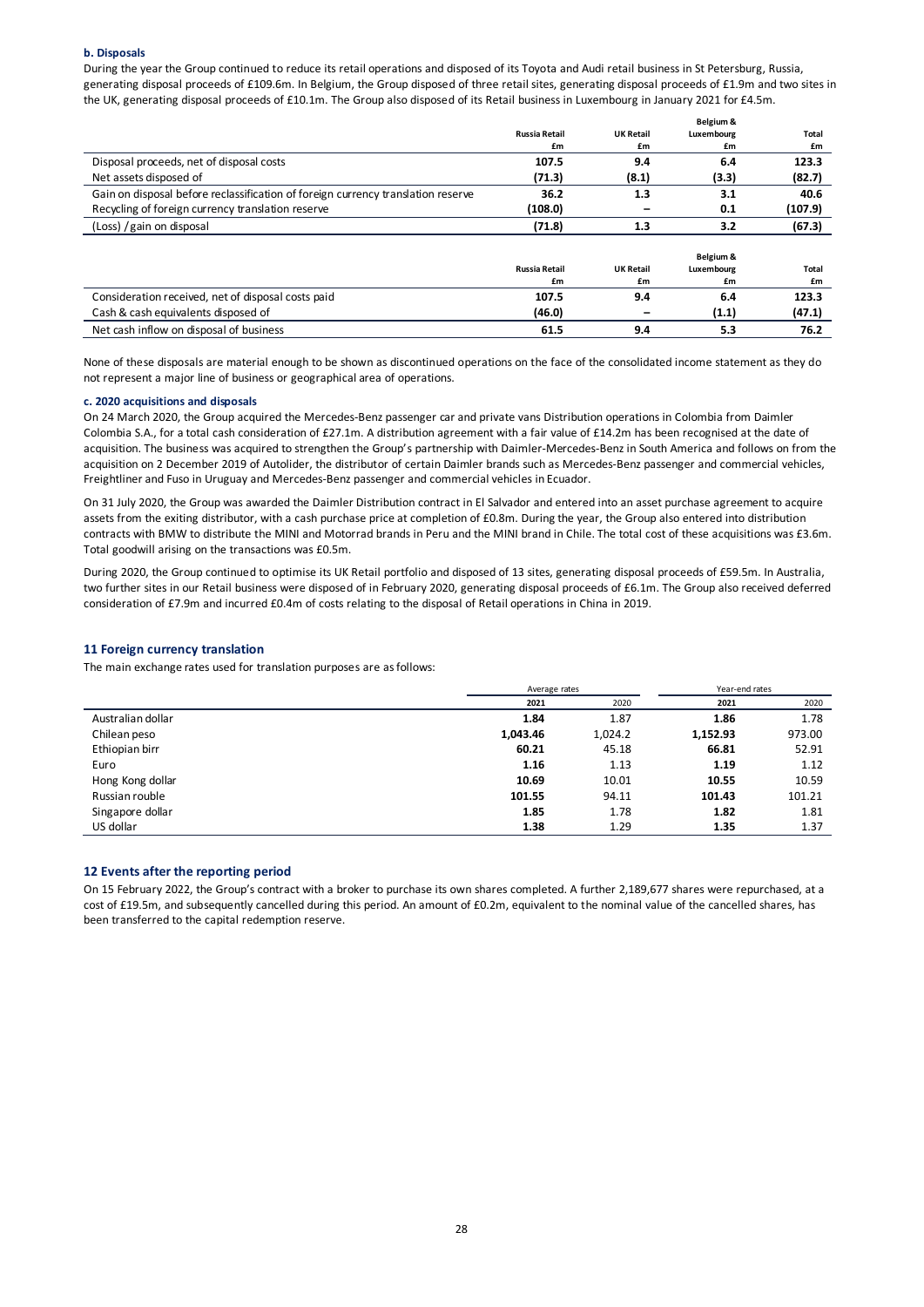#### **Alternative performance measures (APMs)**

The Group assesses its performance using a variety of alternative performance measures which are not defined under International Financial Reporting Standards. These provide insight into how the Board and Executive Committee monitor the Group's strategic and financial performance, and provide useful information on the trends, performance and position of the Group.

The Group's income statement and segmental analysis identify separately adjusted measures and exceptional items. These adjusted measures reflect adjustments to IFRS measures. The Directors consider these adjusted measures to be an informative additional measure of the ongoing trading performance of the Group. Adjusted results are stated before exceptional items.

Exceptional items can include gains or losses on the disposal of businesses, restructuring of businesses, acquisition costs, asset impairments and the tax effects of these items. Exceptional items excluded from adjusted results can evolve from one financial period to the next depending on the nature of exceptional items or one off type activities.

#### **Constant currency**

Some comparative performance measures are translated at constant exchange rates, called 'constant currency' measures. This restates the prior period results at a common exchange rate to the current period and therefore excludes the impact of changes in exchange rates used for translation.

| Performance measure     | <b>Definition</b>                                           | Why we measure it                                                              |
|-------------------------|-------------------------------------------------------------|--------------------------------------------------------------------------------|
| Gross profit before     | Gross profit before exceptional items.                      | A key metric of the direct profit contribution from the                        |
| exceptional items       | Refer to the consolidated income statement.                 | Group's revenue streams (e.g. Vehicles and Aftersales).                        |
| Operating profit before | Operating profit before exceptional items.                  | A key metric of the Group's business performance.                              |
| exceptional items       | Refer to the consolidated income statement.                 |                                                                                |
| Operating margin        | Operating profit (before exceptional items) divided by      | A key metric of operational efficiency, ensuring that we are                   |
|                         | revenue.                                                    | leveraging global scale to translate sales growth into profit.                 |
| Profit before tax and   | Represents the profit made after operating and interest     | A key driver of delivering sustainable and growing earnings                    |
| exceptional items       | expense excluding the impact of exceptional items and       | to shareholders.                                                               |
|                         | before tax is charged. Refer to consolidated income         |                                                                                |
|                         | statement.                                                  |                                                                                |
| Exceptional items       | Items that are charged or credited in the consolidated      | The separate reporting of exceptional items helps provide                      |
|                         | income statement which are material and non-recurring in    | additional useful information regarding the Group's                            |
|                         | nature. Refer to note 3.                                    | business performance and is consistent with the way that                       |
|                         |                                                             | financial performance is measured by the Board and the<br>Executive Committee. |
| Net capital expenditure | Cash outflows from the purchase of property, plant and      | A measure of the net amount invested in operational                            |
|                         | equipment and intangible assets less the proceeds from      | facilities in the period.                                                      |
|                         | the disposal of property, plant and equipment and           |                                                                                |
|                         | intangible assets.                                          |                                                                                |
| Free cash flow          | Net cash flows from operating activities, before            | A key driver of the Group's ability to 'Invest to Accelerate                   |
|                         | exceptional cash flows, less normalised net capital         | Growth' and to make distributions to shareholders.                             |
|                         | expenditure and dividends paid to non-controlling           |                                                                                |
|                         | interests.                                                  |                                                                                |
| Return on capital       | Operating profit (before exceptional items) divided by the  | ROCE is a measure of the Group's ability to drive better                       |
| employed (ROCE)         | average of opening and closing capital employed, where      | returns for investors on the capital we invest.                                |
|                         | capital employed is defined as net assets add net debt /    |                                                                                |
|                         | less net funds.                                             |                                                                                |
| Net funds / (debt)      | Cash and cash equivalents less borrowings and lease         | A measure of the Group's net indebtedness that provides                        |
|                         | liabilities adjusted for the fair value of derivatives that | an indicator of the overall balance sheet strength.                            |
|                         | hedge interest rate or currency risk on borrowings. Refer   |                                                                                |
|                         | to note 9.                                                  |                                                                                |
| Net cash                | Cash and cash equivalents less borrowings adjusted for the  | A measure of the Group's net indebtedness that provides                        |
|                         | fair value of derivatives that hedge interest rate or       | an indicator of the overall balance sheet strength and is                      |
|                         | currency risk on borrowings and before the incremental      | widely used by external parties.                                               |
|                         | impact of IFRS 16 lease liabilities. Refer to note 9.       |                                                                                |
| Constant currency       | Presentation of reported results compared to prior period   | A measure of business performance which excludes the                           |
| % change                | translated using constant rates of exchange.                | impact of changes in exchange rates used for translation.                      |
| Organic growth          | Organic growth is defined as sales growth in operations     | A measure of underlying business performance which                             |
|                         | that have been open for at least a year at constant foreign | excludes the impact of acquisition and disposals in the                        |
|                         | exchange rate.                                              | period.                                                                        |